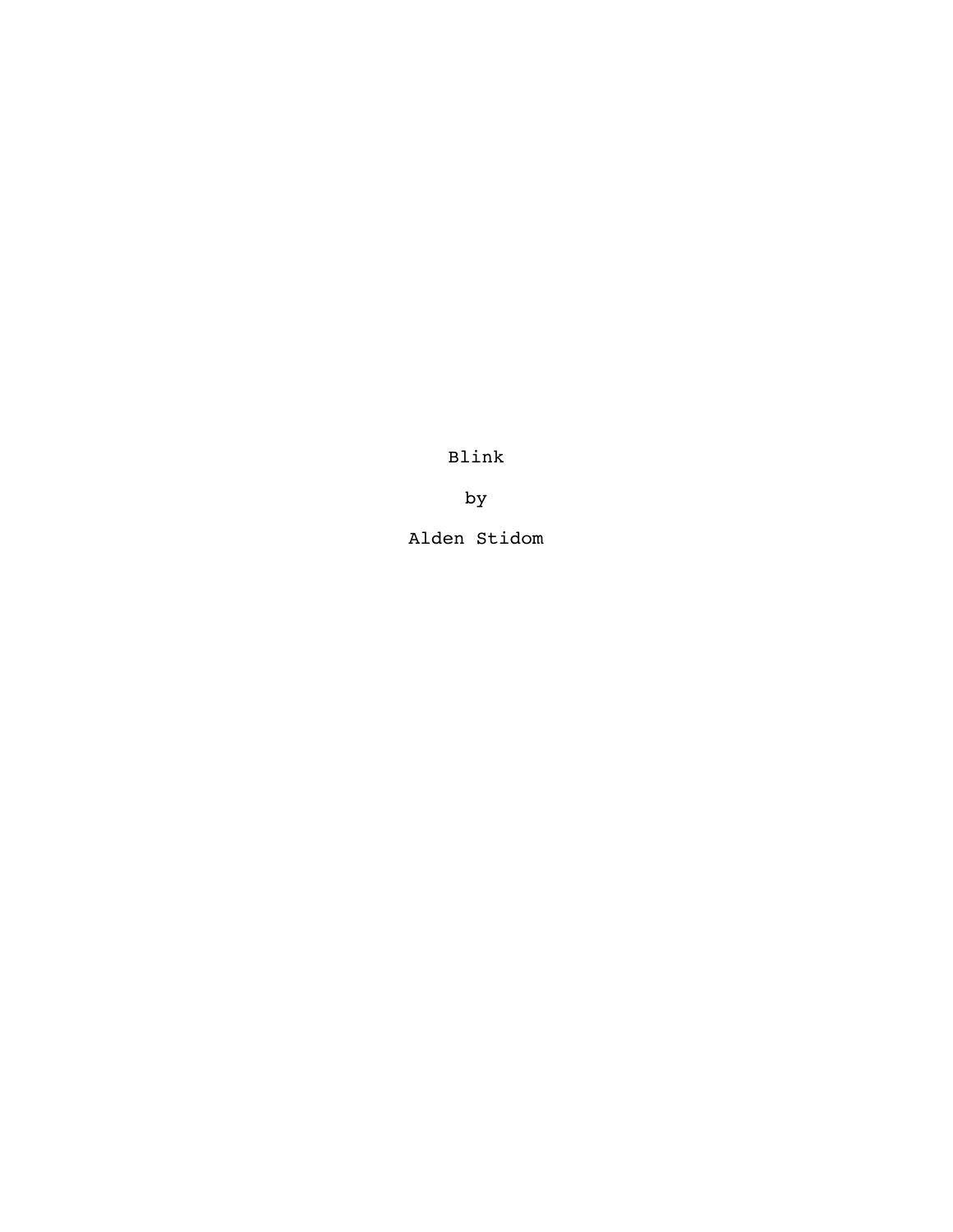INT. DREAM SEQUENCE - ??? Blurred colors and flashes of light fill the screen. Muffled Voices can be heard slowly coming to an audible tone. ROBERT (muffled) Mr.Roberts? DONNY (muffled) Sean? ROBERT (muffled) Mr. Roberts? DONNY (muffled) Sean? ROBERT (muffled but last few words are clear) It's time to wake up Mr.Roberts. DONNY Sean?

As Donny says this the dream sequence snaps back to reality.

EXT. SMALL MISSISSIPPI TOWN - DAY

Main character, Sean, is walking with his friend, Donny about the comic books they just picked up from the shop. They are headed down the side walk towards their neighborhood which is just outside of town. It is 3PM on a Saturday.

Sean (19) is wearing Deadpool high tops, Khaki pants, the classic spider-man open grey button up with a spidey themed t-shirt, and is carrying a few older spider-man and avenger comics he just bought.

Donny (21) is wearing torn up sneakers, ripped jeans, a stained white t-shirt, and a backwards ball cap. He is carrying the new Deadpool comic in a bag, which Sean takes a few grabs at.

Sean wears a blank expression as they walk.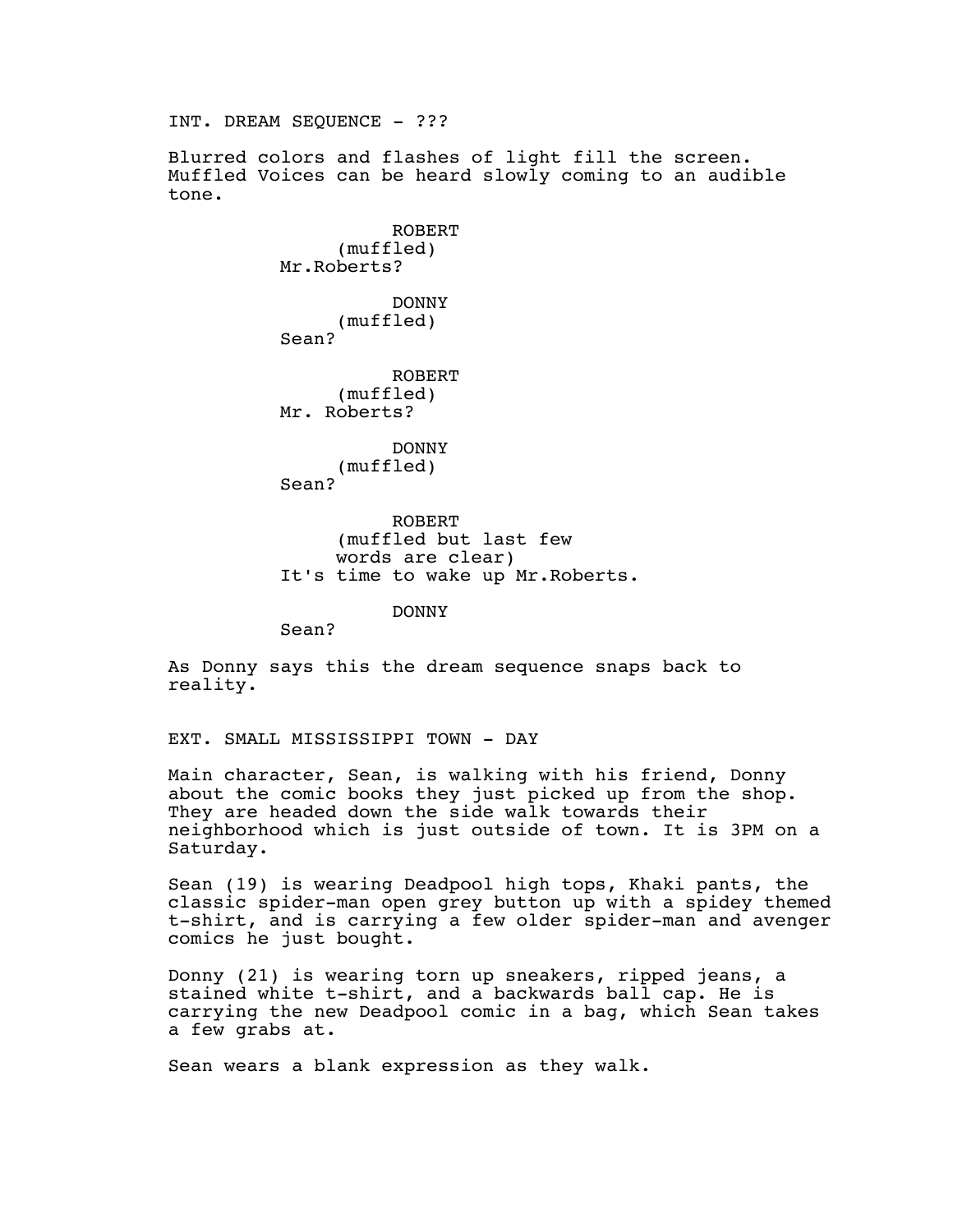Huh?

DONNY You feelin' alright man? You look like you just saw a ghost.

SEAN

What?

Sean realizes what he is doing and snaps out of it.

SEAN (CONT'D) No, I can't believe you got the last copy of the new Deadpool. Damn man, you gotta let me borrow it.

# DONNY

(tauntingly) No way man, I'm not opening this baby. Its going right in my series collection. You'll just have to wait 'till they get more I guess.

SEAN Like hell I will! Come on man, just a peak.

Sean takes another couple of halfhearted swipes at the bag Donny is carrying.

DONNY

I could never open these man 'cause then it'd be used. It has to be mint or it's useless! Don't act like you don't know.

SEAN

(jokingly) Yeah yeah, I know all about your 'tarded ways.

DONNY Hey your the one that invited me remember?

SEAN Doesn't make you any less retarded. Besides you don't even like Deadpool that much man.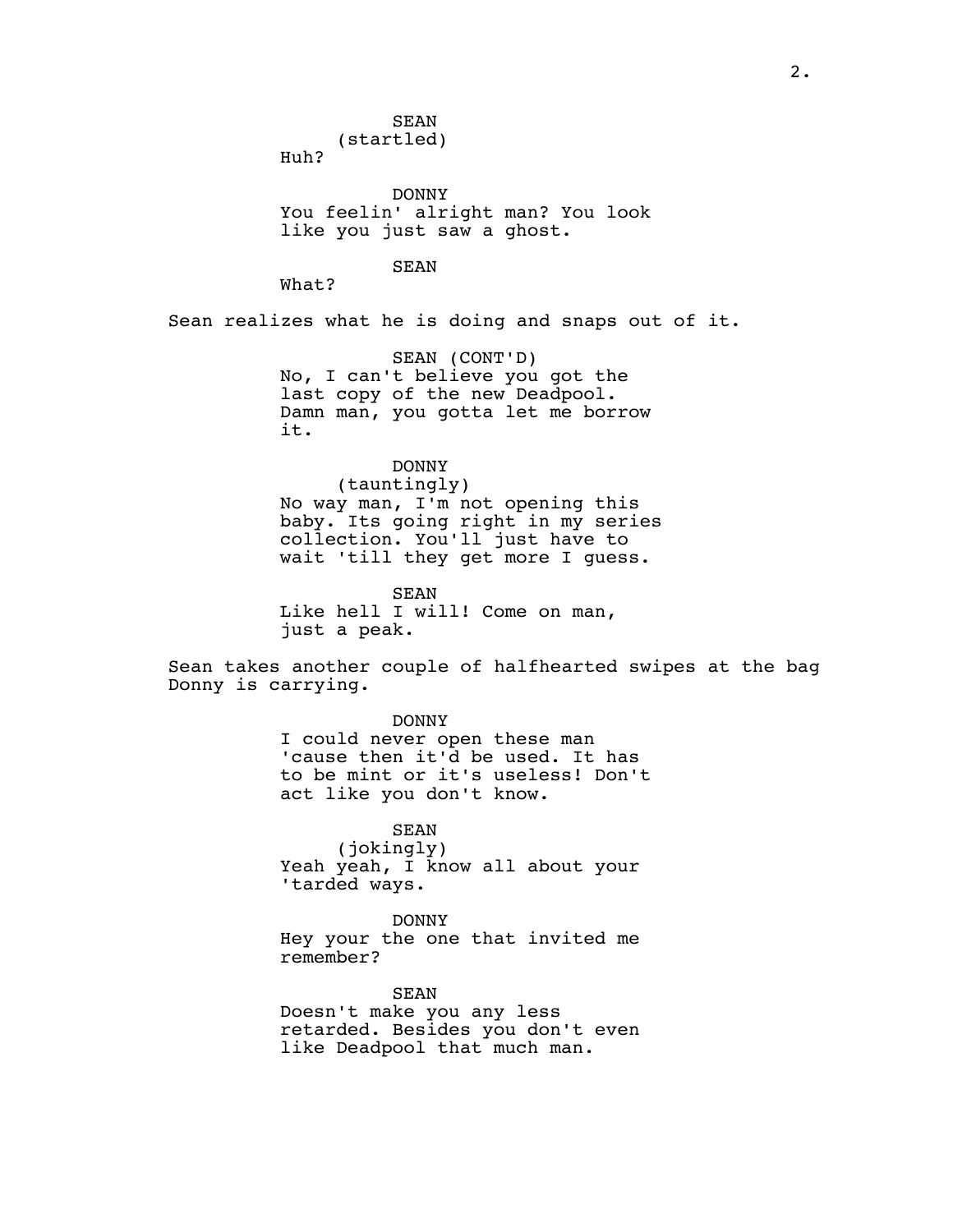DONNY

But I like money, and these are gonna be worth a shit ton once this arc wraps up 'cause of addicts like you.

SEAN

If you like money so much why not spend some to get something decent to wear.

DONNY Why would I spend money on clothes when mine are perfectly fine?

SEAN You really are one greedy bastard.

DONNY Could be worse. I could be a broke ass mooch.

As he says this he looks Sean up and down inquisitively.

SEAN What ever man, why dont you go back to playing WOW or did your clan members finally die from diabetes?

DONNY Says the only person who still likes COD.

SEAN Implying they're bad games.

DONNY It wasn't implied. cut to view of sirens on top of police car then back to the boys.

EXT. SMALL MISSISSIPPI TOWN HIGHWAY- DAY

A police car is traveling at a high rate of speed. Gunshots can be heard.

EXT. SMALL MISSISSIPPI TOWN - DAY

SEAN And WOW is supposed to be a good game? (MORE)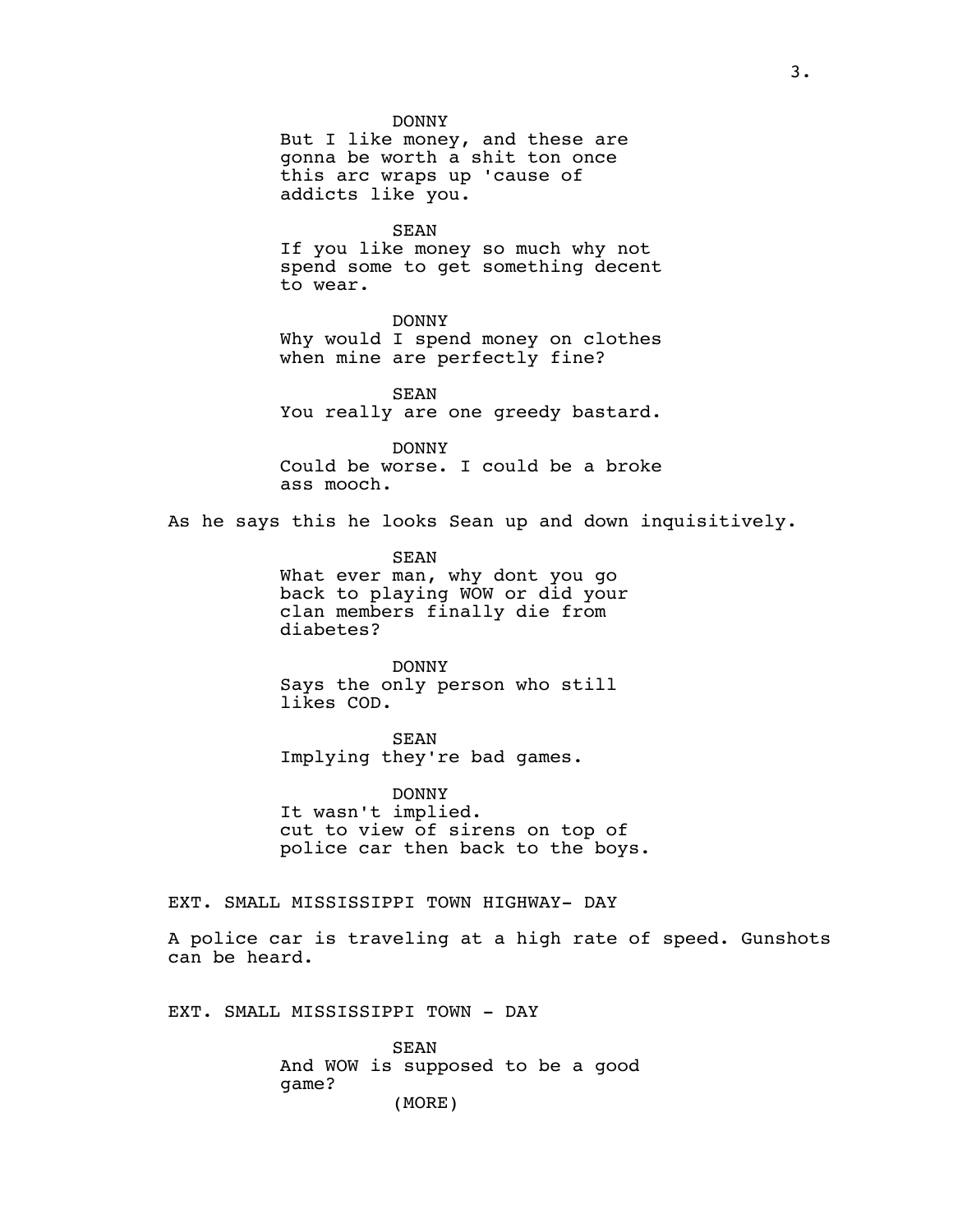SEAN (CONT'D) Next thing I know your gonna be telling me is League (of Legends) isn't cancer.

Donny stares at Sean with a smirk of approval.

SEAN (CONT'D) Gosh, I don't understand you sometimes.

DONNY And yet we've had this same walk of toxicity every Saturday for how long now? cut to guy hanging halfway out of car firing at the police in pursuit

EXT. SMALL MISSISSIPPI TOWN HIGHWAY- DAY

The car is still being chased by police and the man fires an Uzi loaded with a beta mag. They are headed towards town at a high rate of speed.

EXT. SMALL MISSISSIPPI TOWN - DAY

Sean pulls his phone out and begins to order Papa John's Pizza as they pass by the movie theater on his iPhone 7.

> SEAN Does't mean you'll ever be any less of a 'tard. Least we can agree on food though. Same as last time?

DONNY Yeah same as last time, but get some wings...

Donny stops as the sirens get louder and come into view down the street. The police car can now be seen by the boys chasing another car down the street and the car being chased is firing at the police car.

> SEAN Holy shit dude, they're coming this way!

The two boys stand there watching the cars approach. Sean switches his phone to the camera and begins to record. The gunman notices this and fires at the boys.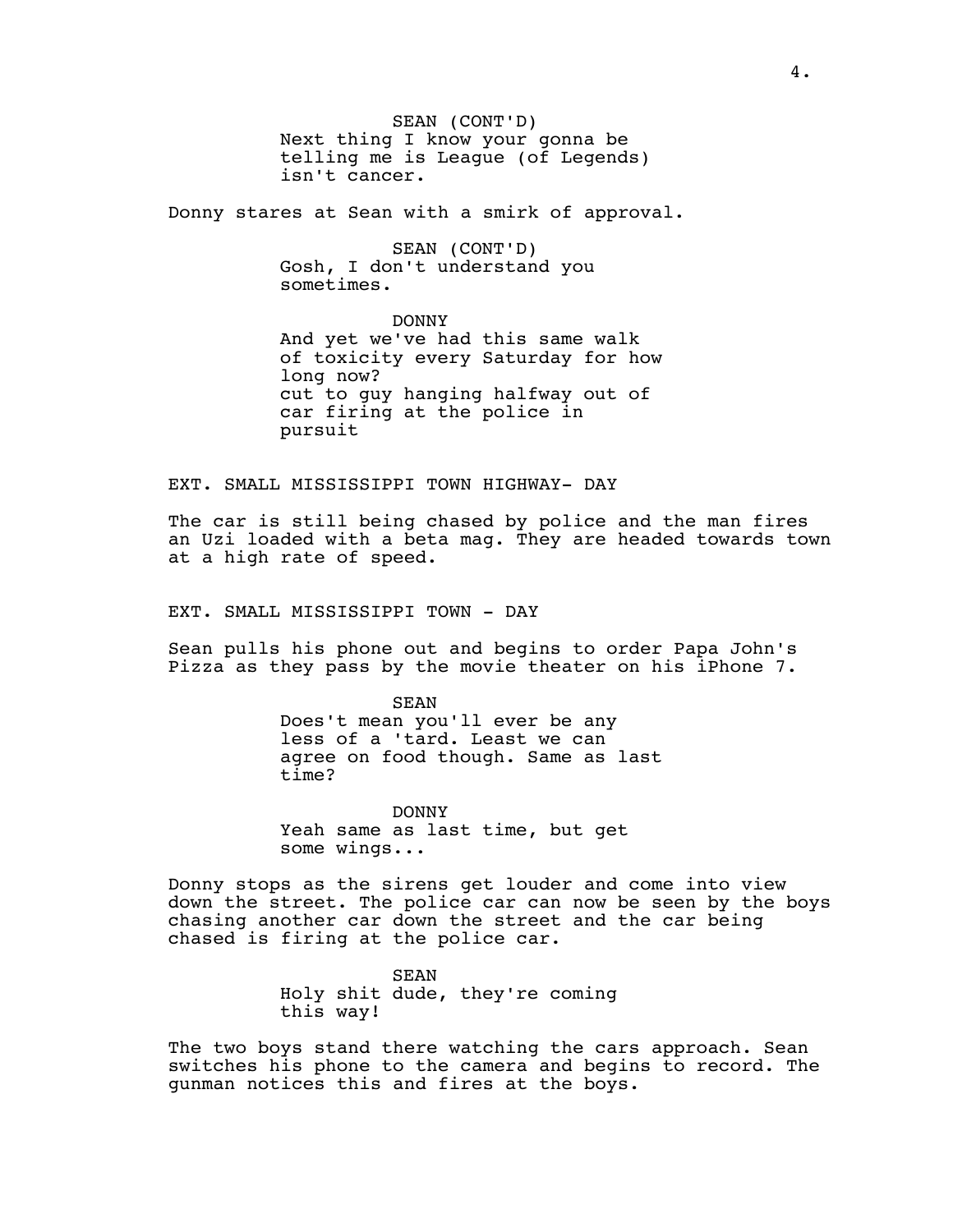Both boys dive to the pavement yelling.

Once the siren drifts away a little bit Donny looks up to see if the coast is clear and scrambles over to Sean, who hasn't looked up.

> DONNY Holy fuck man lets get the fuck out of here.

Donny grabs Sean by the shirt to pull him up but Sean does not move. Donny sees red patches beginning to cover the back of Sean's shirt and realizes Sean has been shot.

> DONNY (CONT'D) Sean!? Sean!? Can you hear me!? I'm gonna get help man, don't worry!

Donny turn Sean over and puts pressure on a couple of the holes, but realizes he cant stop all four. A bystander comes over to talk to Donny

.

Bystander

I called 9-1-1, there's an ambulance coming.

SEAN Hey man, its okay. I'm like just Deadpool now.

Sean tries to crack a smile but coughs up blood instead. The world fades to white.

INT. HOSPITAL - AFTERNOON

A week and a half has passed since the incident. Sean has undergone many surgeries and is now able to begin recovering. Sean has been under heavy anesthetics the entire time. A doctor is about to wake him up.

Elizabeth, Sean's sister, is in the hospital room waiting for him to wake up. She has been by his side every day since they moved him into the recovery room. The only time she leaves is to work her two jobs at a local bar and diner.

Elizabeth's eyes have deep bags under them. She has the build of someone who is over worked and rarely takes a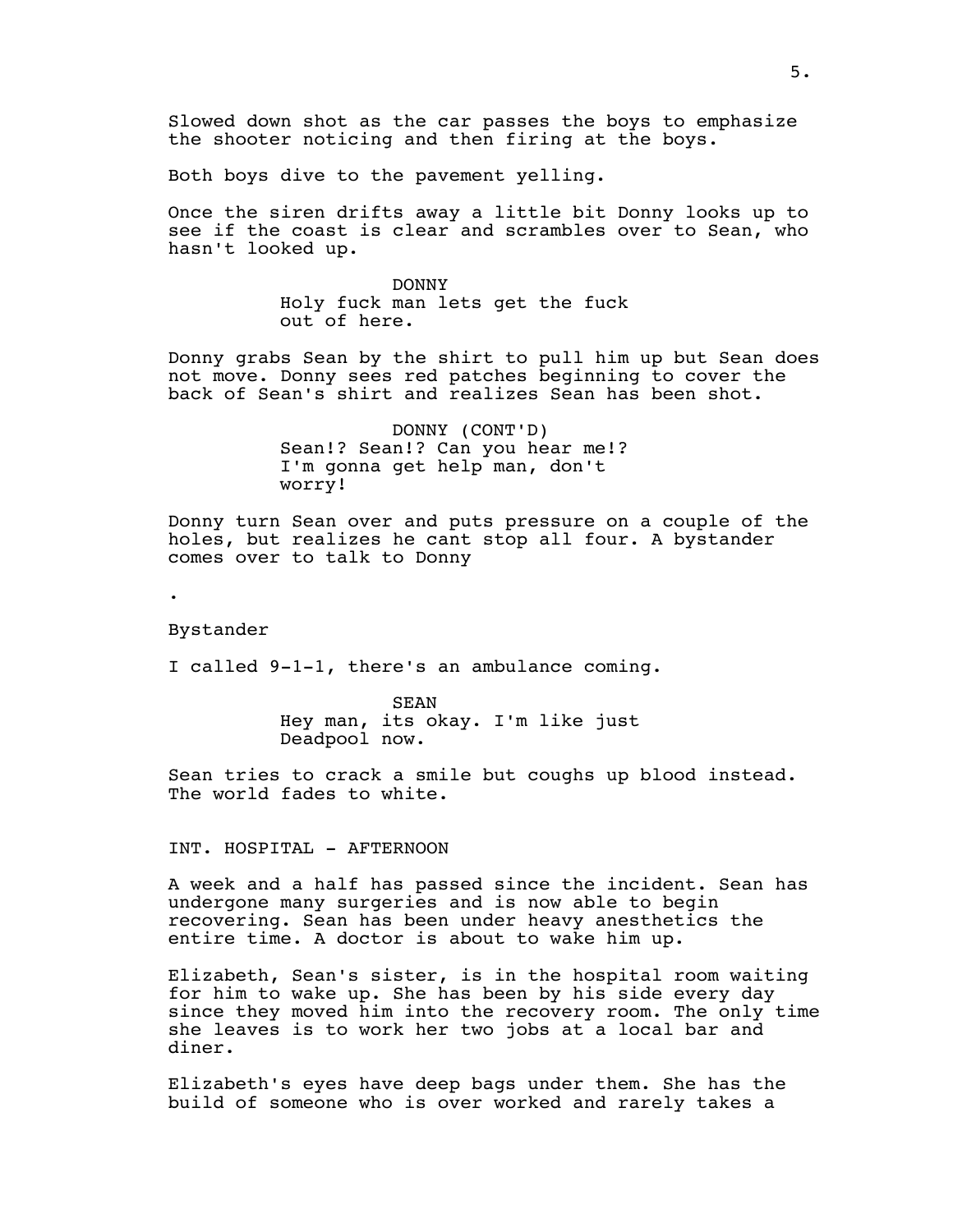break. Only 26, she is beginning to look older than she is. She is wearing her waitress uniform with her bar attire ready in the car.

The doctor (Robert) and his assistant (Lynda) are both preparing medical monitors and adjusting Sean's bed for when he wakes up.

Lynda is a sweet, young woman, fresh out of college, who is still perky and happy to be working in the ICU recovery wing. She seems hopelessly oblivious to the reality of this line of work, carrying virgin eyes that have not yet seen the horrors that can be housed in these halls.

Robert is an odd man. He carries a thousand yard stare that never fades. Looking as if he just finished off a bottle of Advil and could use another, he is slow spoken and annoyed sounding.

## ROBERT

(addressing Elizabeth) When he comes around he might be a little... disoriented. Most patients need a few minutes to register the sudden change to their surroundings and the physical shock of the accident and surgery. Go easy with him.

#### ELIZABETH

Okay. Okay. He's going to be fine when he wakes up though right? He'll be like before?

## ROBERT

Now we don't ever know until they come to, the anesthesia and trauma can do strange things to people in extreme circumstances like this, just... be prepared to help him remember things if he needs.

## LYNDA

(reassuring Elizabeth) Its still pretty rare that anything ever goes wrong. Most people just need a bit to reorient themselves, nothing serious. I'm sure he'll be just fine.

# ROBERT (snapping at Lynda) Don't make promises neither of us

(MORE)

can keep.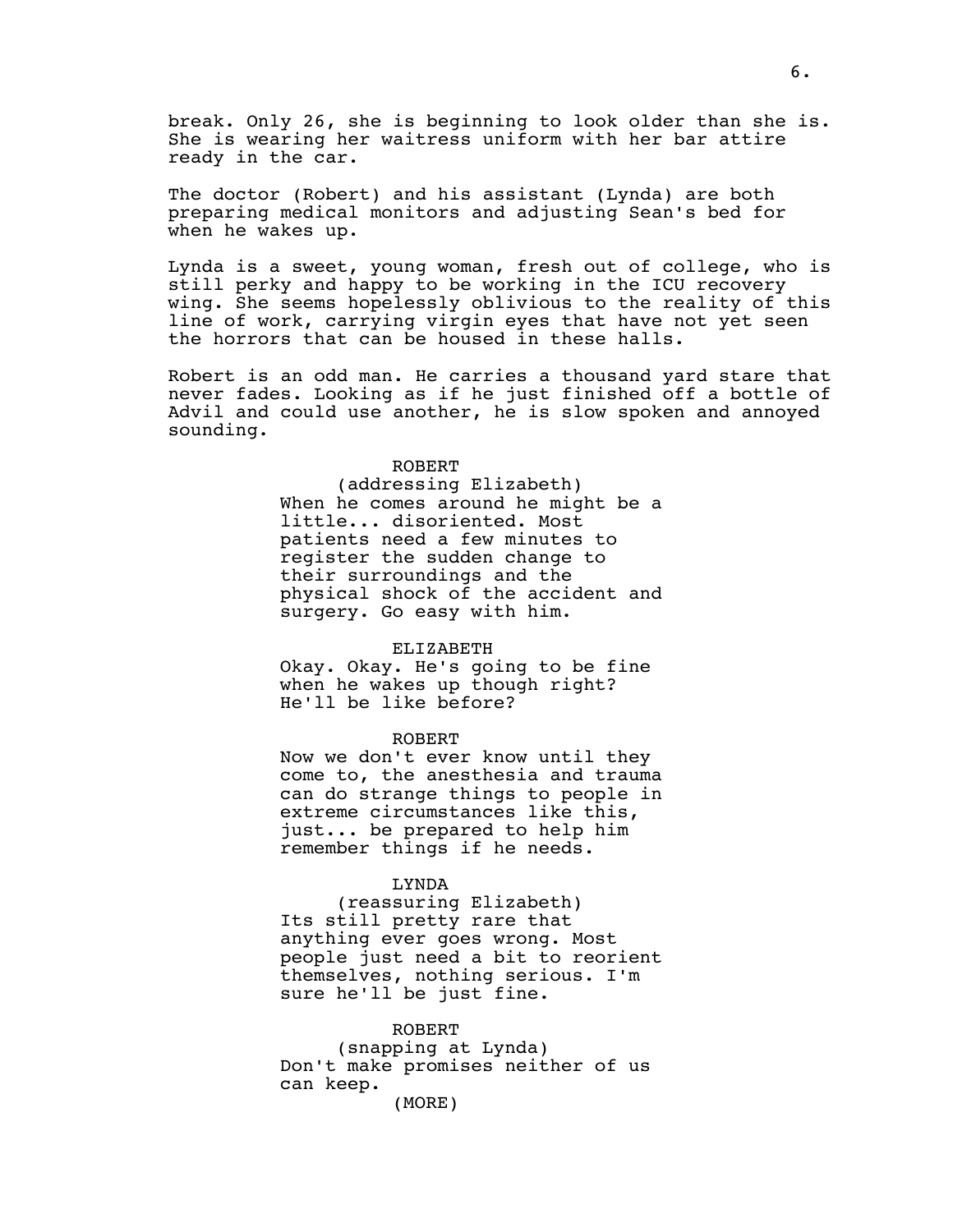ROBERT (CONT'D) We aren't magicians who can just snap our fingers and make it all better. Look Elizabeth, he'll be coming to any time. We did our best but we'll find out for sure when he shows us how this all has affected him. Now if you'll excuse me I have to go fill out some paperwork and tend to other patients. Lynda, you stay here and call Phillip if you can't reach me. Only myself of Phillip are to deal with this case. Understood?

LYNDA (speaking in a sassy pirates voice) Aye cap'n. Will that be all fer' yee?

The doctor glares at Lynda as he leaves in a hurry. Lynda sits across the bed from Elizabeth and comforts her while they wait for Sean to wake up.

> LYNDA (CONT'D) Don't mind him, he's just had to... he's had a lot of patients and while the bad things rarely happen, those are the ones you remember the most. Sean's gonna wake up and be just fine I'm sure of it.

## ELIZABETH

You really think so? I brought some of his comics here with me, just in case he wanted something to read or something. I don't know, I'll just be happy to be able to talk to him again.

#### LYNDA

I don't think he'll be reading ready right away, but its the thought that counts. I'm sure he'll appreciate it.

# ELIZABETH

Yeah, I just want him to be back. Out mom's been worried since I told her what happened. It'll be good for the both of them once he's back home.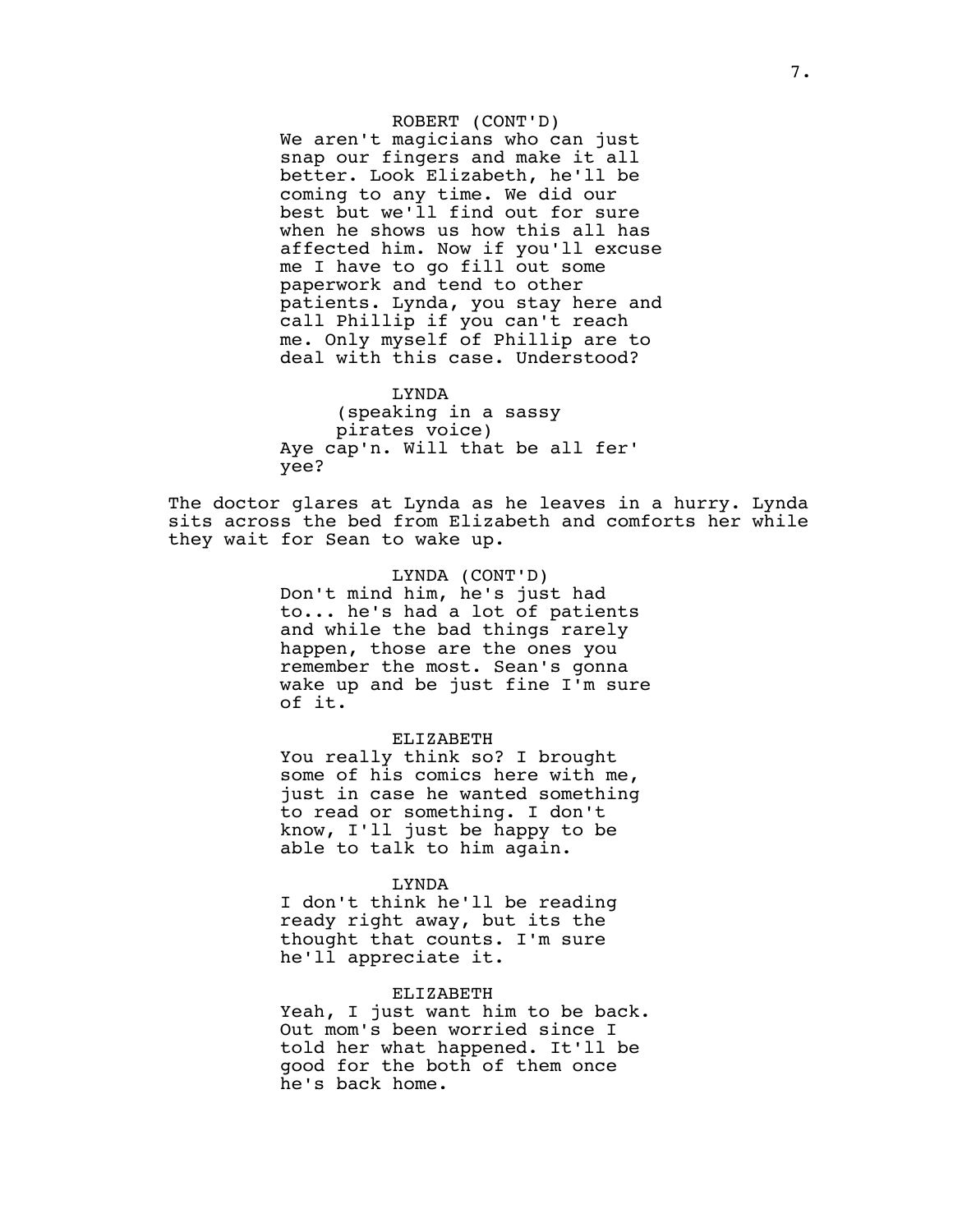#### LYNDA

Well Sean will need probably another couple of weeks here so we can see how he handles the healing process but she's welcome to visit as well, you should bring her with you next time.

ELIZABETH See, the thing is she's stuck in bed ever since she...

Sean moans and Elizabeth stops talking and waits to see what he does.

SEAN

Uhhhh...

LYNDA Sean? C-Can you hear me?

Sean begins to talk in a soft, slow voice, still a little high from the medicine he's been on.

> SEAN Huh? Who is that?

ELIZABETH S-S-Sean. You were in an accident Sean.

SEAN Lizz? Lizz is that you? Why is it so dark in here? Where am I?

ELIZABETH Your in a hospital Sean. You were in an accident and your in a hospital now.

LYNDA

Sean I'm your nurse, my name is Lynda. How are you feeling. Can you open your eyes?

SEAN Everything feels weird. My arms and legs are heavy. I... Everything is so dark.

ELIZABETH (addressing Lynda then Sean) Why does he keep saying its dark? (MORE)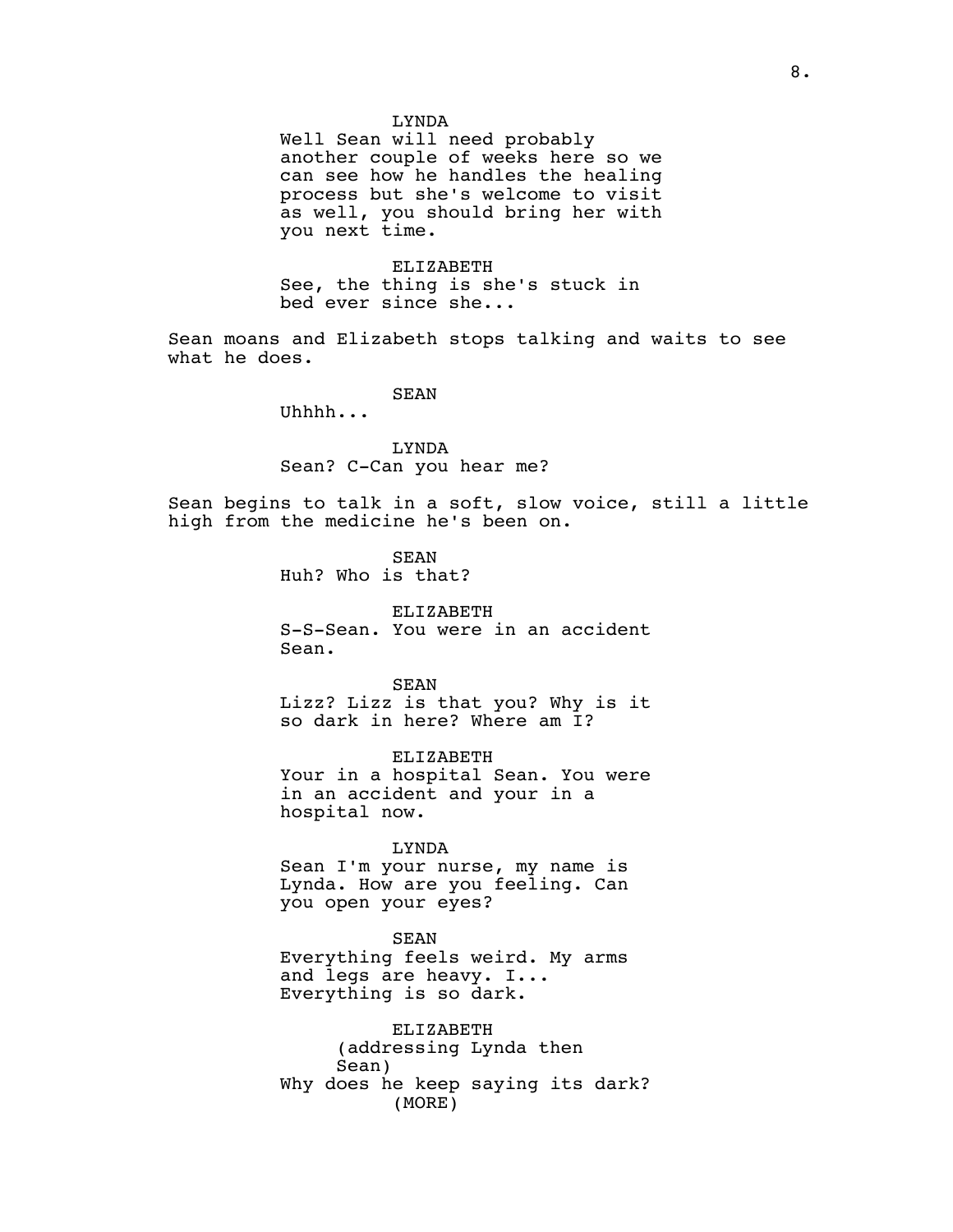ELIZABETH (CONT'D) Is this from the anastee-whatever? Can you see anything? Sean, your scaring me.

LYNDA Sean just take it slow, you've been asleep for a while it might take some time for your eyes to adjust to the light.

Lynda turns down the lights so its not as harsh on Sean's eyes.

> SEAN (trying to look at Elizabeth) I... It's so dark. I can see something, like... like an outline. Its all tinted red.

Sean opens his eyes more and more and the two watching Sean now notice his eyes are bright red. Lynda stand quickly from her seat.

> LYNDA I'm going to page doctor Phillip. I'll be right back, don't worry, everything is fine.

Lynda hurries out of the room, closing the door roughly behind herself.

> SEAN Lizzy, whats wrong, why did she leave? Who's the doctor? Why do I need a doctor all of the sudden.

ELIZABETH I... I'm not sure what it is. Your eyes, they're....

SEAN They're what? What's wrong with my eyes? Elizabeth I can't see! Whats wrong with my eyes?!

Sean tries to sit up and grimaces in pain from his unhealed wounds.

> ELIZABETH Sean no! You have to stay in bed, wait for the doctor. I don't know what it is, they're just glowing red!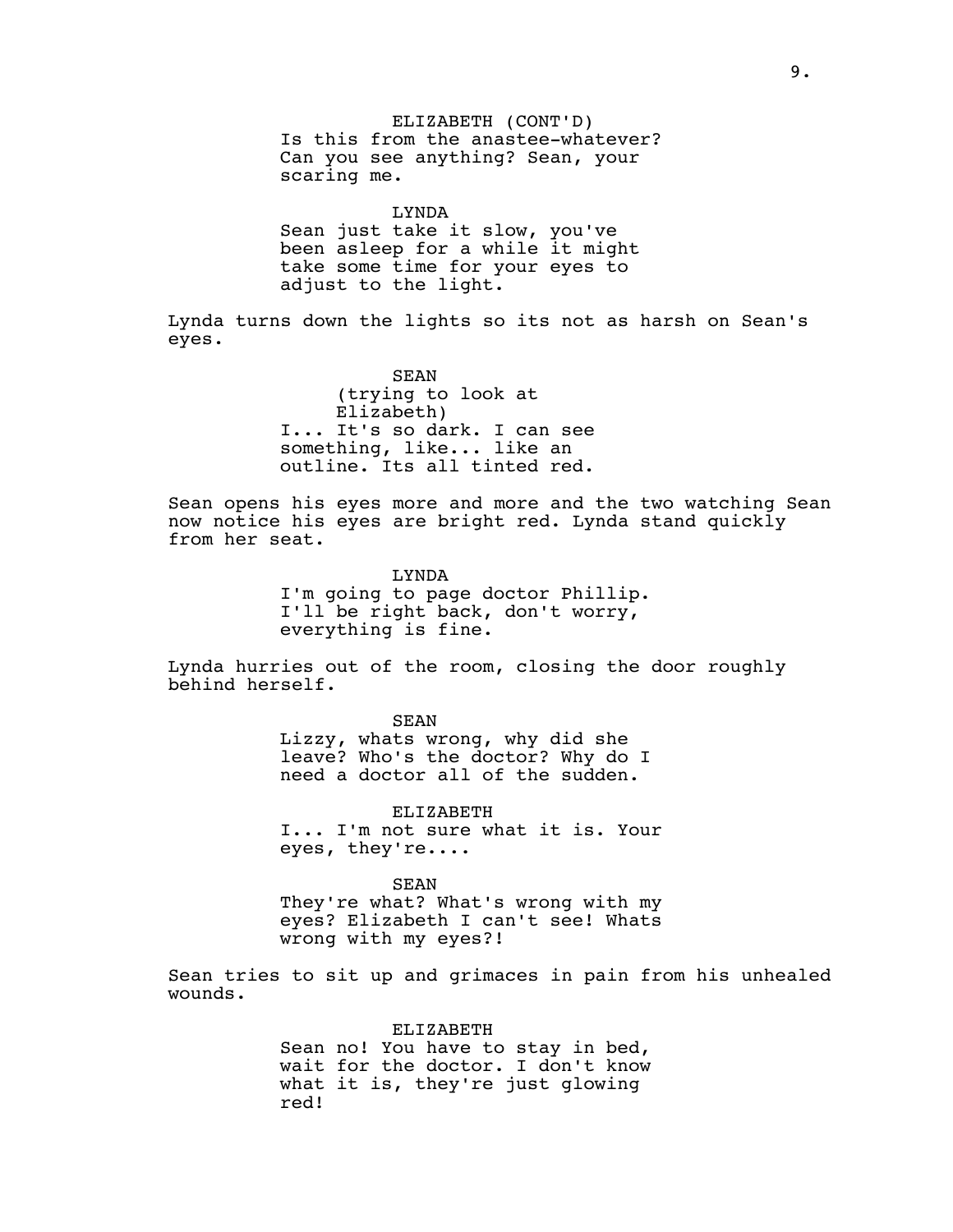This isn't something to joke about Lizz. Eyes don't just glow red!

Sean tries once more to sit up only to be greeted with another wave of pain and a louder growl.

> LYNDA (O.S.) He's just in here, room 225.

Lynda reenters the room, followed by doctor Phillip.

Phillip carries a more stern look than Robert but seems much more together and calm. His eyes say hes seen worse and he makes comforting eye contact as he addresses Elizabeth.

### ELIZABETH

He's trying to sit up, I don't know what to do.

# LYNDA

It's okay Elizabeth, but I think you should head home and we'll contact you when we can.

ELIZABETH

I don't want to leave him. Whats happening?!

## PHILLIP

It would be best for you to leave this to us. We will let you know in the morning what we know, but for Sean's sake please go home and wait for our call.

SEAN

Lizz, just listen to them. I'll be fine.

ELIZABETH But Sean you just...

#### SEAN

Lizz it isn't fair for only you to get to see me is it? I wanna be able to see you too, just go home and I'll make sure I get to talk to you tomorrow.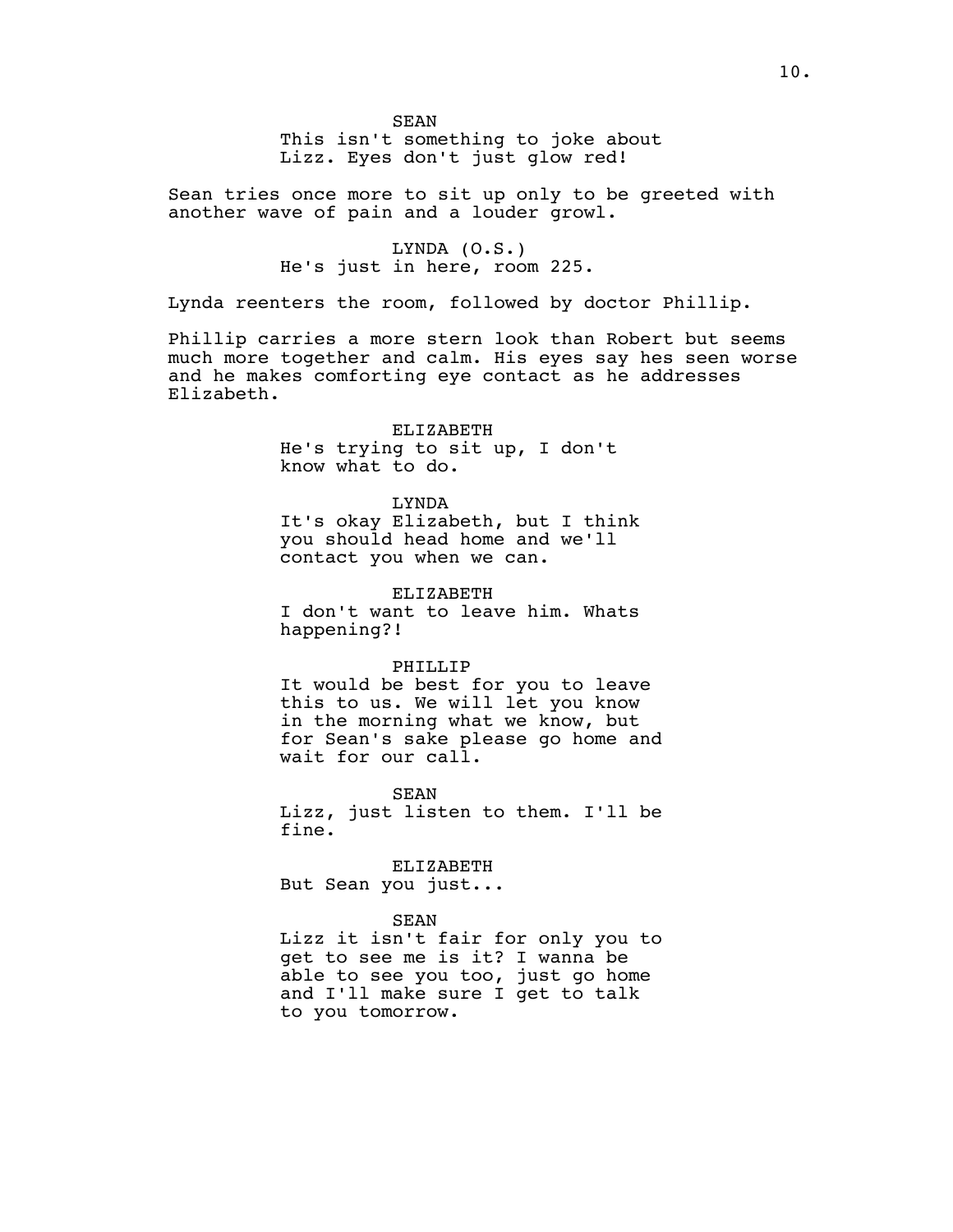LYNDA

I'll walk you out Elizabeth. Don't worry, its probably probably just an allergic reaction to the medicine. I'm sure he'll be fine once he's off it for a day or two.

Lynda is escorting Elizabeth out as she says this.

PHILLIP Well now, it seems you are the first one who's showed signs of compatibility. This could be promising.

SEAN What are you talking about, compatible? Whats wrong with me?!

PHILLIP Oh nothings wrong.

Phillip reaches over to the IV drip Sean is connected to and turns a dial.

> PHILLIP (CONT'D) Its actually just the opposite. Things couldn't be better... well... for us that is.

SEAN What are you... H-h-hey.. w-wha-s ...w-ong... wi-...

Sean dozes off mid-sentence. Phillip pulls out his cellphone and walks to the window, watching Elizabeth walk to her car outside as he makes a call.

> PHILLIP Robert, the results are positive. It seems to have been compatible so far. The patient seems to have fallen back to sleep after the... lets call it shock from the accident.

ROBERT (Muffled phone voice) Excellent. INT. OFFICE - CONTinued

Robert is sitting at his desk in an office, talking on the phone to Phillip.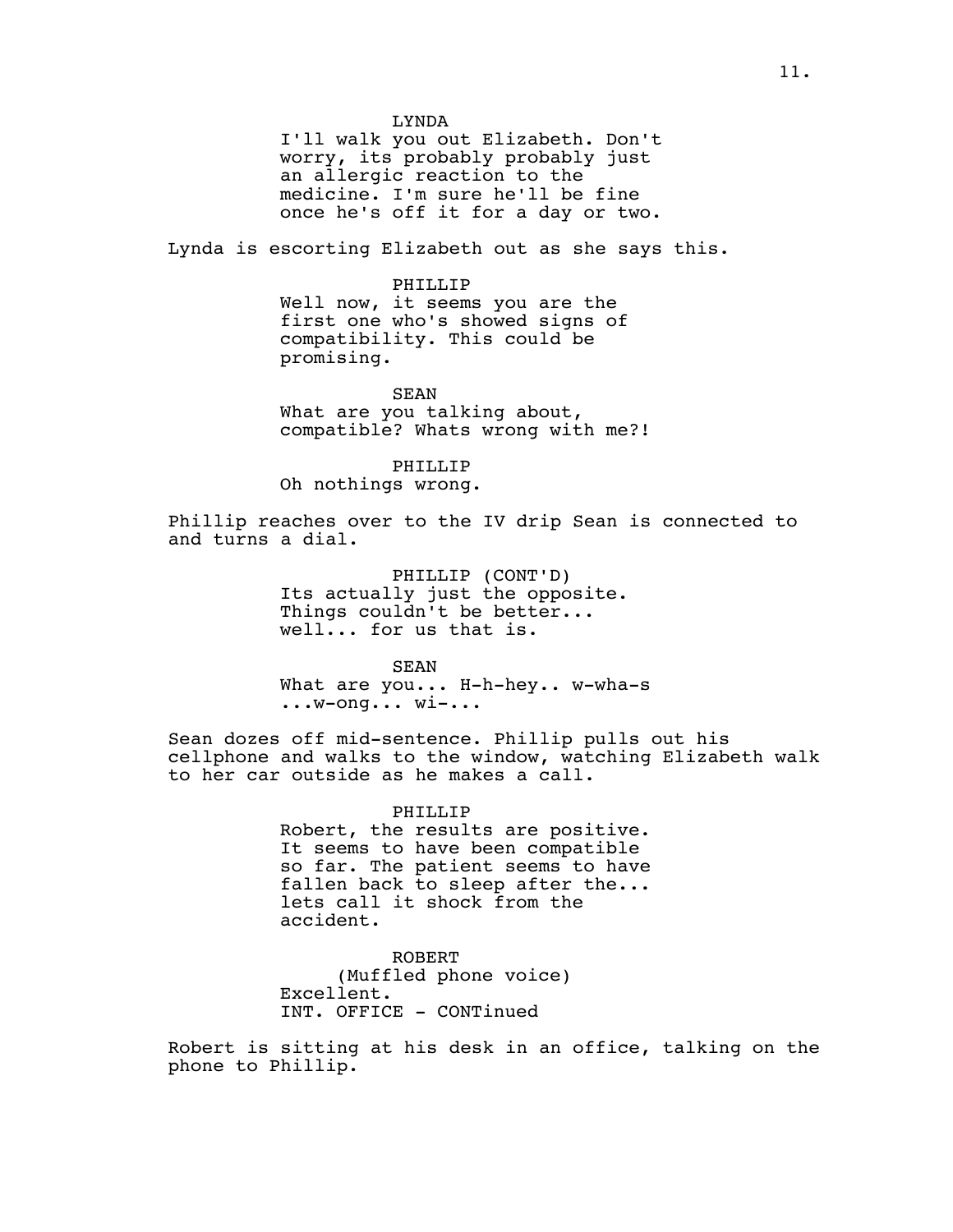ROBERT (CONT'D) Then we'll proceed just as planned. Have him transferred to our outpatient facility immediately. Mark it as "Further surgery needed, insufficient equipment at current location." INT. HOSPITAL - Continued

## PHILLIP

What should we do about the sister, Elizabeth was it? She's expecting a call in the morning, from the boy nonetheless. INT. OFFICE - CONTINUED

#### ROBERT

You let me deal with her. This is too valuable of a project to let a simple phone call fuck it all up. I'll do whats necessary. If that's all then I will wait for your call when the package is on its way.

## PHILLIP

(muffled voice over the phone) Just one last thing. Lynda, the new assistant, she saw the whole thing. What should I tell her? She's seen his file, she'll know something's wrong.

#### ROBERT

You think I didn't plan for as much? I have already signed her papers for transfer to our facility as well. She can poke around all she wants here, but she'll do so under my watch. INT. HOSPITAL - CONTINUED

#### PHILLIP

I should've expected as much. I will have him on the move tonight. INT. Diner - Early Morning

Elizabeth is working first shift at a local diner. She in anxiously waiting to be called from the hospital about the events that transpired yesterday. Being the assistant manager, she is the only fist one to arrive at the diner today, and her co-workers have yet to show up.

While she is prepping for the first people to enter, Elizabeth's phone rings and she eagerly answers it.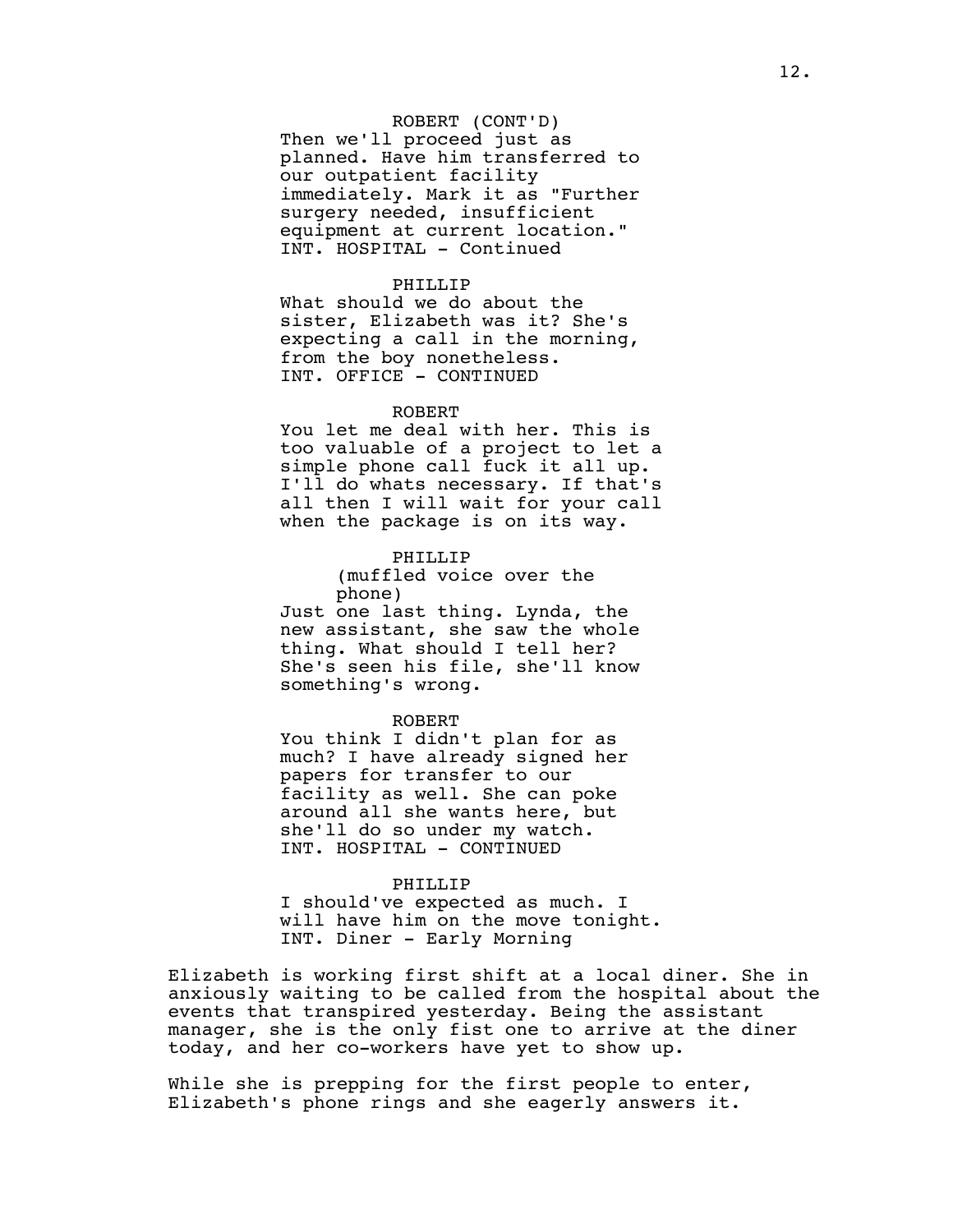Hello?

# ROBERT

(Muffled phone voice) Yes, may I speak with Elizabeth. This is Doctor Robert Hickleman from the St. Rose hospital.

# ELIZABETH

Oh, yes this is Elizabeth. How is Sean, is he going to be alright? What exactly happened yesterday? Can I talk to him?

#### ROBERT

Now Elizabeth, please stay calm. I assure you everything is fine. I've just called to inform you that due to complications at St. Rose I have advised for Sean to be transferred to a different facility to further... facilitate his recovery.

# ELIZABETH

Doctor, what "facility" is he being moved to. It was one thing to have our insurance cover the hospital bills but we can't afford the treatment in a new place.

## ROBERT

Don't worry your head about it. It is a state funded... recovery and rehabilitation home. Everything is covered by us from here on out.

# ELIZABETH

I... I don't know. I want to talk to Sean. The nurse said he was ready to wake up and he looked fine. He was just... he said there was something wrong with his eyes and... I just want to make sure he's okay.

#### ROBERT

We will keep you informed as much as we can but whatever that silly nurse said was not quite accurate. (MORE)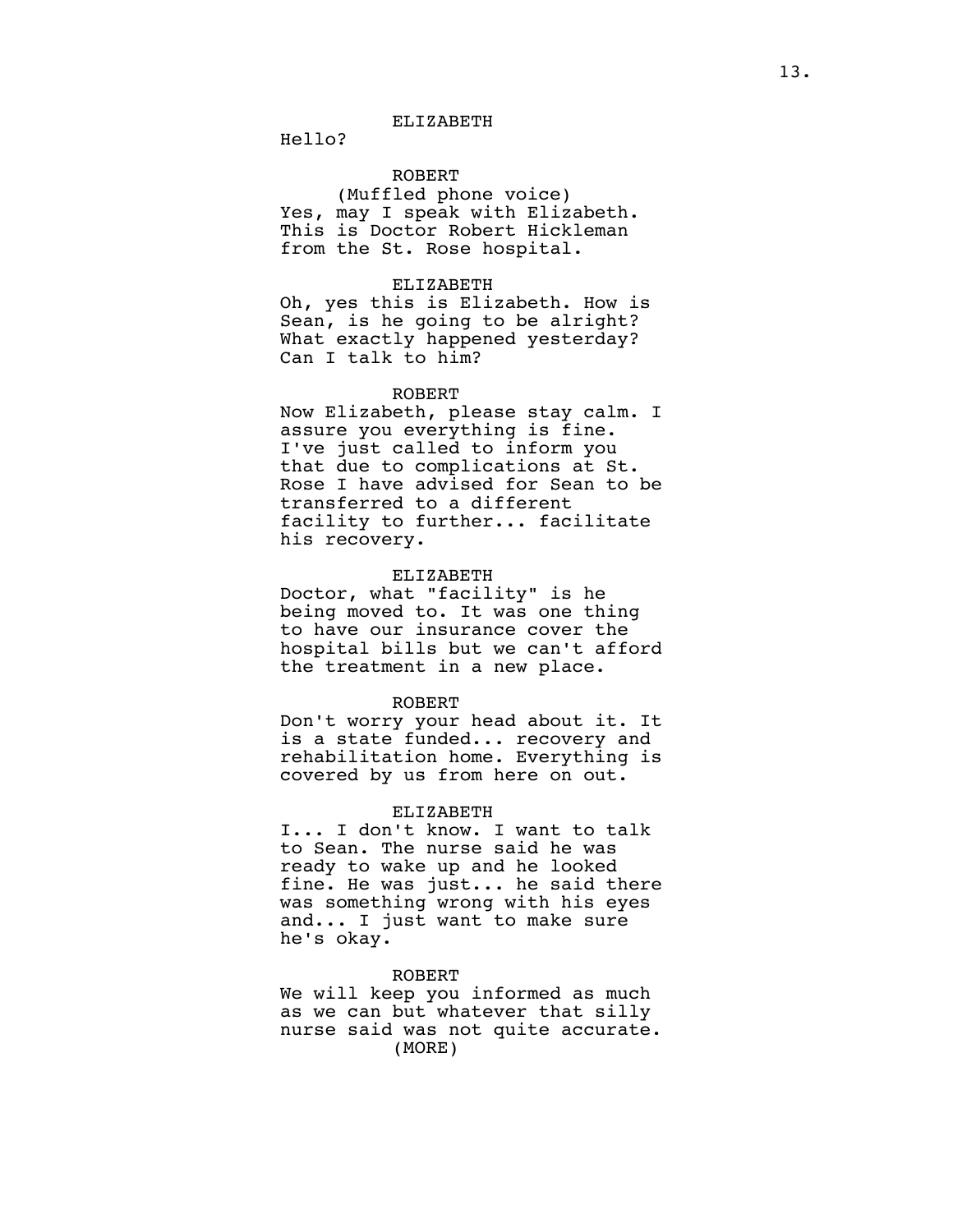ROBERT (CONT'D) As for the thing about his eyes it was just a reactions to being under for as long as he was is all. Sean has a long road to recover from what he went through. He is under heavy anesthetics again to allow his body to heal without pain to him.

One of Elizabeth's co-workers enters the diner and sees the worried look on her face. She turns around to stop another worker from entering and steps back outside.

> ELIZABETH Okay, but I expect daily updates and I want to talk to Sean as soon as possible... And I want more information about where he is.

> > ROBERT

It is a private facility so I can't just allow you to come in any time, but there will be weekends of visitation. I will inform you as the information becomes relevant.

Elizabeth's manager walks in with a stern look on his face, but still sympathetic to the situation. The previous two co-workers file in and together they finish preparing the diner to open.

> ELIZABETH Okay, I'll be waiting for your call. I have to go, I'm at work at the moment. Elizabeth hangs up the phone and the scene fades to black from the face of a worried sister who has little in life if family is taken from her.

INT. DREAM SEQUENCE - ???

Sean is dreaming of the past days events. We see grey scale, dreamlike images of the comic book store, the boy's walk through town, and the incident.

The dream sees more than Sean himself remembers. While the dream is from Sean's perspective we see him loaded unconscious into the ambulance, wheeled down a hall to surgery, and the first incision to open him up.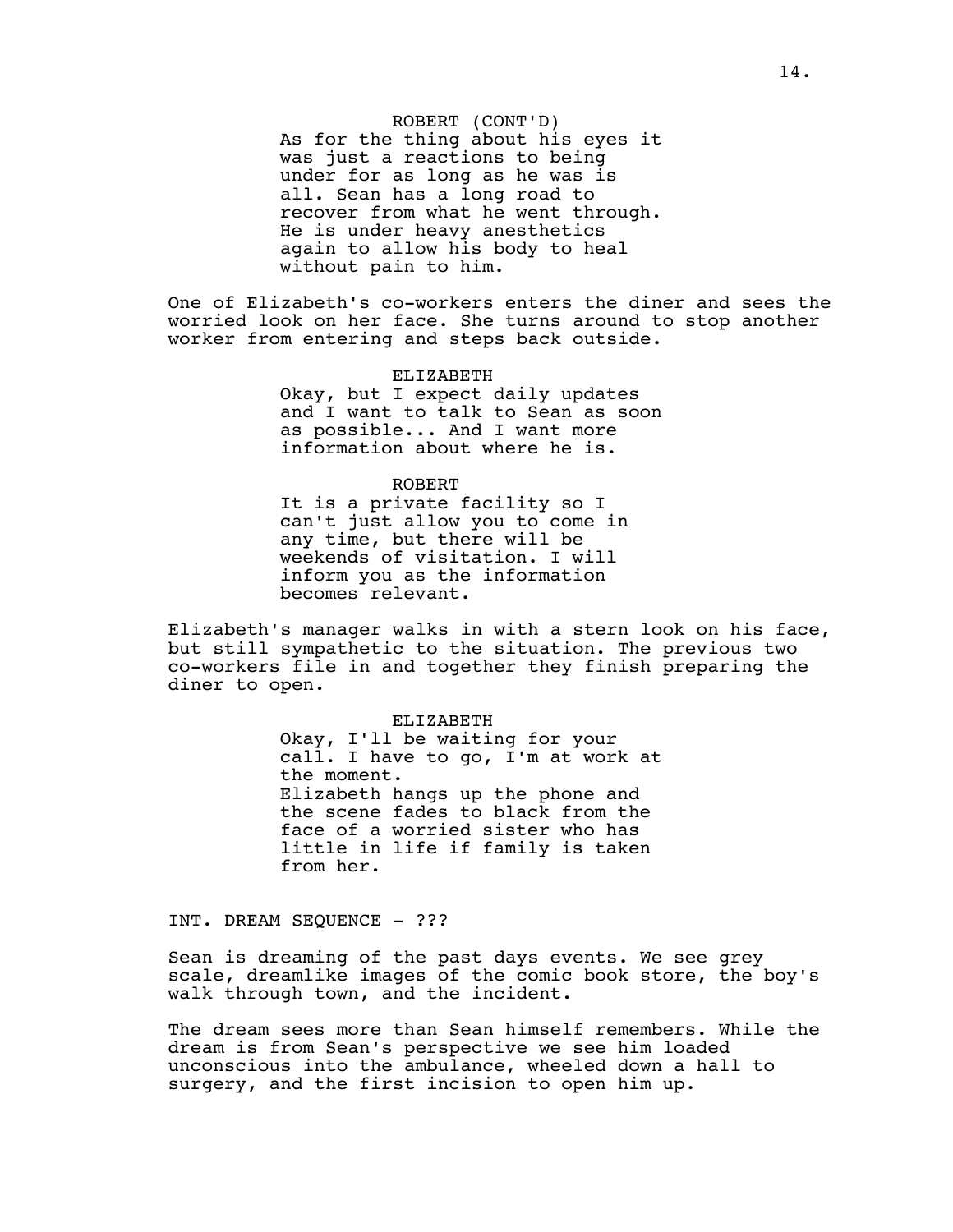As they pull open that first slice into him, Sean jerks awake.

INT. ASYLUM ROOM - CONTINUED

Sean, waking up from a nightmare, shoots up in bed, only to realize his arms and feet are restrained. The stress of sitting up so quickly makes him wince in pain and lie back down.

> SEAN (desperately calling out to anyone that may be near) Hey. Heeey! Where am I?! What happened to me? Wheres my sister.

He calms down as he begins to question whats going on. He can now see, fully and unobstructed. He he sits up on his elbows, blinking at the wall, taking in his surroundings.

The room is plain but well lit. Heavy fluorescent bulbs light every inch of the small sized room. It is large enough for his bed, some medical equipment, and a chair at the end of his bed. The floor is tiled with grungy, white stone tile.

The heavy, metal door to the room opens with a loud squeak and heavy thud as it closes behind Lynda.

> LYNDA Well it seems your up bright an early, although it would be kinda hard to sleep I with all these lights on.

> SEAN Who are you? Where the hell am I? Whats going on?

> > LYNDA

Oh that's right, you probably don't remember me. Well my names Lynda, I'm your nurse. Last time we met you were waking up after being asleep for a while. You must've had some rough dreams to be as startled as you were.

SEAN Wait, so I was in a hospital before? My sister was there? My eyes, look at my eyes. What do they look like??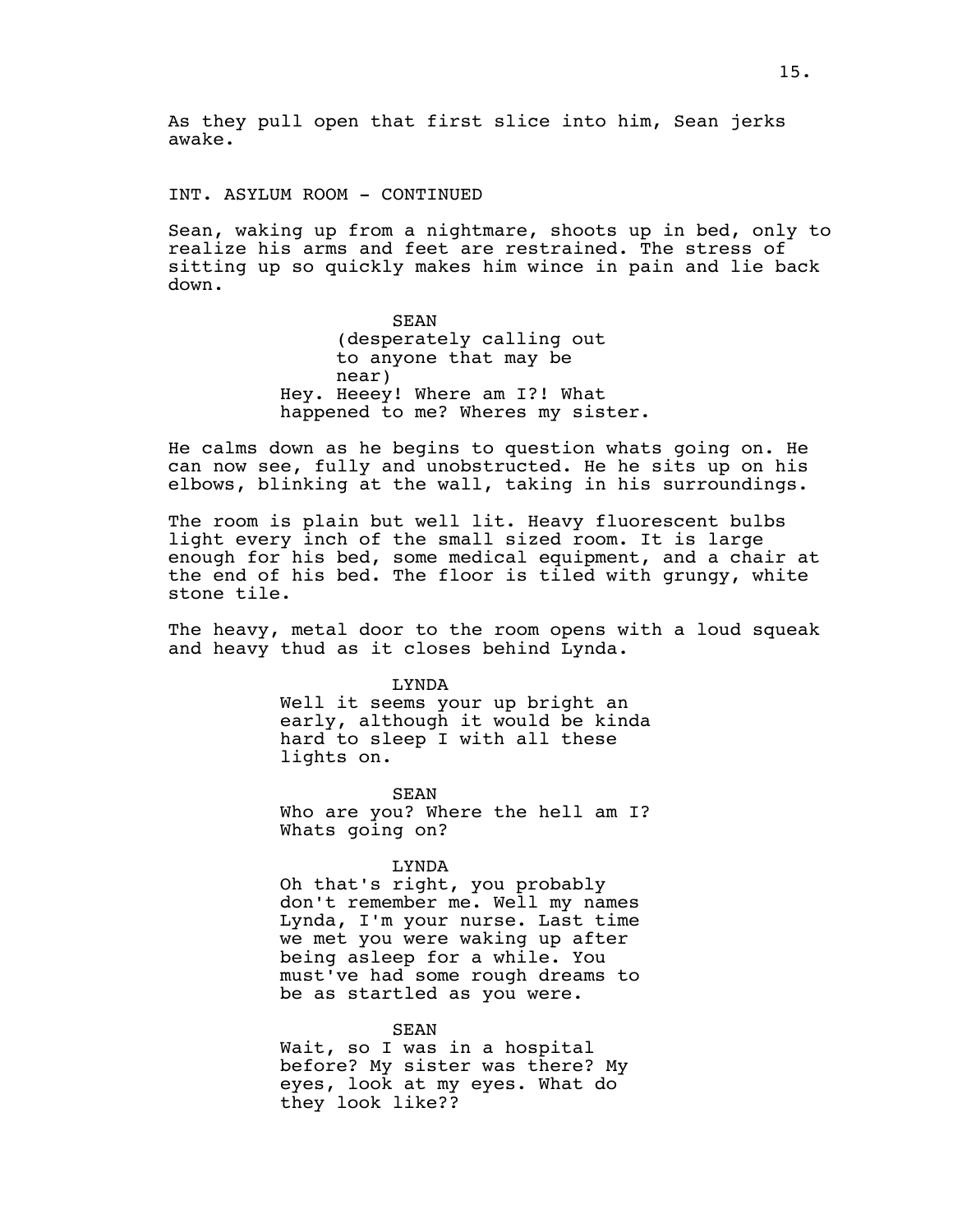LYNDA

(pulling out a flashlight and checking his eyes) They seem fine to me. Nothing out of the ordinary. As for the hospital they didn't have what they needed there so they moved you to here.

SEAN

Wheres here?

# LYNDA

You know, I'm not too sure myself. I got transferred here and no one really explained it except I am your nurse, 24/7, 365 until your all better. I can't really complain either because they moved me into my own room and I get a huge raise and...

Lynda drones on about the benefits on moving out here as Sean begins to take it all in. He isn't sure what is happening or where he is.

He is snaps back to focusing on Lynda as she addresses him.

LYNDA (CONT'D) So the real reason I came in here, besides to check on you, was to see how much you remember from yesterday at the hospital.

SEAN Well you won't get much from me, I don't know what happened and what didn't at this point.

LYNDA That's fine, I just have to show you a picture and you tell me if it rings a bell.

Lynda pulls out a few pictures from the manila envelope she has been holding behind her clipboard of checklists.

> LYNDA (CONT'D) The first one we have here is...

She is holding a picture of Sean's house when they moved in. Clearly a family photo.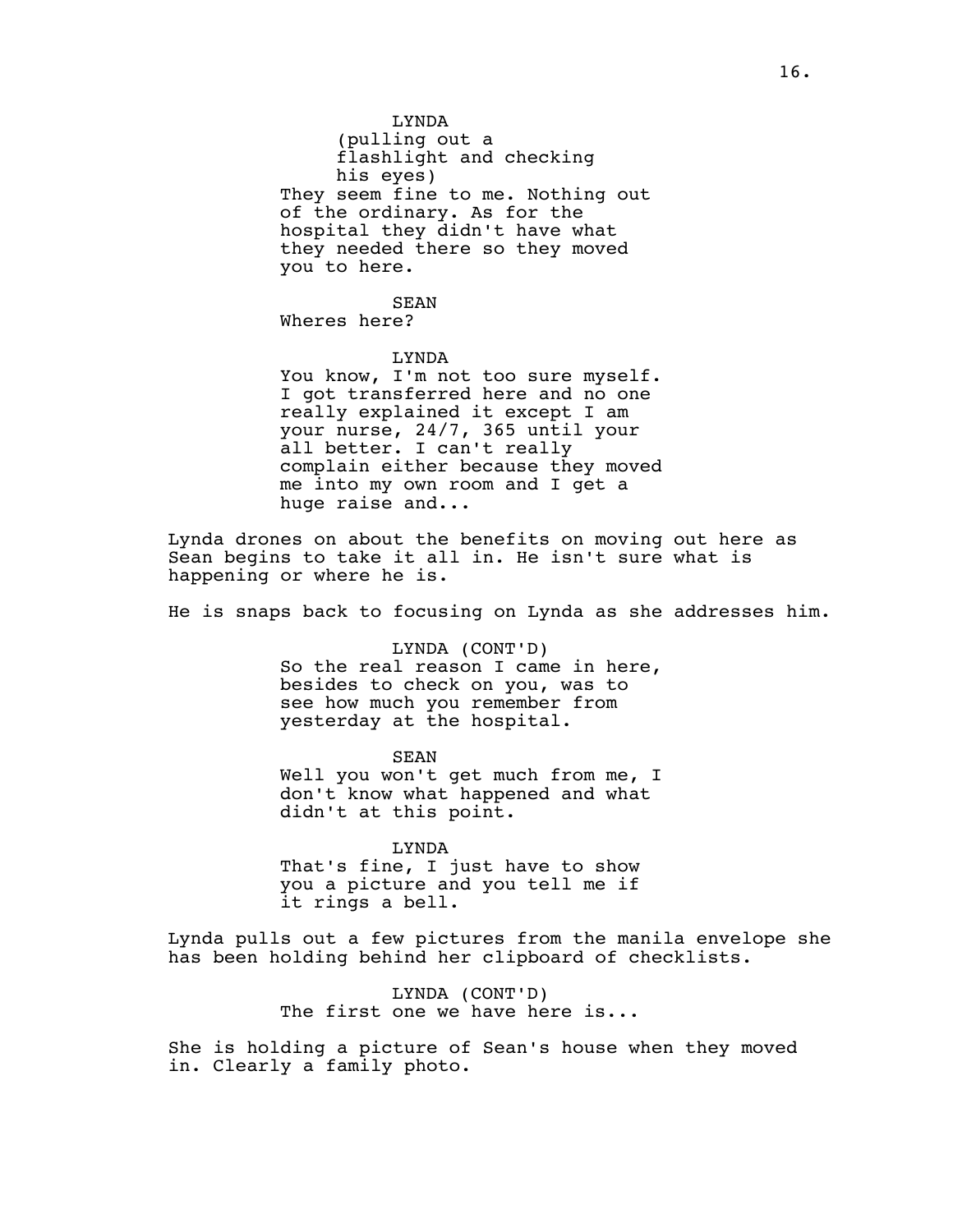SEAN

That's my house, from a few years ago when we moved to Mississippi. Whats this have to do with yesterday?

LYNDA

Its just part of the process, I'm only doing as instructed.

She switches pictures to one of Sean, Donny, and Elizabeth from a few weeks ago.

> LYNDA (CONT'D) How about this one?

> > SEAN

That's me and Donny, we went to see Elizabeth at work when she got promoted to assistant manager.

LYNDA

Awe, that's so sweet! I'm sure she loved that.

She switches the pictures to one of the St. Rose hospital.

LYNDA (CONT'D) Do you know what this is?

SEAN

Yeah, its that hospital on the edge of town. St. Rose. That's where we go for my mom's treatments.

LYNDA Well that's also where you were at yesterday. Do you remember that at all?

SEAN

Sort of. I remember something about my sister... and some tall guy. I think there was something wrong with my eyes. I couldn't see very well.

LYNDA Oh, so this next one might help you remember a little more!

Lynda switches to the last of the images. This one is of the hospital room from what seems to be the angle of a security camera. It showed Sean asleep in his bed, Lynda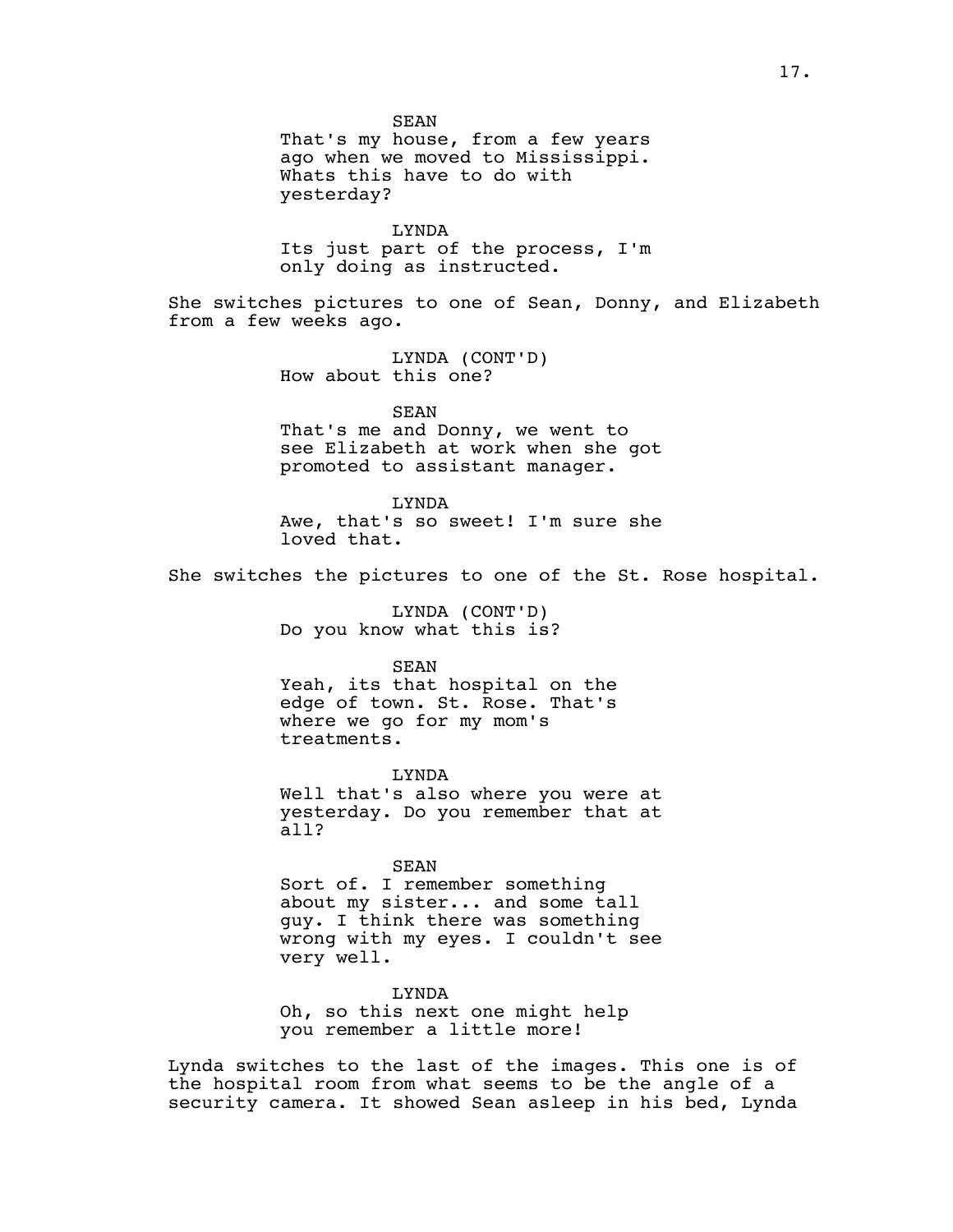adjusting some equipment near the bed, and a tall man writing on a clipboard, Doctor Robert.

# LYNDA (CONT'D) This is from the room you were in yesterday.

As Lynda says this it pans 180 degrees from the image to Sean, sitting up all the way in his bed. It zooms in hard on his eye which with a single blink turns a bright ruby red.

INT. HOSPITAL - MORNING OF PREVIOUS DAY

The lighting on his eye dims, and with a blink turn back to white. The camera zooms out, revealing he is laying back in the hospital bed with the soft light of the sun his only light. Wide awake, he realizes he is actually there back in the hospital.

Sean freaks out and starts screaming. He flails violently trying scramble to his feet. He knocks over his IV drip and it hits Lynda, who had been taking note of something on the machine next to him.

She falls to the floor as does Sean, who has just fallen off his bed.

Everything slows down and becomes blurred. The heart monitor can be heard slowing down to the sound of a dead mans heart beat. Sean blacks out.

INT. DREAM SEQUENCE - ???

Sean has another set of dreams, depicting more events from the same time frame, but much more detailed and vivid this time.

INT. ASYLUM ROOM -THE NEXT MORNING

Sean wakes up as he previously did in this room. Looks around confused as before, but this time with even more restraint. His chest is now bound as well and he can't even sit up in bed.

The door squeaks open again to reveal Lynda, only this time she bears a bandage on the side of her face, where Sean had hit her with the IV drip pole.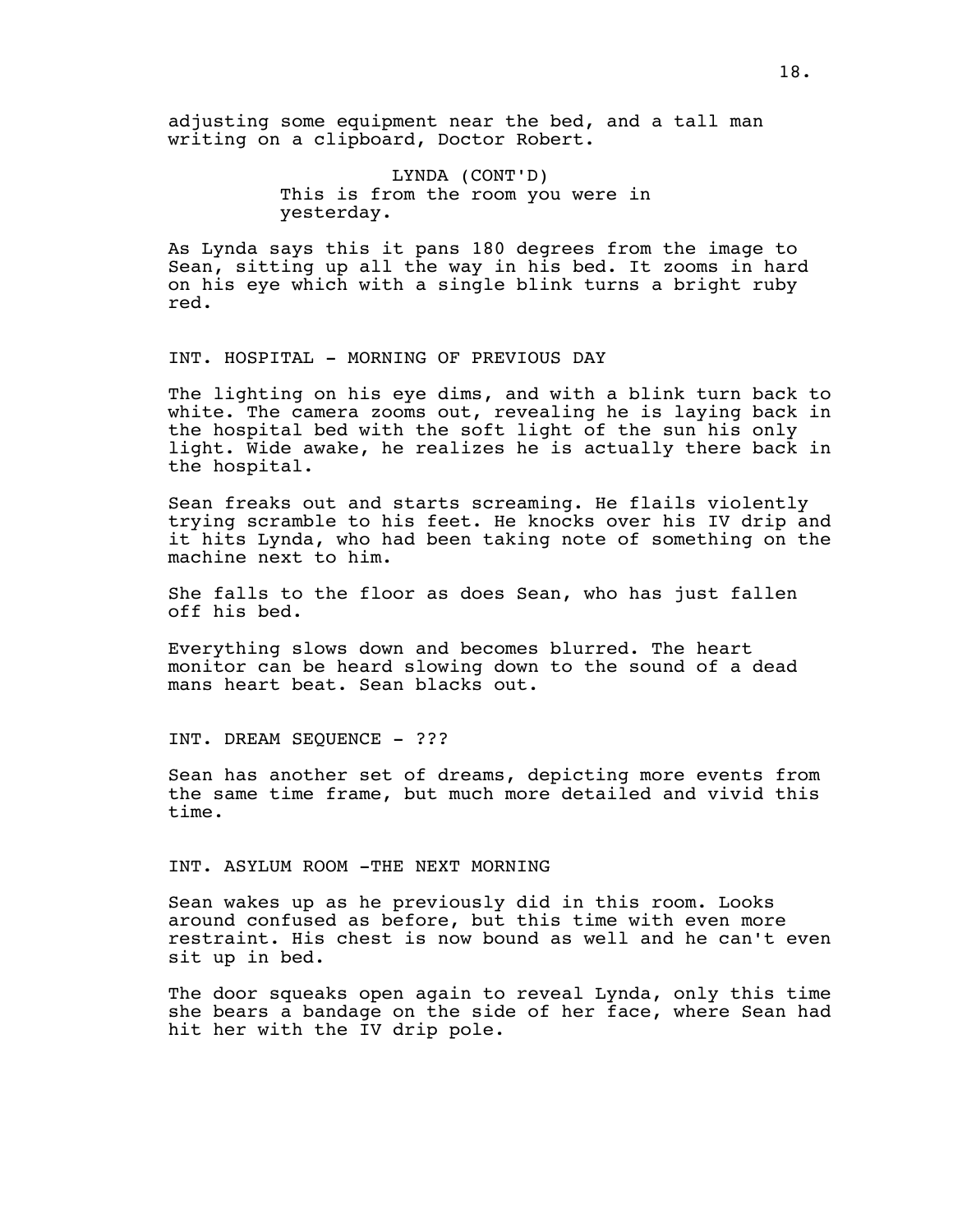### LYNDA

Well it seems your up bright an early, although it would be kinda hard to sleep I with all these lights on.

SEAN

Yeah, you said the same thing yesterday. Did I do that to you?

# LYNDA

I'm not too sure what you mean by that, we weren't able to talk yesterday. And yes, it was rather startling but I'll be alright.

Lynda rubs her bandage as she says this.

# SEAN

What do you mean we didn't talk yesterday?

## LYNDA

Sean, yesterday you flung yourself out of bed and passed out again. There was never a chance for us to-

## SEAN

Look Lynda I know I was in the hospital, we talked about this already although I don't really know why I was in the hospital but I know I was there.

# LYNDA

Sean this is the second time you've been conscious since you were admitted. The first you leaped out of bed and nearly tore your stitches out.

## SEAN

What are you talking about? We were just talking before and you were showing me pictures. Just yesterday.

# LYNDA

I haven't shown you any pictures yet.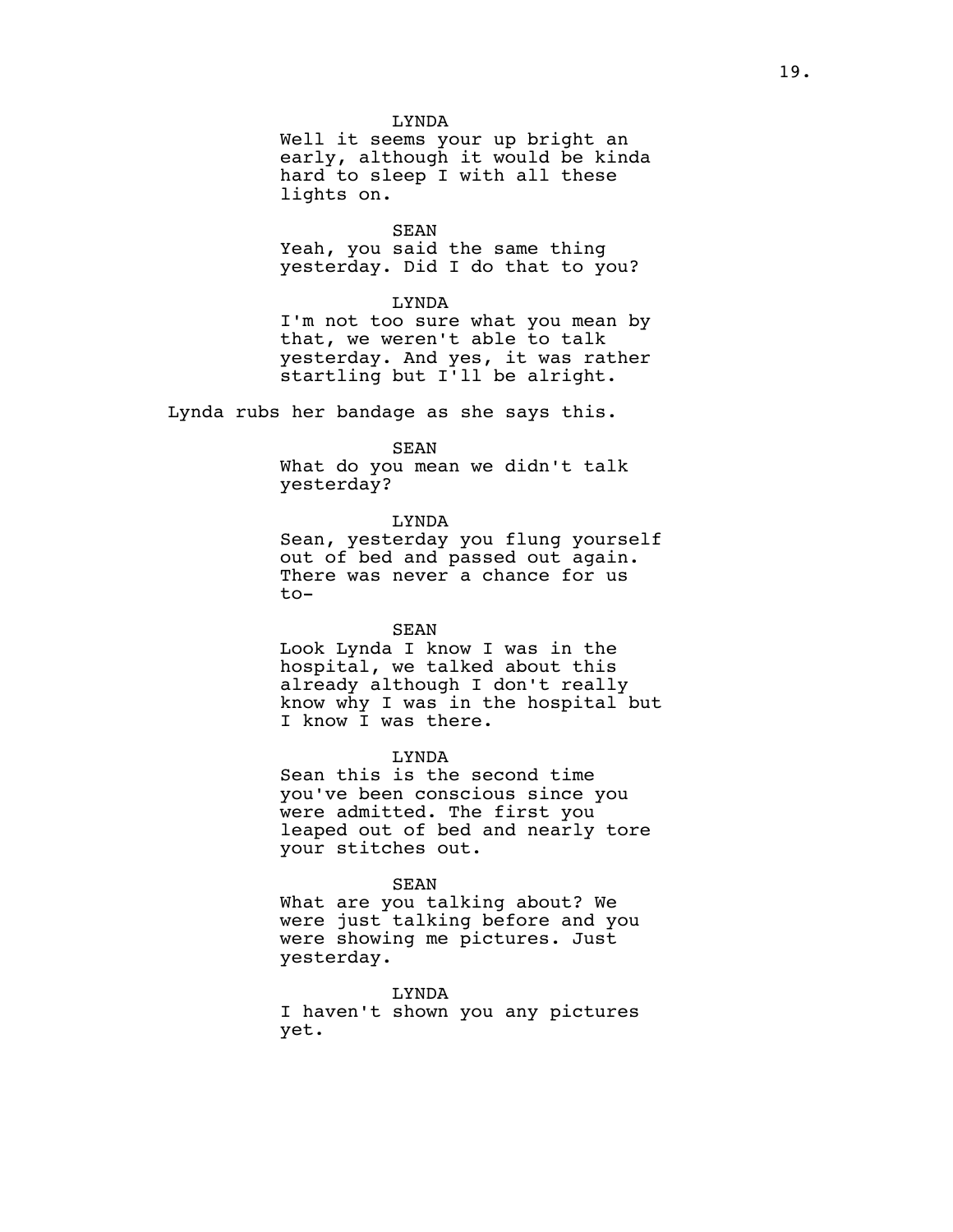Yeah, you did. There was one of me and my family in front of our house when we moved here, and me, Donny, and my sister at the diner and-

LYNDA Sean I haven't shown you any of those yet. How did you...

Before Lynda can further question what Sean has just told her the door opens in a hurry and doctor Phillip enters.

> PHILLIP Lynda, leave immediately. You are causing unnecessary stress to our patient here. If you check your reports I'm sure you will see you indeed showed him the pictures already.

## LYNDA

But sir I-

# PHILLIP Enough, just go.

Lynda leaves the room in a hurry and Phillip begins to address Sean.

> PHILLIP (CONT'D) I'm terribly sorry about all of this, she's new and rather... forgetful.

SEAN (through gritted teeth) Dont worry about it.

#### PHILLIP

If you'd allow me I'll remove those restraints. We just weren't too sure how you would respond to another sudden change in scenery.

SEAN

Look I didn't mean to scare anyone like that before. I think my thoughts are a little mixed up.

Phillip is removing the restraints from Sean.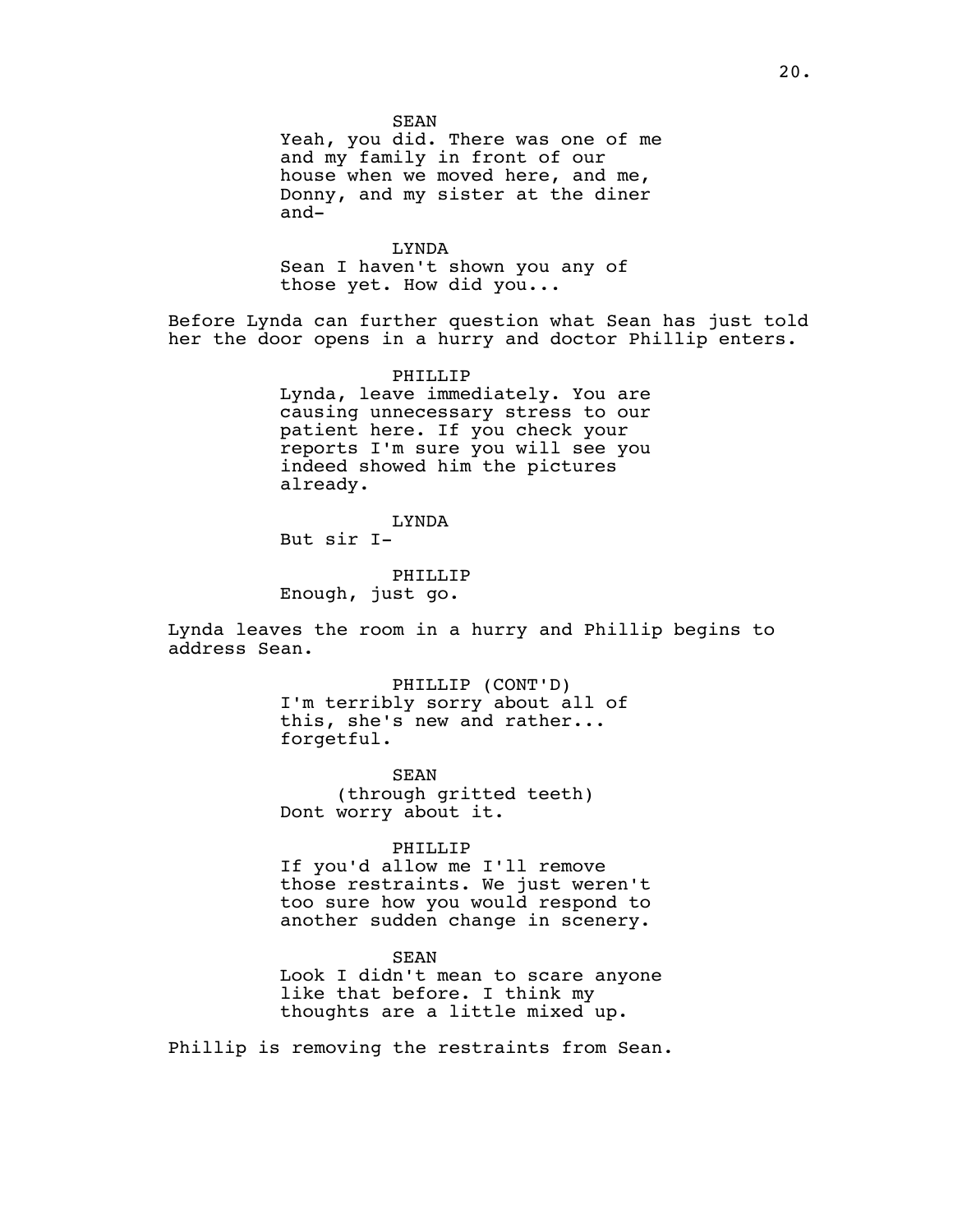SEAN (CONT'D) If you could, can you you tell me about these past few days.

Phillip looks questioningly at Sean and reluctantly answers in a cheerful voice.

## PHILLIP

Oh, why sure. It seems yesterday we had the incident at the hospital and then we transferred you over here to this facility to continue your recovery. Before that you had been asleep for a while.

Sean sits up in his now restraint free bed, grunting in pain as he does so.

> SEAN So then I was at the hospital and I did fall out of bed. Okay, well did my sister ever visit?

PHILLIP (looking inquisitively at Sean) No not quite, she had called in and said she would be by later, but Doctor Robert had to explain that you were being transferred and that it wouldn't be a great idea to come.

SEAN

So I never saw her?

# PHILLIP

I'm afraid not. As for the pictures in question you were shown those on the way over here. I that just slipped Lynda's mind.

SEAN Yeah, I guess it did.

Sean has realized that Phillip is feeding him excuses for what he remembers. Sean knows that he saw his sister, he knows on a separate occasion he woke up and hit Lynda, and he has talked to Lynda twice now. He is slowly putting together the timing of events of the past 4 days was actually only 2 days.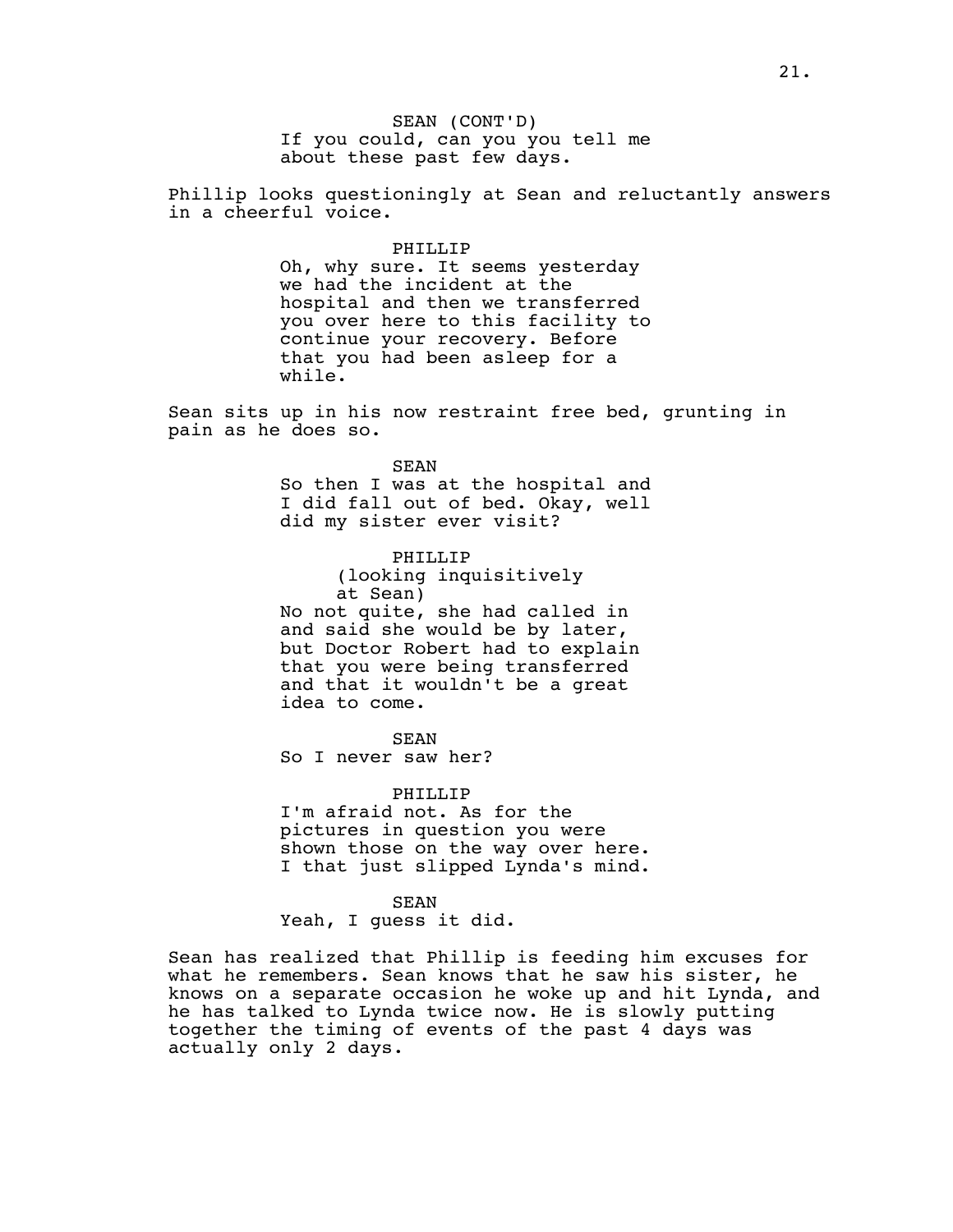#### SEAN

# Alright, I'll be here.

Sean gestures to his bed that he was previously tied down to.

As Phillip leaves the room Sean immediately pulls out his IVs and climbs out of bed to look around the room. First thing he checks is the door which he finds is locked. He searched around for any papers, cables, cameras, windows, but finds nothing.

> SEAN (CONT'D) They have to be watching me or messing with me. Or.. or...

Sean sits back on the bed, looking defeated at the realization that he is simply put away in a room.

INT. LYNDA'S OFFICE - CONTINUED

Phillip barges into Lynda's office, which is just a room with a regular looking dorm style room with a plaque on the door. Lynda was going through her papers and sorting them according to the past few days.

# PHILLIP

How many times do I need to remind you, when you speak to that patient you must agree and reinforce what he remembers happened.

#### LYNDA

How can I do that if it didn't actually happen that way? Its essentially lying to someone who doesn't-

## PHILLIP

(attempting to be sympathetic) Look Lynda, the reason we can't tell him the truth is because it could stress him out and cause a relapse on his recovery. (MORE)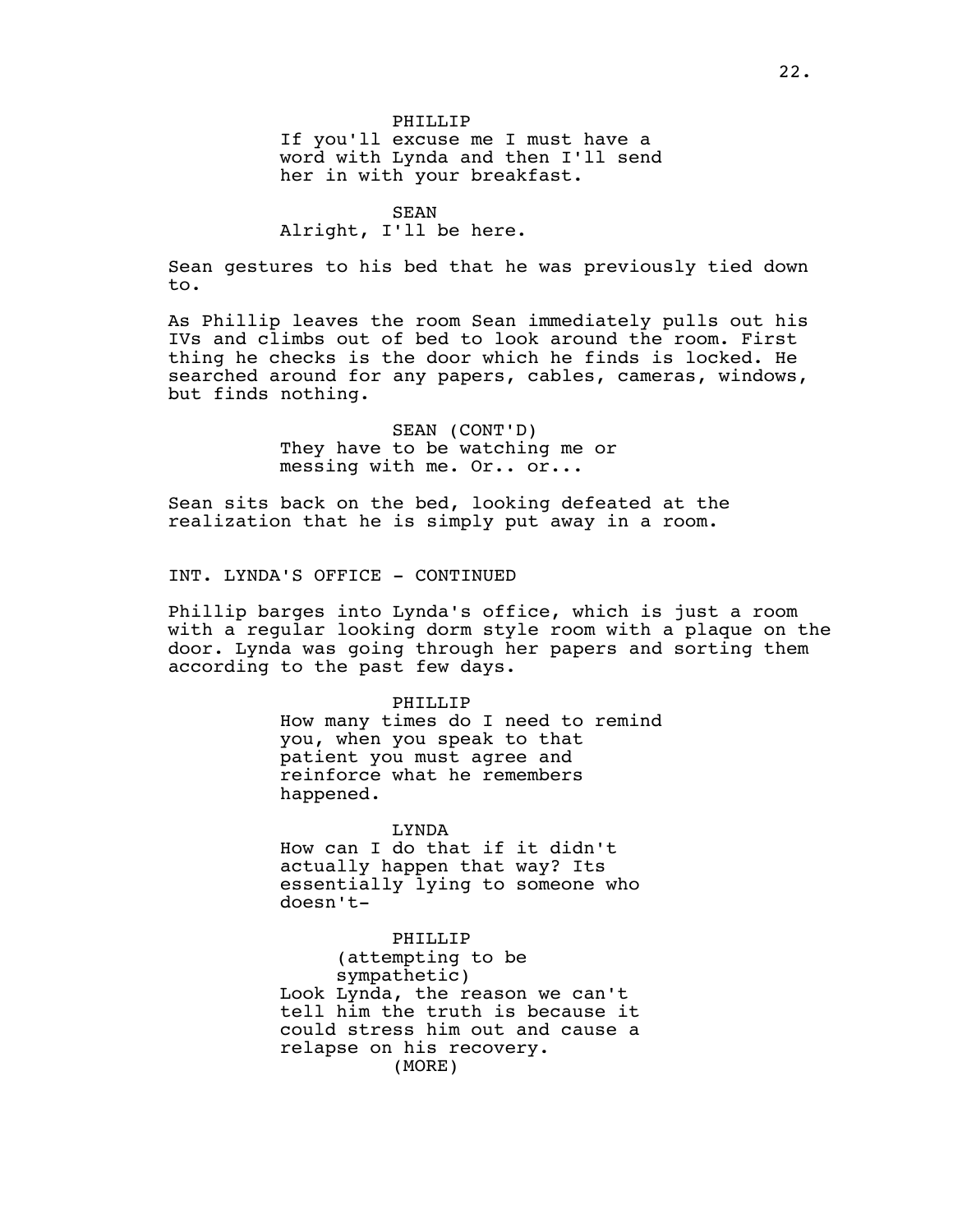PHILLIP (CONT'D) Just think if you had no memory of the past 48 hours and someone tried to tell you what happened, how would you know what to believe? Especially in the state he's in.

LYNDA (optimistically agreeing) I guess your right. It would be quite a shock to me if someone tried to tell me about something like that. I'll be more careful in the future.

PHILLIP Good. Now just a word of advice, Robert isn't as forgiving as I am. Understood?

#### LYNDA

Y-yes sir.

Phillip slams the door as he leaves the office. He heads to have a meeting with Robert.

INT. HALLWAY OUTSIDE OFFICE - SECONDS LATER

Phillip waits outside the office of Robert, politely knocking and patiently waiting for a response.

After a few seconds of waiting a rustling is heard and Robert opens the door, just enough for Phillip to enter, then slams it behind him without a word.

INT. OFFICE - CONTINUED

Robert heads back to his seat at his desk. After Robert is seated Phillip takes a seat in front of Robert's desk.

> ROBERT So, what is the current status on the patient.

PHILLIP Currently he is in his room waiting for Lynda to bring him his breakfast as per his schedule. (MORE)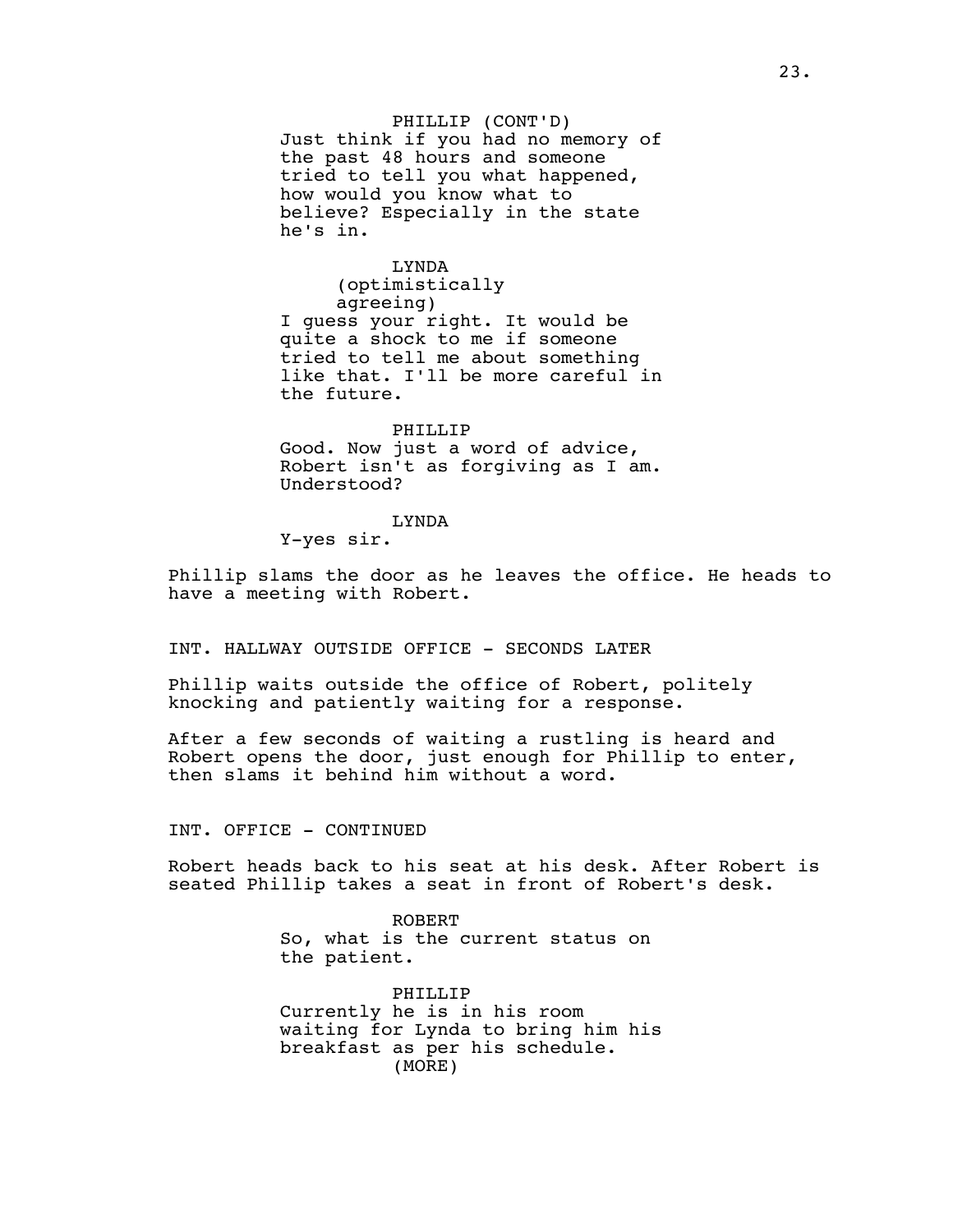PHILLIP (CONT'D) I had a talk with Lynda addressing how she is allowed to speak with him and what she can and cannot say.

#### ROBERT

Good, the less I have to deal with her the better. As for the patient what signs of response has he shown so far, anything promising?

#### PHILLIP

Well, after the first incident with his eyes it seems he may have provided more results than we could have asked for at this stage.

## ROBERT

Such as?

## PHILLIP

Well the talk I had with Lynda addressed her filling him on the past that we both have experienced with him, if you recall the incident with the IV pole hitting our little nurse. Sean, er, the patient, seems to believe that this happened upon his second visit to the hospital.

#### ROBERT

But he was only admitted once correct?

# PHILLIP

Yes. He also mentioned that he had already had his morning conversation about the photos with the nurse.

#### ROBERT

The room could have just reminded him of the hospital or an old therapist or something.

## PHILLIP

No, this was something else. He named all of the photos and he also became very interested in the past couple of days. (MORE)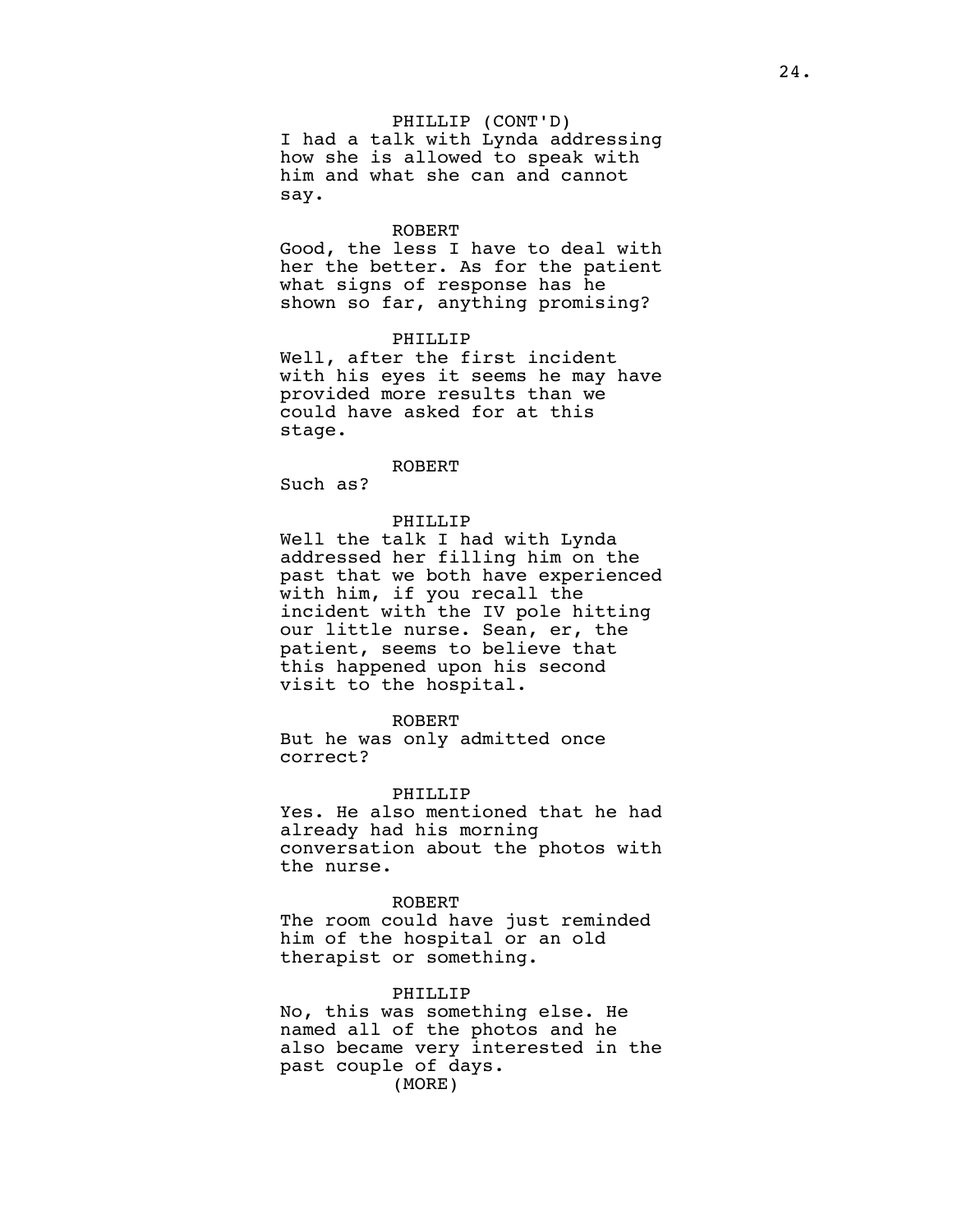# PHILLIP (CONT'D)

Something seemed amiss but I kindly filled him in with the general filler from the past 48 hours.

## ROBERT

So it seems he actually might have done it. He might have seen the future.

## PHILLIP

I hope that it worked just as much as you do, but at the same time I feel like something else has happened.

ROBERT What do you mean?

## PHILLIP

It just seems odd, how curious he was about the past. I guess he can't ask us to confirm the future but he seemed oddly questioning about his past.

## ROBERT

Look. These experiments have never worked before and we don't know for sure if they are now. Keep an eye on the other patients but I want you to keep a close watch on this one. Set up a video camera and audio recorder in his room. The for whatever reason the microphone we had in there has stopped working. Maybe he found it but either way, make it happen.

PHILLIP Will do. I'll get right on it.

ROBERT Was there anything else?

PHILLIP That is all for now. I-

ROBERT Good work. I will see you tomorrow for another... chat.

Robert begins to sift through papers on his desk while Phillip awkwardly sees himself out.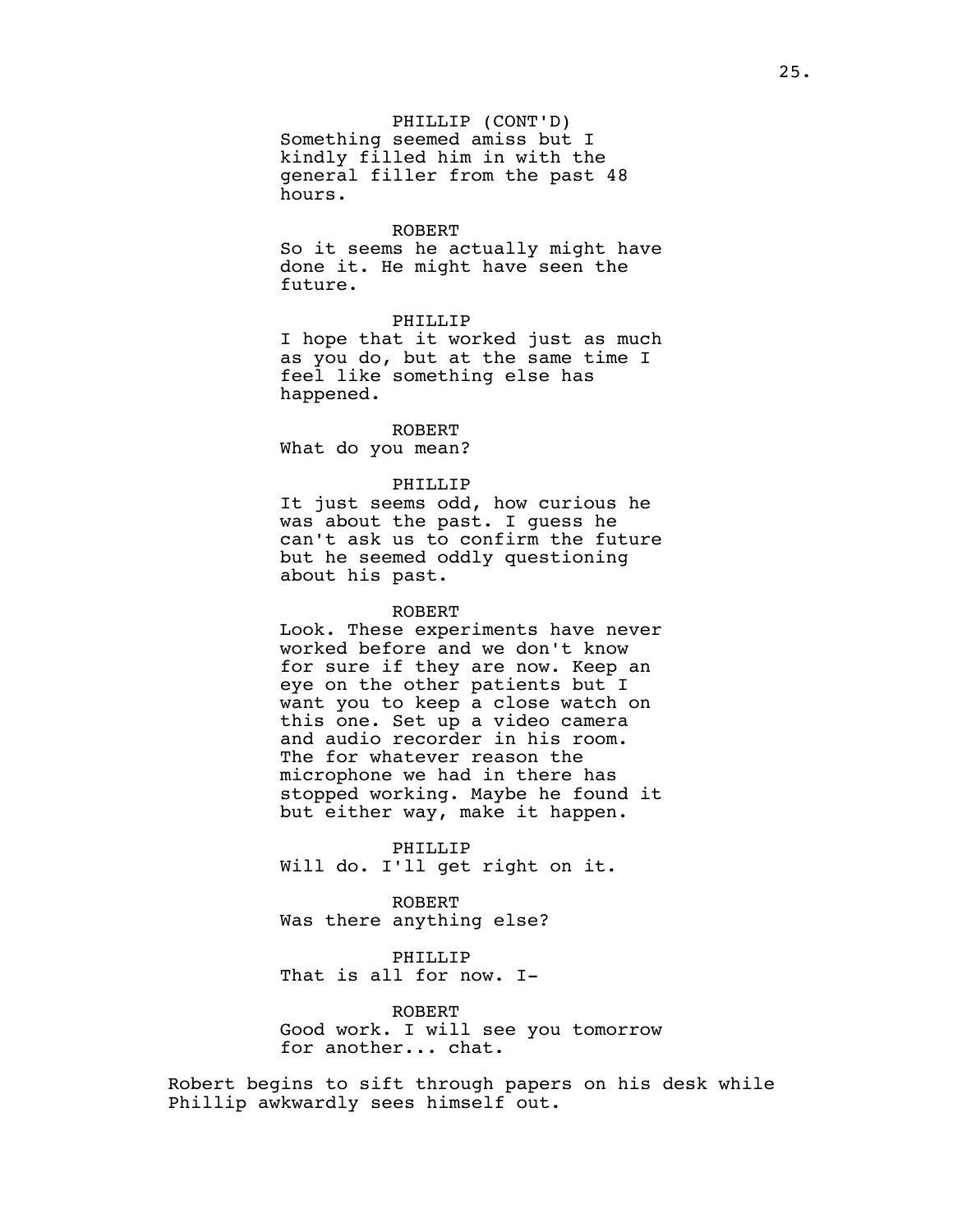While the two doctors were chatting, Lynda had brought Sean his breakfast. He was eating away while Lynda talked about some friends from college.

## LYNDA

Dylan never liked me that much though, ever since I tried to set him up with Kayla. I didn't think Mason and her still had-

SEAN

Lynda.

LYNDA Oh sorry I was rambling again.

SEAN

No, its alright. I was just... wondering something. I didn't feel comfortable asking the doctor about this but I thought maybe you could help.

LYNDA (forgetting everything Phillip said) Oh sure! I'll give it a shot.

SEAN

So remember when I woke up at the hospital, how many times did that happen?

LYNDA Just once yesterday. I kept a pretty close eye on you and that was all I remember.

SEAN

Yeah, sorry again about that, I really didn't mean to.

LYNDA Its fine. Gotta get broken in sometime.

Lynda shares a forced chuckle with Sean.

SEAN Did my... Did my sister ever come visit?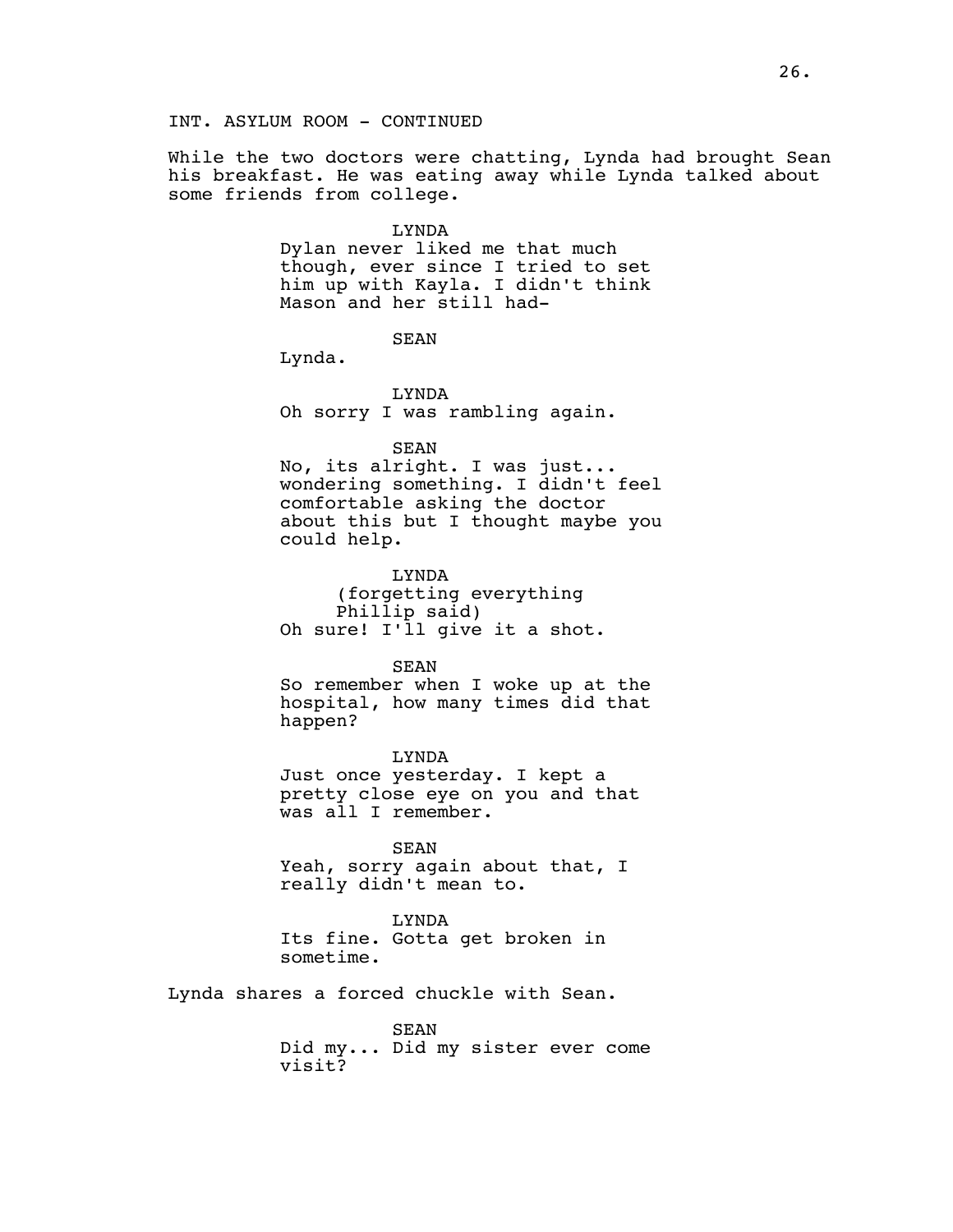#### LYNDA

Yeah, like every day. She cam between shifts and always seemed super tired but insisted on spending time with you.

SEAN But I never woke up with her in the room.

LYNDA Nope, its per hospital rules I stay with my patient during all visitations.

SEAN Oh okay, thanks.

LYNDA Why so interested on what happened when you were out?

SEAN Its nothing, just a weird feeling.

LYNDA Okay, well if that's all wanna hear more college stories?

SEAN (halfheartedly) Sure.

Lynda talks about more stories about college friends while Sean contemplates the information he just received while finishing his breakfast.

INT. DINER - AFTERNOON

Elizabeth finishing up her shift at the diner, has been talking to her co-workers all day about her brother.

> SAMANTHA Lizzy, maybe you should take the night off from Thirsty's. Just spend time at home with your mamma.

TRISTAN Yeah you need a break more than you need the extra shifts. You're gonna work yourself to death.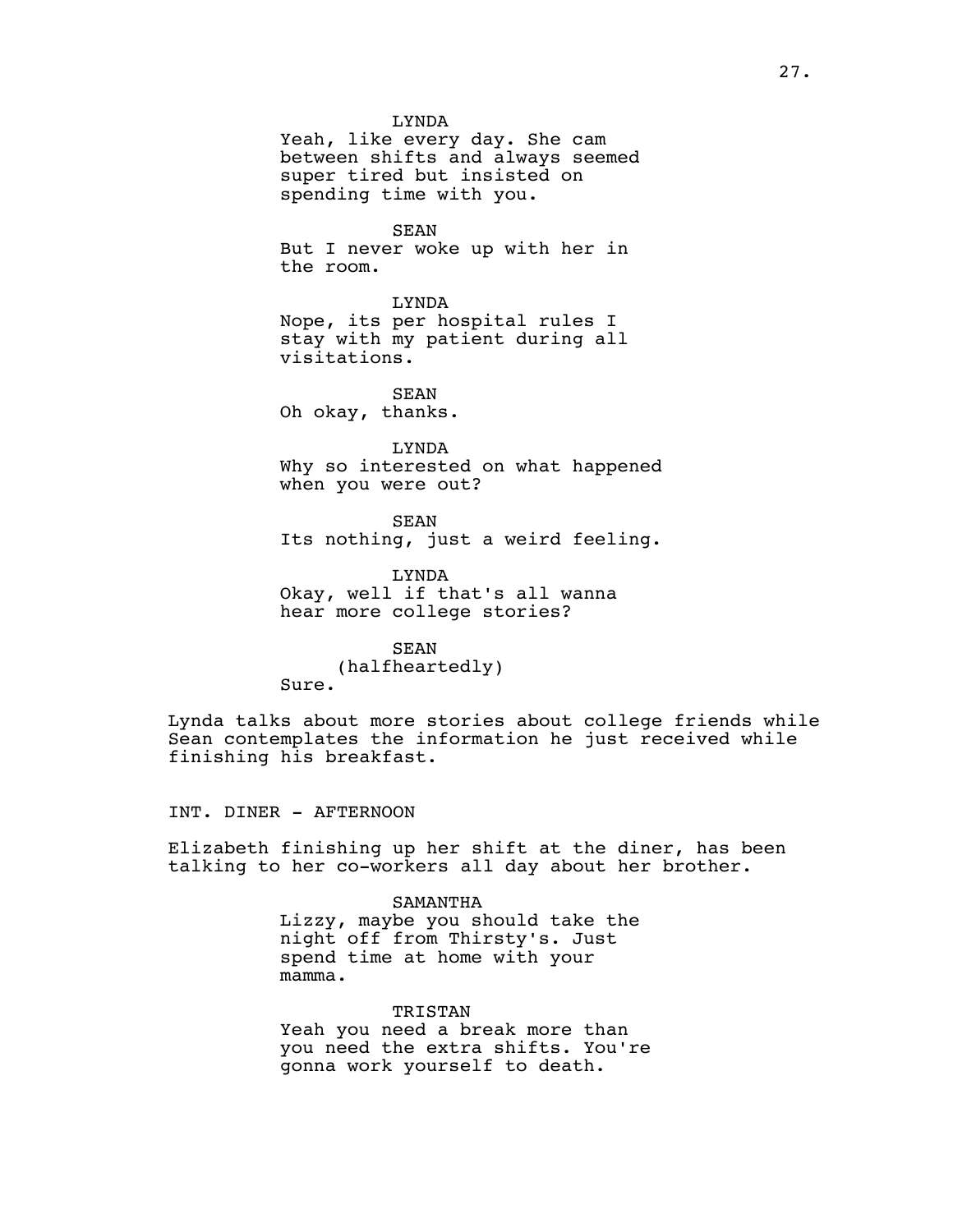## ELIZABETH

I don't know, it helps to keep my mind off things. If I went home I'd just worry more and I don't wanna worry my mom any more than she already is.

# TRISTAN

Look I know you don't wanna worry her but you need someone to talk to when your not here Lizz.

#### SAMANTHA

Yeah, I'm sure shes been feeling the same so if anything it'd make her feel better to talk to you about it.

#### ELIZABETH

I don't know, maybe I'll try this weekend to see if she even wants to talk about it. I've got Sunday off this time.

## RYAN

(Elizabeth's manager) For the first time in a while too. I can cover an extra shift if you'd like a day off before then Lizzy. Sunday is a ways away from Wednesday.

ELIZABETH Thanks, but I think it'll be fine. Well I've got to get going or I'm gonna be late to open.

A skew of goodbyes come from co-workers as Elizabeth heads off to her second job at a local bar down the street. From within the diner her aging car can be heard starting up, struggling to run.

> TRISTAN I really wish she'd take a day off more than once every couple weeks.

SAMANTHA Yeah Ryan can't you do anything?

RYAN What would you like me to do? She's a hard worker and asks for as many hours as I can get her. I can't just say no.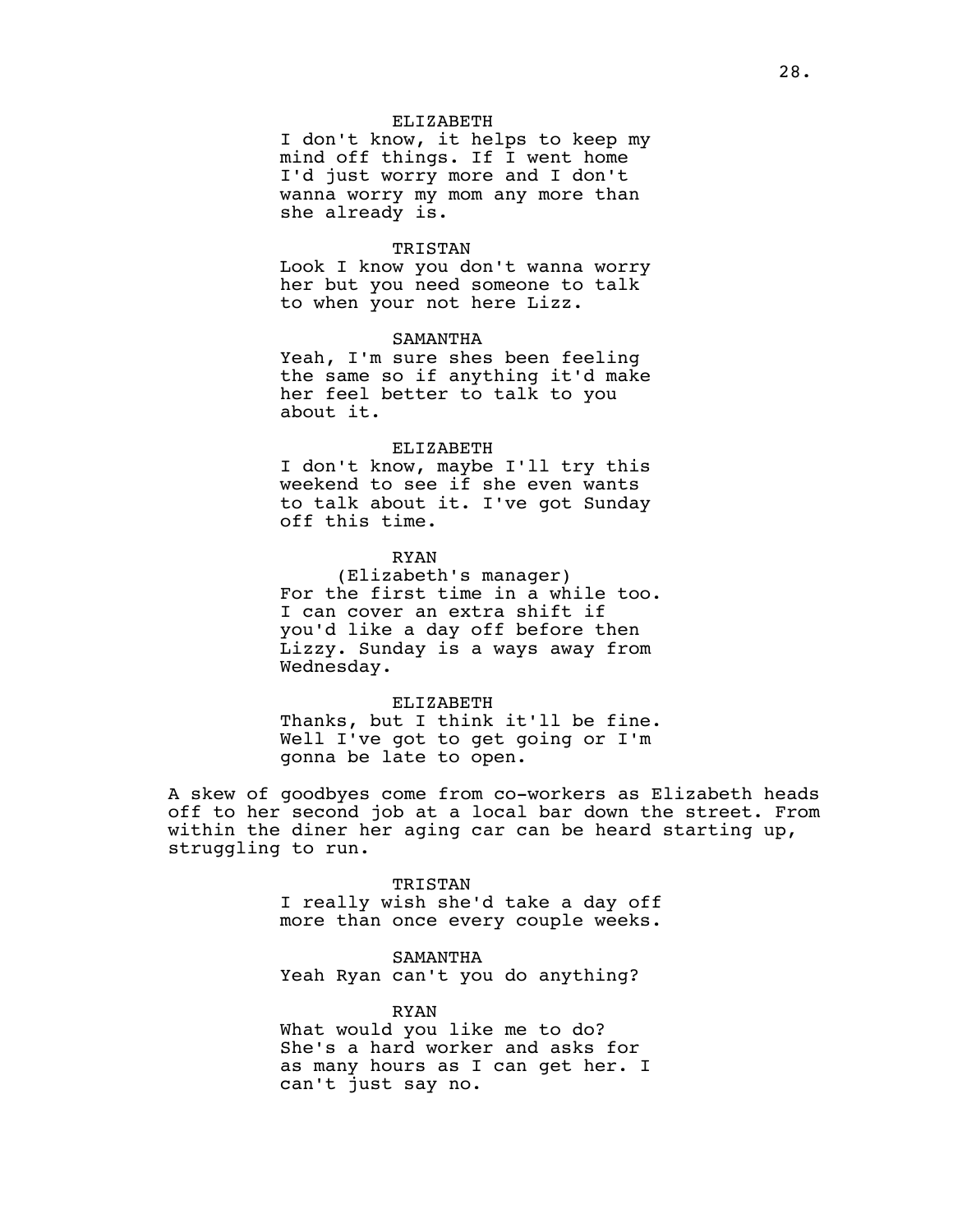TRISTAN

Shit, I doubt she'd take a paid day off if you offered it.

RYAN She's got a lot going on, maybe someday she'll reach out for help. Until then we just keep doing what we need and she'll be alright.

SAMANTHA Your too straight forward, I wanna help her somehow. I don't like waiting.

TRISTAN If you wanna help her how about not prying so much. If we make her too uncomfortable she'll never want to open up and ask for help.

RYAN He's exactly right. It just takes time.

The three workers finish closing up as the sun begins to set.

INT. ASYLUM ROOM - CONTINUED

Phillip peaks in on Sean's room, only to find that both Sean and Lynda are out of the room.

> PHILLIP Good, she actually kept to the schedule. If she sticks to it well enough I should have another half hour before they return from the gym.

He brought with him a duffel bag with a camera and a tiny microphone inside. Climbing on a chair, he places them into the air vent in the corner of Sean's room, using the audio and video cables they had already run for past patients.

> PHILLIP (CONT'D) Test, testing. Testing 1, 2, 3. Test.

Phillip waves his arms around and walks to the corners of the room, making sure the whole room is visible from the camera. He receives a text from Robert. "Perfect".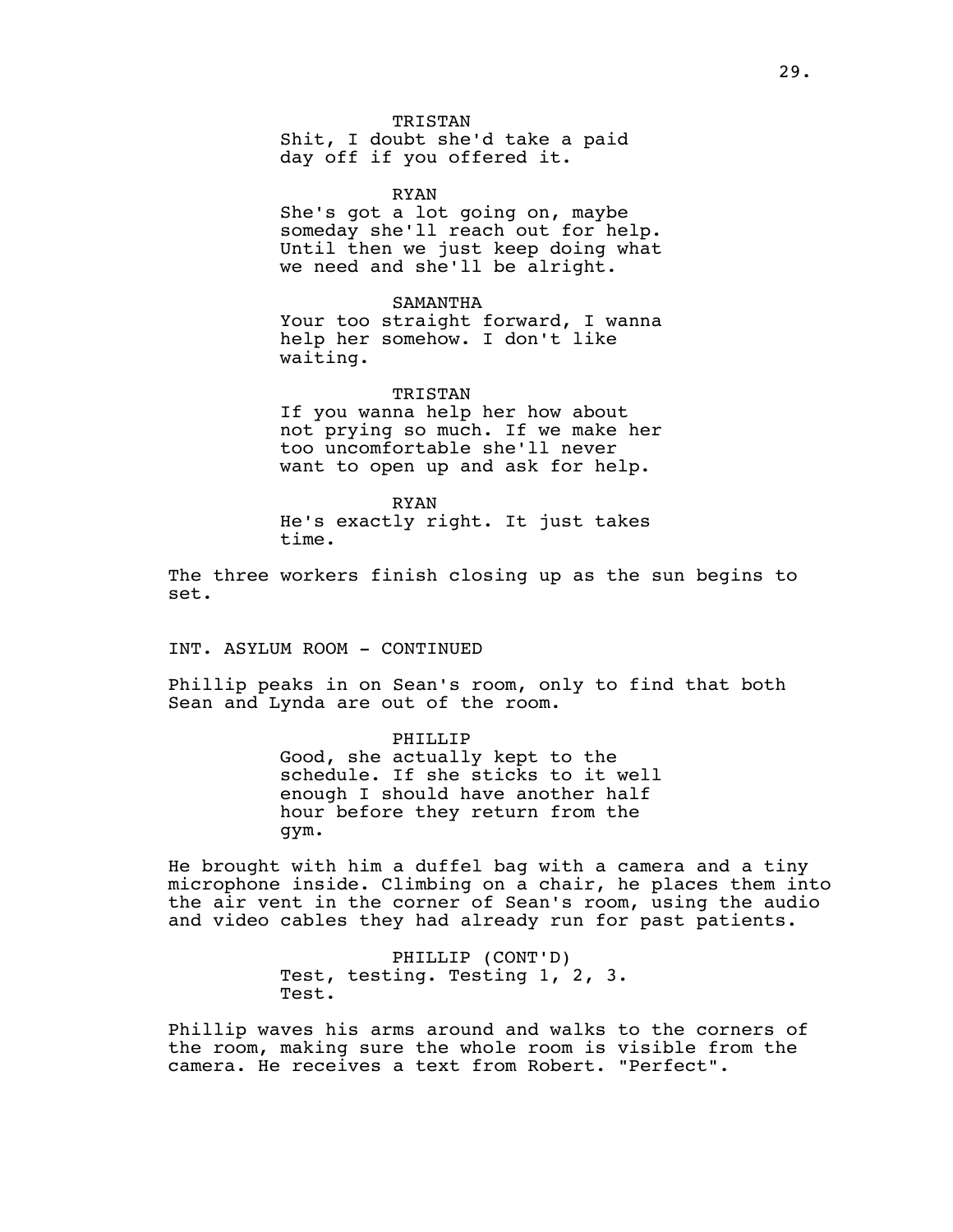As Phillip goes to leave he bumps into Lynda and Sean returning.

> PHILLIP (CONT'D) Back early are we?

SEAN I was too tired to keep it up. Lynda really pushed me hard.

The two were clearly not remotely tired or sweaty.

PHILLIP Do I look like I'm that dense?

SEAN Do you want the truth or-?

PHILLIP Lynda, I don't think I need to remind you of our talk, do I?

LYNDA (Looking to Sean for confidence) I don't quite know what you mean.

PHILLIP (extrordinarily annoyed) Just stick... to his schedule. Is that too much to ask?

The two push past Phillip into Sean's room and Phillip storms off down the hallway.

INT. CAMERA ROOM - CONTINUED

We hear a 5-digit code being typed into a keypad followed by a long click and a door flung open by Phillip. The room he enters has wall to wall monitors with a terrifying amount of cameras, all with different rooms on them.

He walks to the monitors on the wall where Robert is currently sitting, focused on the monitor which shows Sean and Lynda chatting away.

> ROBERT You did well, although I wish you'd smack the smirk off that little nurse's face.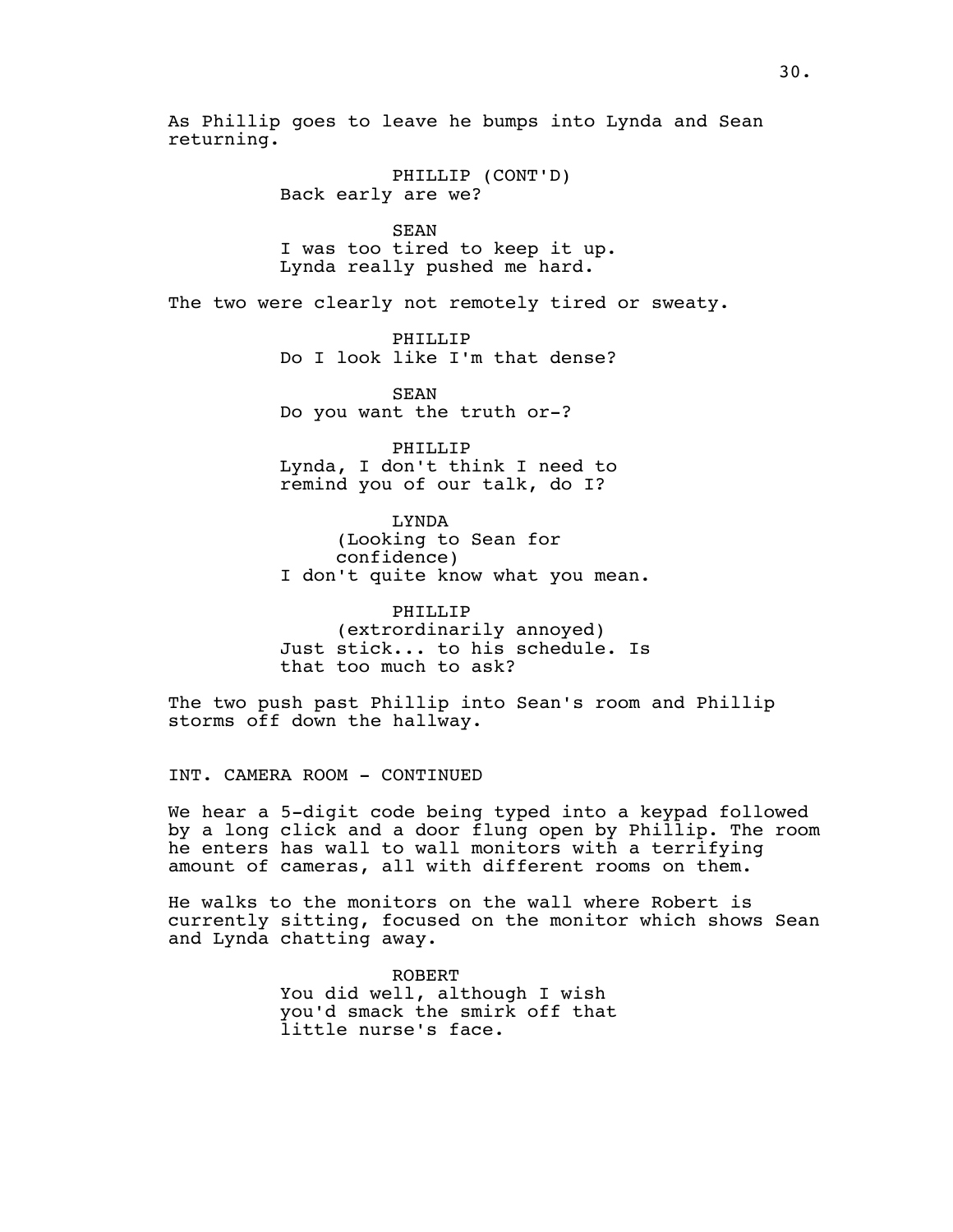PHILLIP You really need to not say shit like that, it's going to come back to haunt you.

ROBERT Don't lecture me on what I say. Here take over, I've got things to do now.

Robert shoves the headset he'd been wearing at Phillip. Phillip watches Robert shuffle out of the room and takes his place in the seat.

> SEAN Why do you let them treat you like shit so much? Is it that hard to just find another nursing job?

> LYNDA Its more than that, they just gave me such a huge break right after college with the hospital job and now this one and with such good pay... I feel like I owe them.

Phillip chuckles to himself a little.

## SEAN

Look, you have to think about why you work here. Do you do it for the love of working or purely for the money? Doing something you hate just because it pays more than what you love is a sad way to live.

LYNDA

You do realize I'm supposed to be helping your mental state right?

SEAN

Well you're gonna have to step up your game if you want to help me instead of me helping you.

LYNDA

I'll work on that.

The two share a moment of happy silence.

### PHILLIP

So this is why he wanted to keep her here, not just to keep her quiet, but to give him a friend.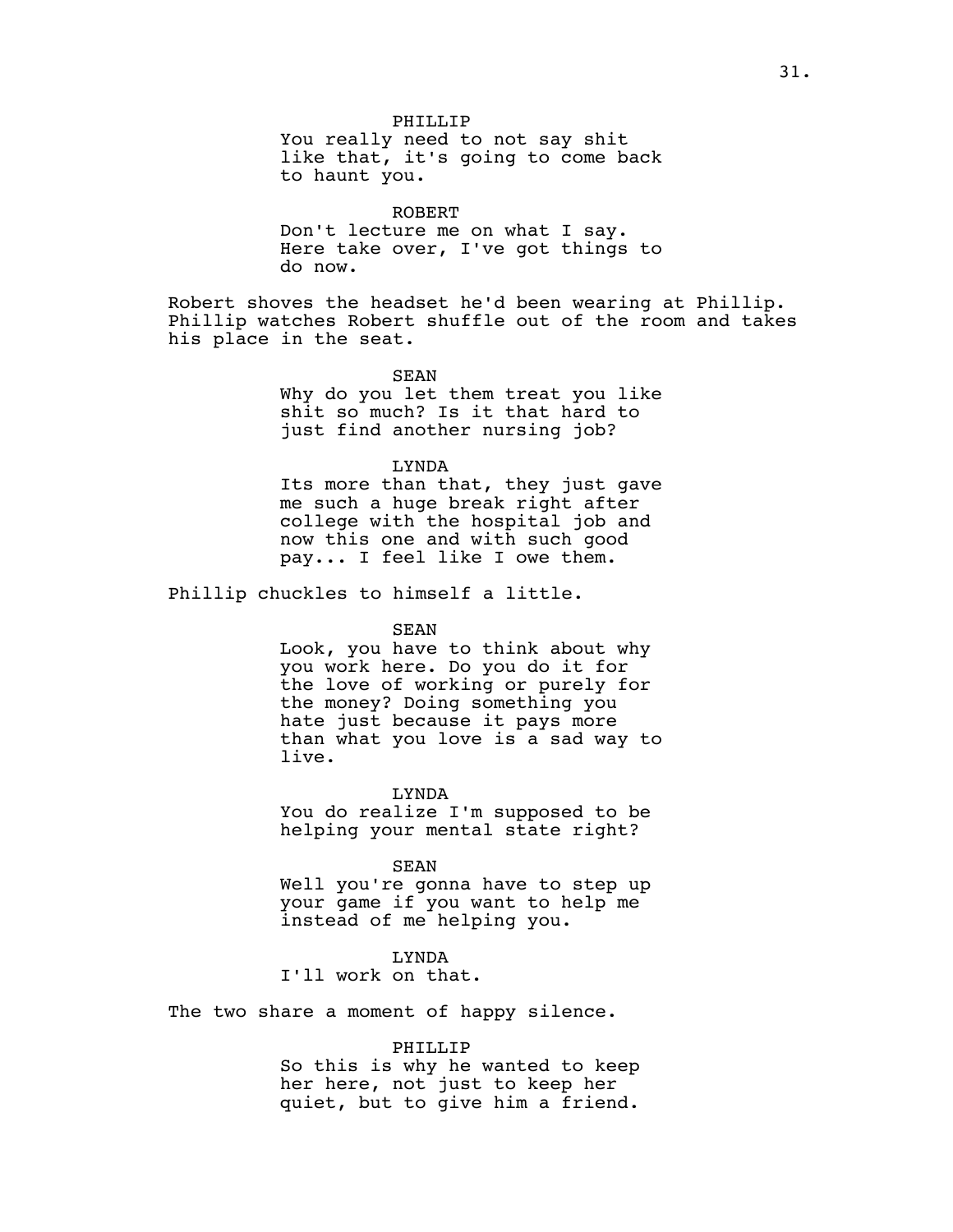Phillip realizes he has once again been outdone by his superior and continues to listen to Sean and Lynda talk about friends from high school and Lynda explains how she met new people in college. Phillip slowly nods off listening to them.

# INT. ASYLUM ROOM - CONTINUED

Sean and Lynda continue their conversation, still unaware that they are being recorded.

> SEAN So what else is on this terribly strict schedule they have me on?

> > LYNDA

Well, it starts with breakfast, then to the gym. Next is free time, but your kinda supposed to just stay in here so its just you and me for the next little bit it seems.

SEAN Some free time. How long am I supposed to be here "recovering" or whatever.

LYNDA

As far as I know they haven't scheduled your release yet.

SEAN So i'm just supposed to live here now or somethin?

LYNDA

Just for a little while, it just says further physical and mental rehabilitation required.

SEAN Im gonna go mental stuck in here.

LYNDA

Thats what the next time slot is for, a metal workout! I've got pictures of your family and friends. We'll just have to see what all you can remember to gauge how much recovery you'll need.

SEAN Sounds like a blast.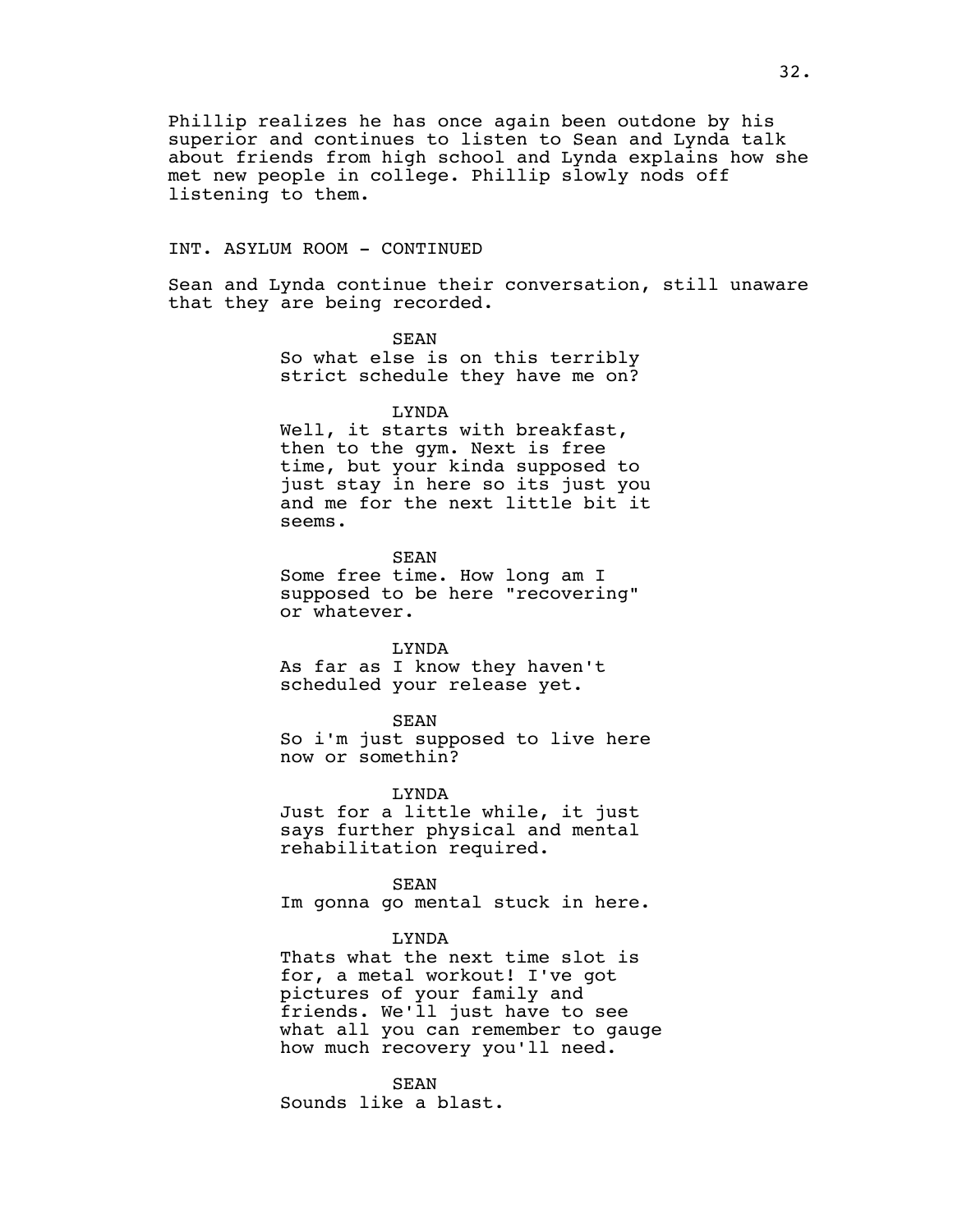Sean lays down in his bed, continuing his small talk with Lynda.

INT. BAR - CONTINUED

Elizabeth has started her shift at Thirsty's. Busy dealing with customers, she has her phone pinned to her hip waiting for a call.

Her phone rings and once she sees its the hospitals phone number she asks another bar tender to take over her customers. She heads to the back of the bar to take the call.

> ELIZABETH Yes? Hello? Sean?

ROBERT (muffled phone voice) Ah Elizabeth is it? Sorry but this is Robert, I am one of the doctors caring for your brother.

ELIZABETH Oh, well can I speak to Sean?

ROBERT Well that's what I was calling you for. It seems that, while nothing serious, Sean is having some memory issues.

Elizabeth begins to pace nervously as she talks to Robert.

ELIZABETH What kind of memory issues? How's he been doing, is this normal?

A co-worker peaks her head out of the door checking if Elizabeth is okay. Elizabeth waves her away and walks further down the back alley.

#### ROBERT

Relax relax. It's nothing serious and is perfectly normal. He seems to have suppressed some memories from the time surrounding the incident and people he saw shortly before. We've been trying to see how deeply its rooted but so far many friends and family are strangers to him.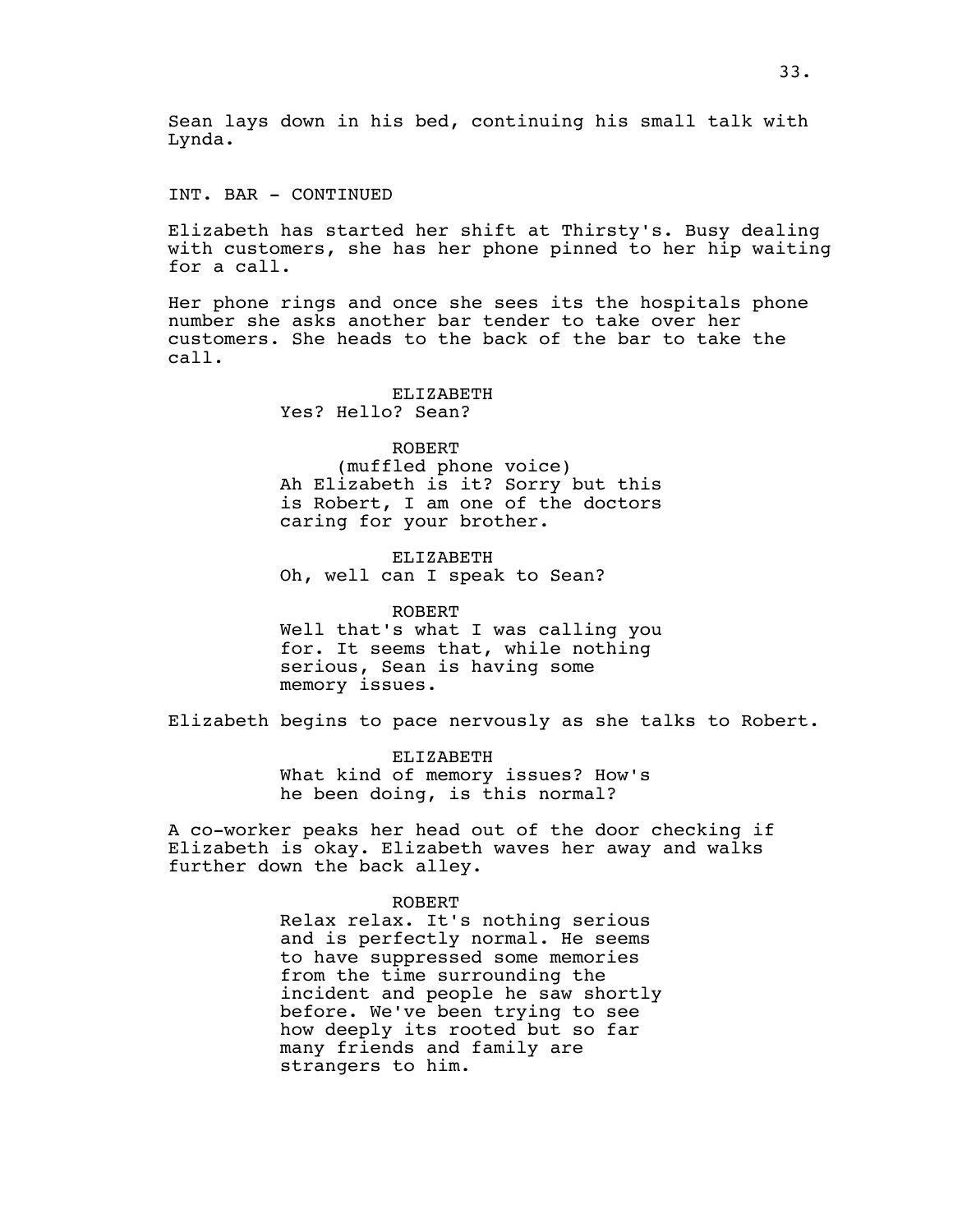ELIZABETH But that doesn't make sense. He called my name in the hospital!

ROBERT Sometimes these things aren't straight forward and can be unpredictable.

CO-WORKER Hey Lizz, they need you behind the bar!

ELIZABETH Okay coming! Sorry but I have to go, I want to talk to him tomorrow, whether he remembers me or not. I'll call myself if you don't.

Elizabeth hangs up before Robert can respond.

INT. OFFICE - CONTINUED

Robert is holding the phone as the hangup tone begins. Even though Elizabeth hung up on him, Robert looks as if he just won a race.

Hanging up the phone he heads for the door.

INT. CAMERA ROOM - SHORTLY AFTER

Phillip is still sleeping in the chair. On the monitor it can be seen that Sean's room is empty. Footsteps can be heard growing nearer.

As they reach the door, the 5 keypad beeps can be heard, followed by Robert opening the door, startling Phillip awake.

> PHILLIP Oh! I, uh, I mean...

ROBERT This is ridiculous. You had one single job to do at this moment.

PHILLIP Sorry, its just, they were talking and nothing was happening and...

Phillip turns to the monitor and sees that the room is empty.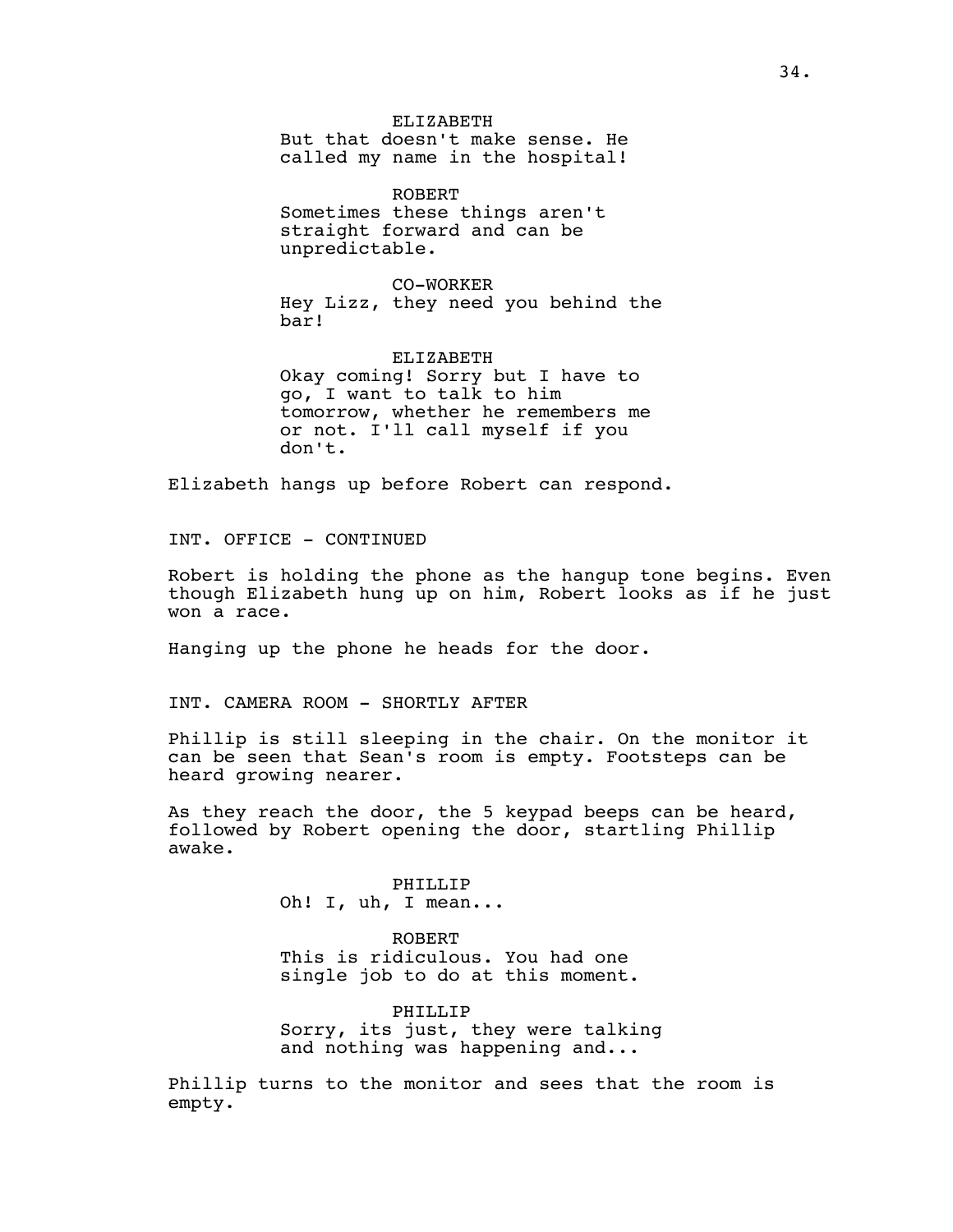Oh. Uh oh.

ROBERT What is "Uh oh." Your a grown man for gods sake step aside and learn to...

As Robert pushes Phillip aside he sees what Phillip was referring to as "uh oh."

> PHILLIP So... lets just, check the other cameras and...

> > ROBERT

FIND. THEM.

Robert storms out of the room and Phillip frantically starts switching cameras searching for the two runaways.

INT. SEAN'S LIVING ROOM - CONTINUED

Elizabeth gets home from her shift at the bar. She took the rest of the night off to talk to her mother.

> ELIZABETH Mom, I'm home. I took the rest of the night off.

Her mom can be heard coughing from her bedroom. The home nurse if finishing packing up her bag and is preparing to leave.

> NURSE It's been a rough day for her, she's been asking about Sean again. She wants to see him.

> > ELIZABETH

Thanks Karen, it's good she has a close friend like you there all the time. I've been talking to the doctors to get Sean back here soon, I miss him to.

NURSE Just take it easy, I'll keep you all in my prayers.

ELIZABETH Thanks Karen, I'll see you tomorrow.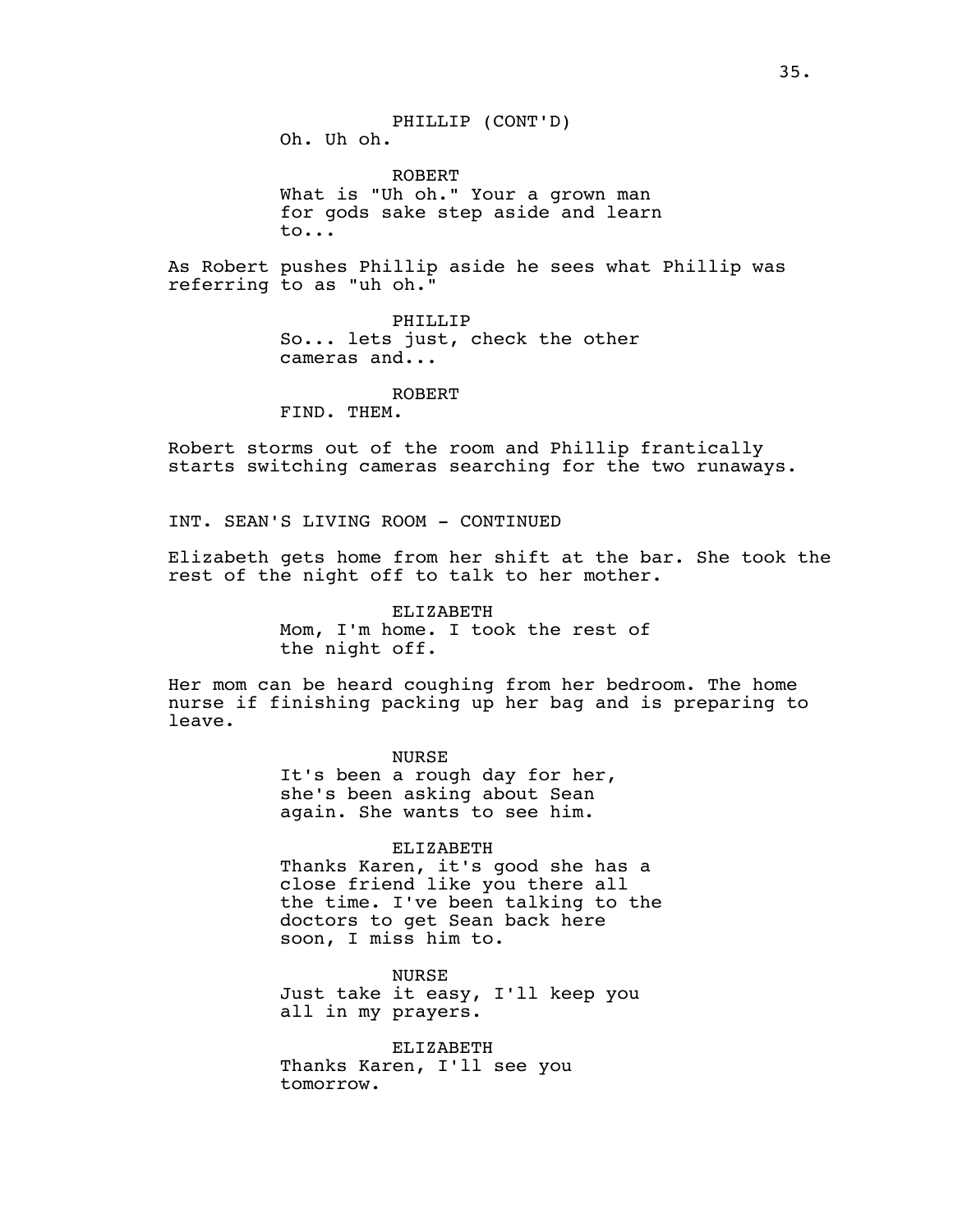The nurse gives a forced smile and walks out the door. Elizabeth makes her way to her mothers bedroom.

INT. MOTHERS BEDROOM - CONTINUED

MOM

Lizzy? Your home early, hows your night been?

She sounds weak and coughs between every other word it seems.

> ELIZABETH Yeah, I took the rest of the night off, I wanted to talk to you about something.

MOM Oh is it about Sean, I've missed him, hows he been, whats he been up to?

ELIZABETH Well, he was in a accident mom.

MOM Oh no, is he okay? Where is he?

She tries to raise her arms in an attempt to sit up but barley is able to lift them.

> ELIZABETH No mom, don't get up. He's fine he's... He's fine. I just wanted to let you know he's recovering well and will be back home soon and he just wanted you to not worry.

MOM Oh, he's so sweet. Tell him I miss him okay?

ELIZABETH Okay mom, I'll make sure he knows.

Mom goes into a coughing fit and Elizabeth tears up a little bit, clearly upset at having to lie to her mom in this state.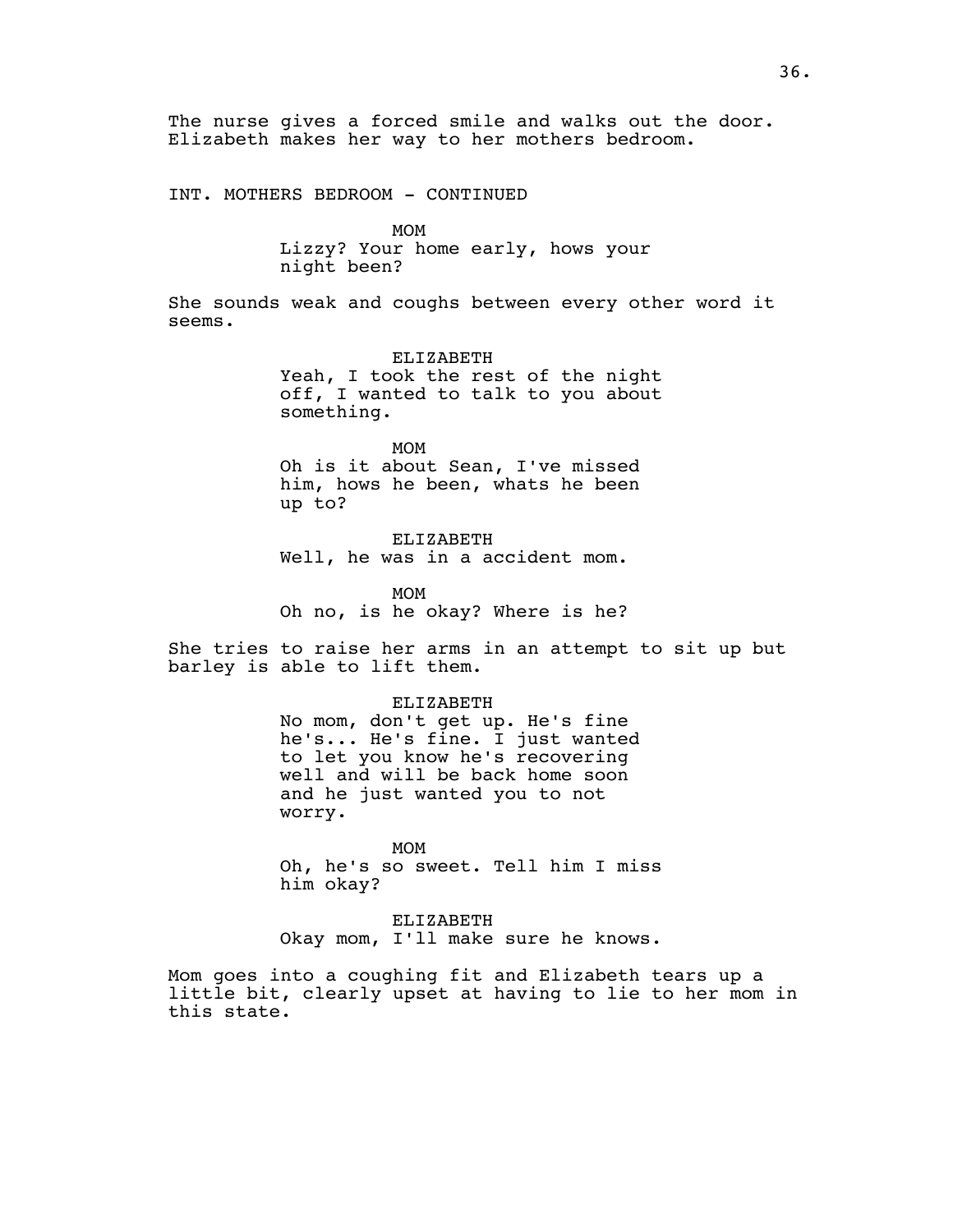INT. ASYLUM ROOM - CONTINUED AFTER THE CAMERA ROOM SCENE A door can be heard slamming in the distance followed by hurried footsteps. the camera, previously filming above the bed, lowers to reveal the two hiding under the bed. LYNDA How much longer do we have to stay under here? SEAN I just want to see if my hunch was right. LYNDA What hunch? Footsteps can be heard nearing their room. SEAN I think they are watching us. LYNDA Who? The doctors? **SEAN** Yeah, creep one and pedo 2. LYNDA What makes you say that? The door to their room flings open, startling Lynda, but Sean seems to have been expecting it. The two watch as a pair of feet walk around the room then hurriedly turn to

The two climb out from under the bed and walk to the door to see who the feet belonged to.

> SEAN See! I knew it. The second we disappear they come looking.

leave, slamming the door behind them.

LYNDA Why would they want to watch you in here? You do all your physical training in another room and we just talk in here.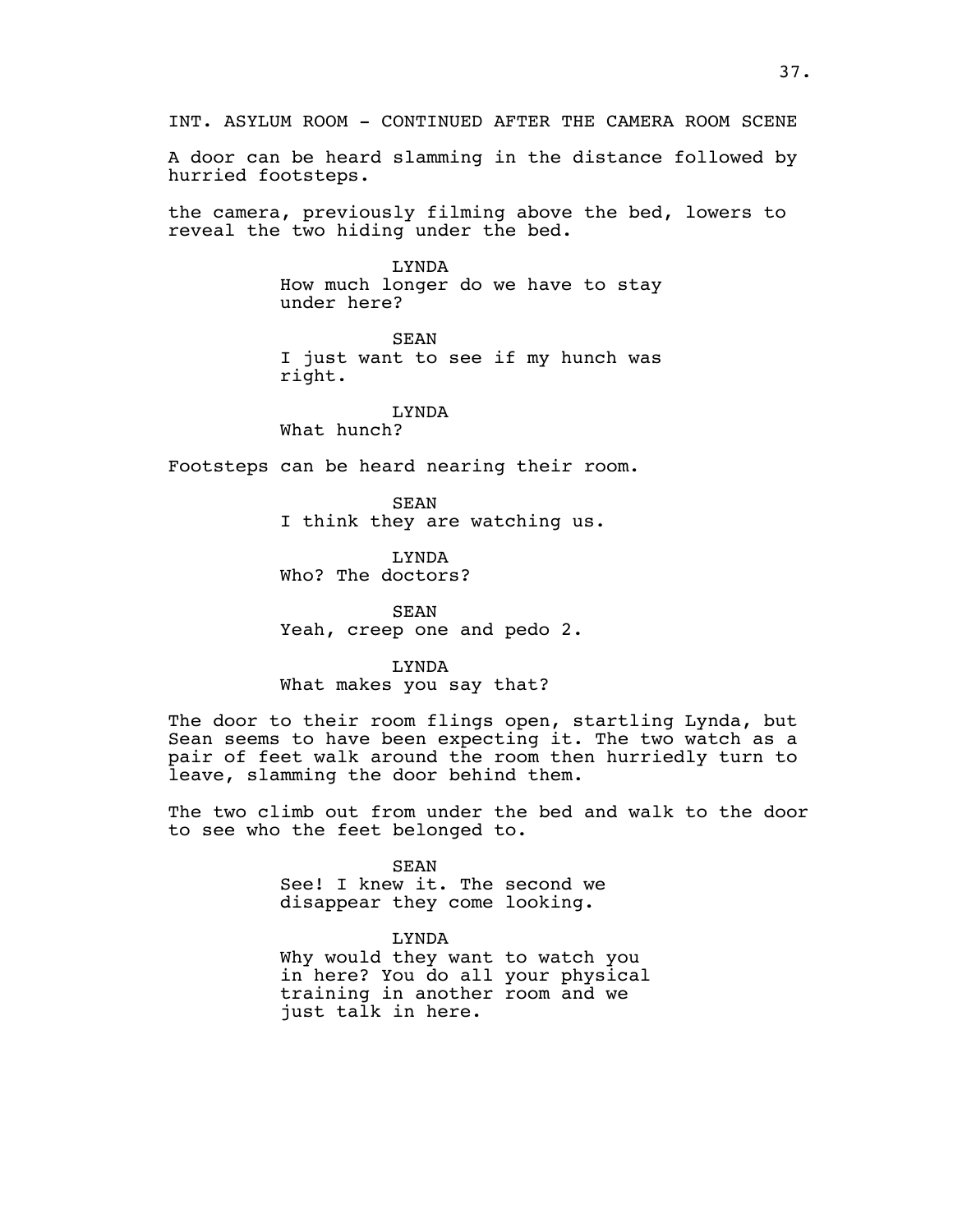SEAN

See, that's what I'm saying. That one doctor, Phillip, he didn't seem to know when we were coming back from the gym but the second we do anything in here they know?

LYNDA It is strange, but what would they need that for?

SEAN What else did you say we do in here? We talk, you show me pictures, and I eat right?

LYNDA Yeah, that's about it. Besides you going to the bathroom-

SEAN I don't think its that. So there must be something with one of those three things.

Footsteps can be heard storming down the hall again. This time slower but more stern sounding.

> LYNDA Well they don't have you on any special diet or anything, and I don't think its to record your memory of the events, that's what I'm here for.

SEAN So that leaves the pictures.

Sean begins to think while Lynda stands by, looking confused as to what he is thinking. The footsteps grow nearer and the door bursts open.

> ROBERT Lynda. My office. Immediately. Sean, in bed, lights out.

> > LYNDA

But-

ROBERT

NOW.

Robert leaves the door open and Lynda throws a sad look to Sean then hurries off behind Robert, closing the door behind her.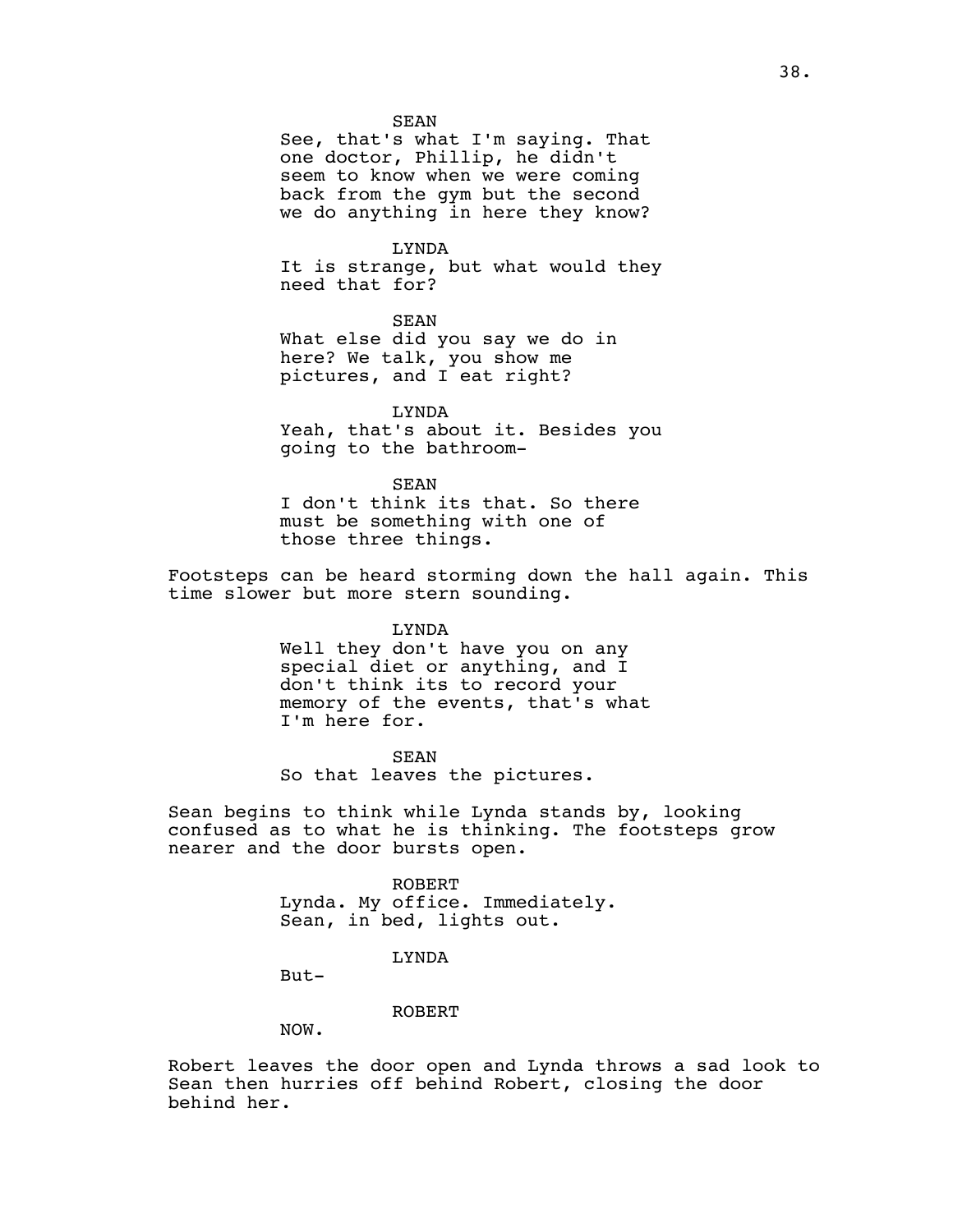Sean walks back to his bed and sees that Lynda left her folders on the chair she had sat in earlier. He opens them and sees a plethora of pictures inside.

He skips over family photos and photos of friends until he gets to a photo of himself and his sister when they first visited his mother in the hospital many years ago.

The picture grabs his attention, and unable to look away, his eyes turn red and he blinks at the photo.

INT. HOSPITAL - MORNING - 15 YEARS EALIER

Sean is stunned as the flash of a camera fades and he is back in the hospital. Looking around, seeming confused, he feels a hand on his back and follows the arm back to his owner.

Sean's mom, many years younger and looking like she had just been admitted to the hospital seems bright and happy.

> MOM How's it look?

> > NURSE

It looks wonderful. Its so wonderful your kids came to visit, and all on their own too! If they need a ride back home I'll gladly take them.

MOM Thank you Karen, I think they'd love a ride in that jeep of yours.

The two talked as if they were old friends. Sean's eyes begin to well with tears as he stares at his mother. He throws his arms around her.

> MOM (CONT'D) Oh my, whats wrong honey? Mommy will be okay, Karen's gonna take good care of me she will.

NURSE I'll give you all some privacy, just ring if you need anything.

The two share a nod of thanks as Sean begins to sob.

ELIZABETH Sean, I'm a girl and I'm not crying. Boys are supposed to be braver than girls.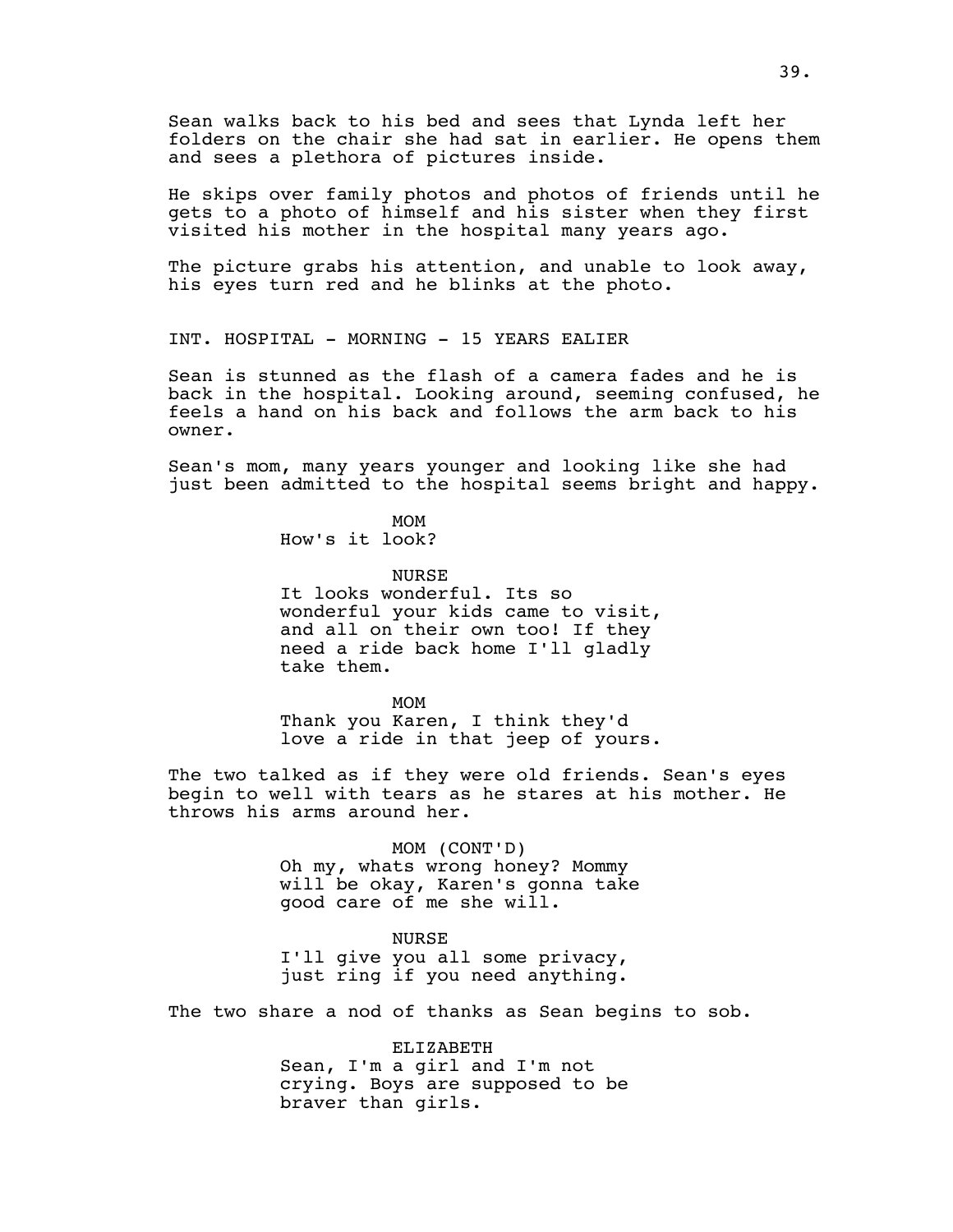SEAN It's been so long. Are you... Is this real?

Clearly surprised at what a four year old just asked Sean's mom removes her arm from Elizabeth to pick Sean up and put him on her lap in the hospital bed.

> MOM What was that? Are you feeling okay sweety?

SEAN Is this a dream? How are you sitting up and talking and you look so much better.

MOM Sean what do you mean honey, I've only been gone since last night.

SEAN What? No. No you've been sick since I can remember. The Lung cancer and then the brain tumor... You can't be here right now. You're on life support!

Sean begins to crawl away from his mother, realizing he's not in his body but the body he had when he was four.

Sean continues to recoil until he hits the end of the bed where he falls off and hits his head. Everything starts to go fuzzy and people can be seen rushing into the room.

Sean is bleeding from his head and his mother is in tears clutching onto Elizabeth, keeping her from seeing the blood.

focusing back in on sean's eye, it fills with red, he blinks, and it zooms back out to the ASYLUM room

INT. ASYLUM ROOM - CONTINUED - PRESENT

Sean stumbles back, dropping the photos and backing into a wall. He slides down and sits on the floor, clutching his head as if in pain.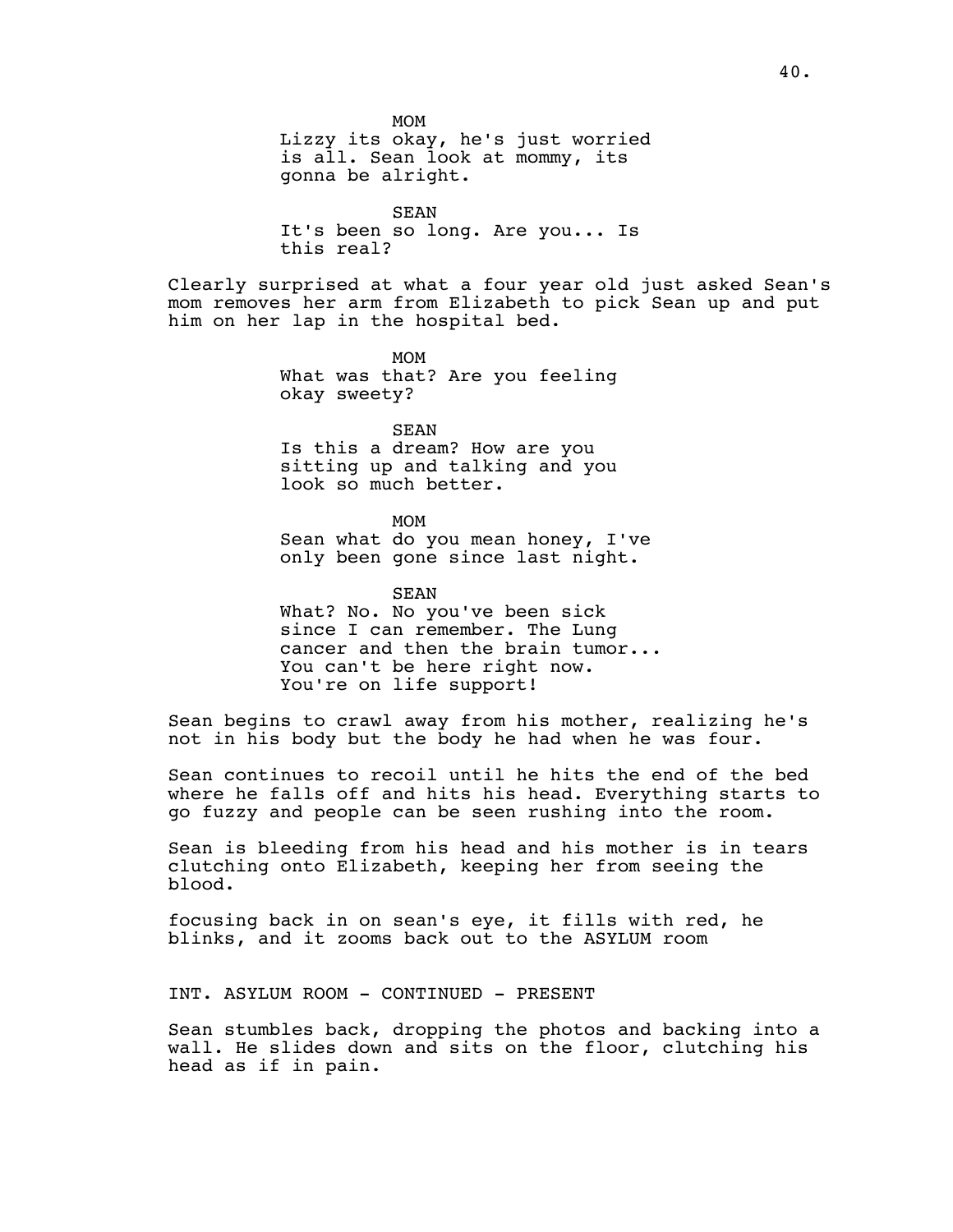He crawls back over and scoots around the pictures, finding the one of the hospital and his mother. Sean isn't looking at the camera smiling anymore, but now he is looking up at his mother, tears welling in his eyes.

> SEAN (CONT'D) I... It... No way.

Sean blacks out and falls into the floor filled with photos.

INT. CAMERA ROOM - CONTINUED

Phillip is replaying a clip of Sean picking up the folder and flipping out once he sees the hospital picture. He saves it to a flash drive and hurries out of the room.

INT. OFFICE - SHORTLY AFTER

Robert is scolding Lynda for seemingly breaking the rules as she is trying to speak to defend herself unsuccessfully. Robert is interrupted by a knocking on his door.

> ROBERT This is unacceptable and you will be put on-

Knocking occurs.

ROBERT (CONT'D) We will finish this later.

Lynda walks out of Roberts office, making way for Phillip as she leaves.

> ROBERT (CONT'D) Someone better have died or your about to.

> PHILLIP (nervously) Sir, I'm sure you'll want to see this.

ROBERT What is it.

PHILLIP Its a result.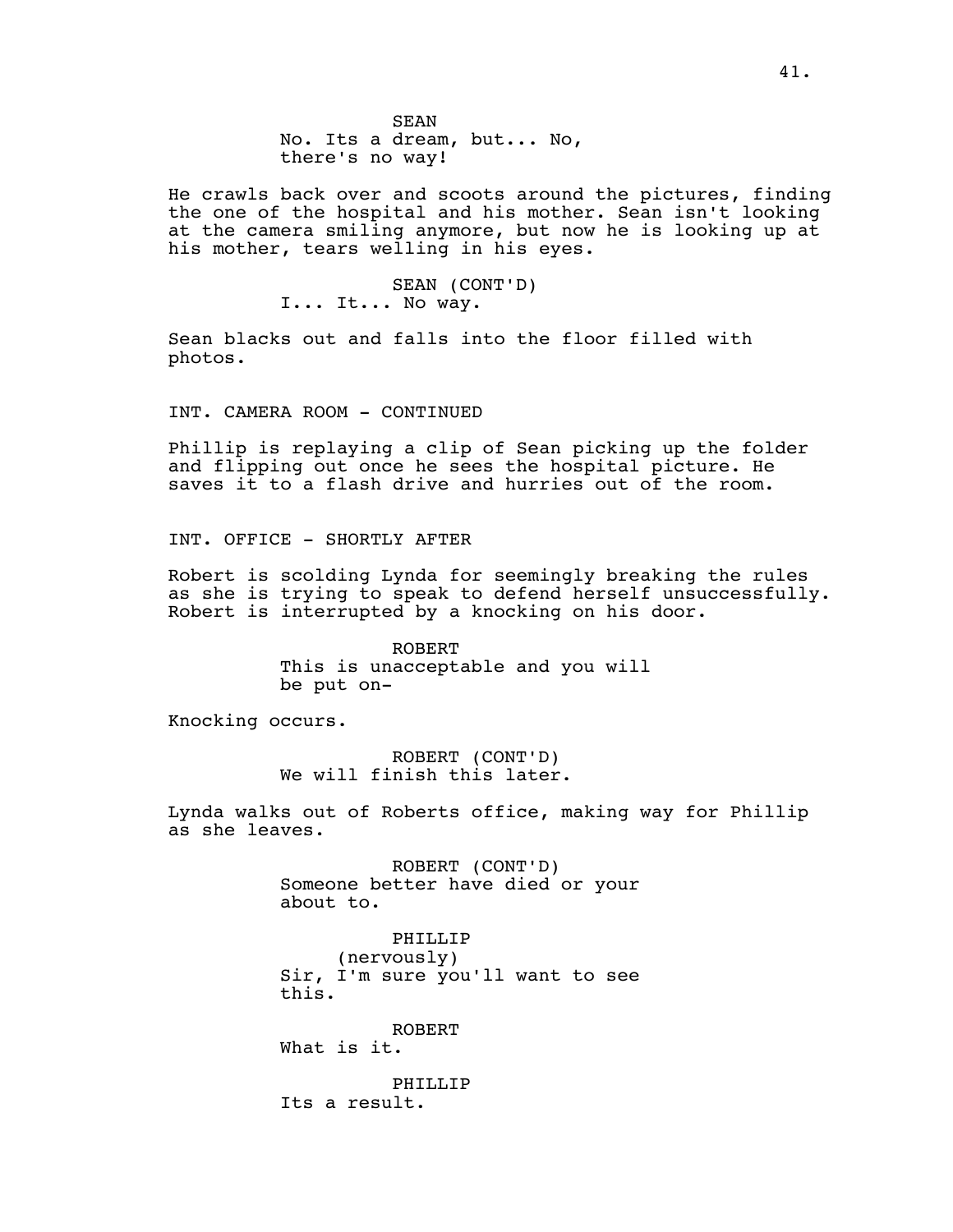Robert takes the flash drive from Phillip and plays it on his computer.

> PHILLIP (CONT'D) He was looking through the folder then something caught his eye and he just freaked out and threw the folder.

ROBERT Interesting. Find out what it was. This could be very promising.

PHILLIP Th-Thank you sir. I'll get right on it!

ROBERT Now get out of my office.

Phillip rushes off as Robert replays the clip. Listening to Sean repeat his panicked ramblings.

INT. ASYLUM ROOM -THE NEXT MORNING

Sean slowly wakes up, now resting in his bed, restraints re-applied. Slightly sedated from a newly inserted IV drip.

> SEAN (slurring words from sedation) What happened? Where am I?

LYNDA Good morning sleeping beauty, did you have a good nights rest?

SEAN Huh? Lynda? Why am I tied up again?

Sean lifts his arms in a half hearted attempt to escape.

LYNDA Well, the Robert said that since you seemed to have a seizure or something, we're not 100% sure what it was, you need to be sedated to prevent another one and restrained just in case you tried to move in your sleep.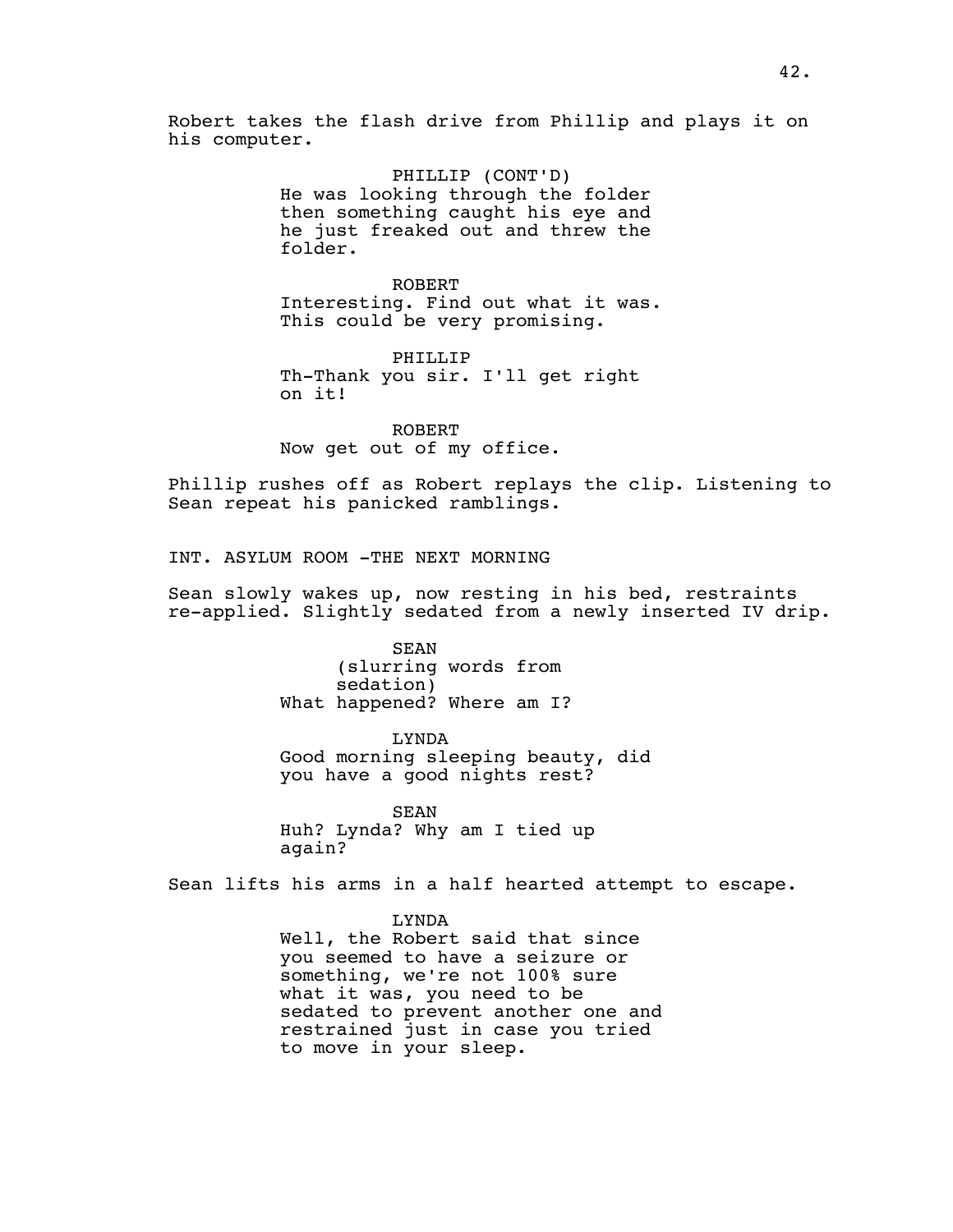SEAN Oh okay. I'm going back to bed now.

ROBERT (O.S.) Not so fast Sean my boy I have some questions for you.

Robert enters the room.

ROBERT Lynda out. Go wait in your room.

Lynda scurries off without a word.

SEAN Oh look, its Mr.Rogers. No I don't want any candy old man.

ROBERT

Very... Amusing but I need to talk to you about what happened last night. Do you remember?

SEAN It's kinda hard to remember anything with this junk in my head.

#### ROBERT

It should be wearing off by now, don't play with me boy. I turned it off myself earlier to wake you.

SEAN (snapping back to normal) Oh you're no fun.

ROBERT Now, do you remember what took place last night or not.

SEAN Yeah yeah, I remember.

ROBERT So you know that it was not a seizure?

## SEAN

Yeah, I'm not sure what it was actually, but it wasn't cool. What fucked up drugs did you put in my food?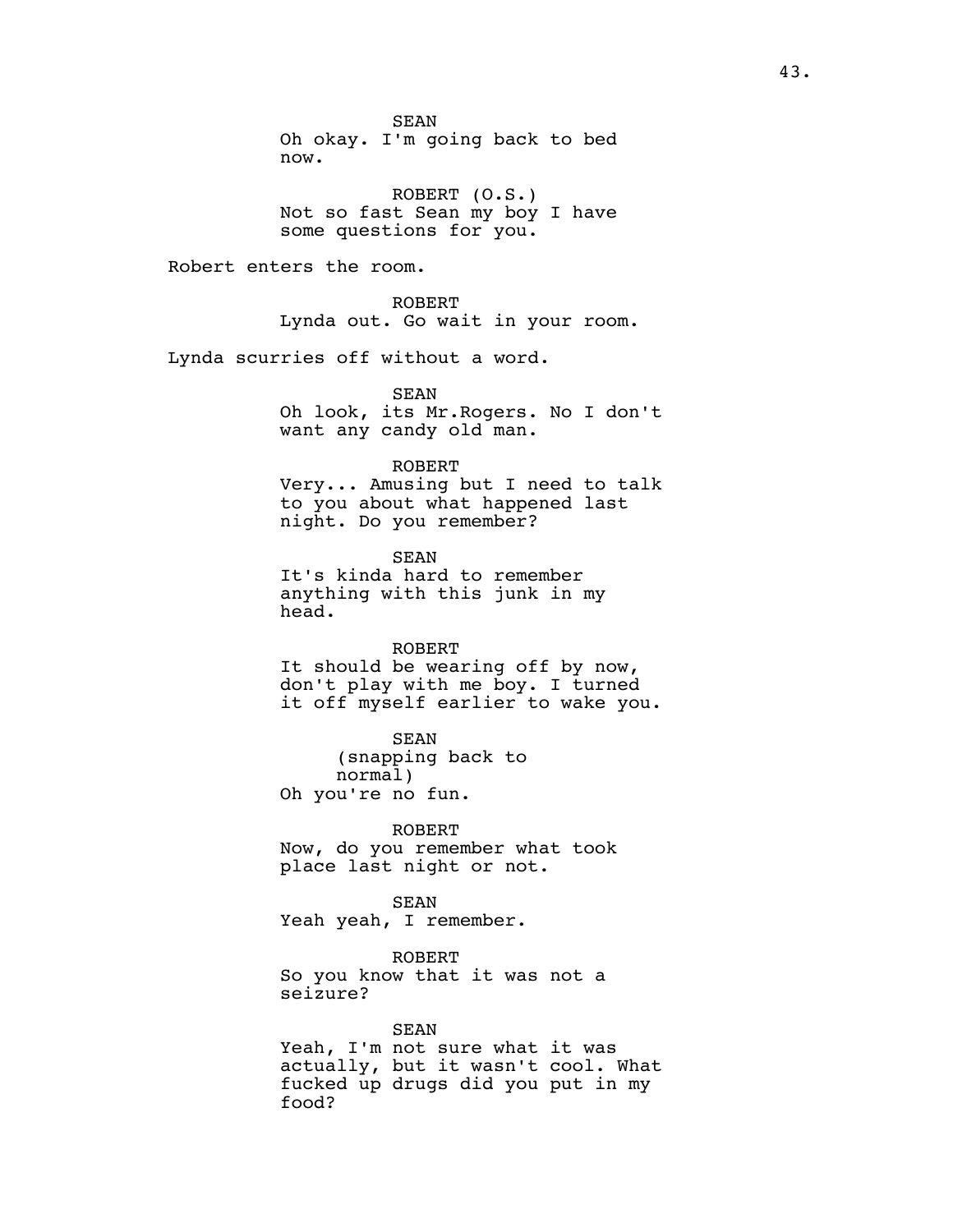ROBERT What do you think you saw?

SEAN Why should I tell you?

Robert changes his facade to a caring and inquisitive one.

ROBERT

So I can help you. You see, I'm not a normal doctor, and you are not a normal patient. What we have here is extraordinary, a gift.

SEAN

A gift?

ROBERT Something has been done to you that has failed in every other patient before you. You are unique Sean, one of a kind.

SEAN What exactly do you want me to say?

ROBERT Just what you saw, what you experienced, what you remember.

Sean proceeds to explain seeing the photo, the red tint, and the past as he remembered it being changed before his eyes. Robert and Sean discuss this for a while.

INT. LYNDA'S OFFICE - SHORTLY AFTER LYNDA LEFT

Lynda enters her office to be greeted by Phillip, who was waiting with two glasses of wine in her office.

> PHILLIP Congratulations Lynda, we've done it.

> LYNDA (very confused) Done what? Why are you in my roo-I mean office?

PHILLIP Toast with my Lynda, to Sean's recovery. (MORE)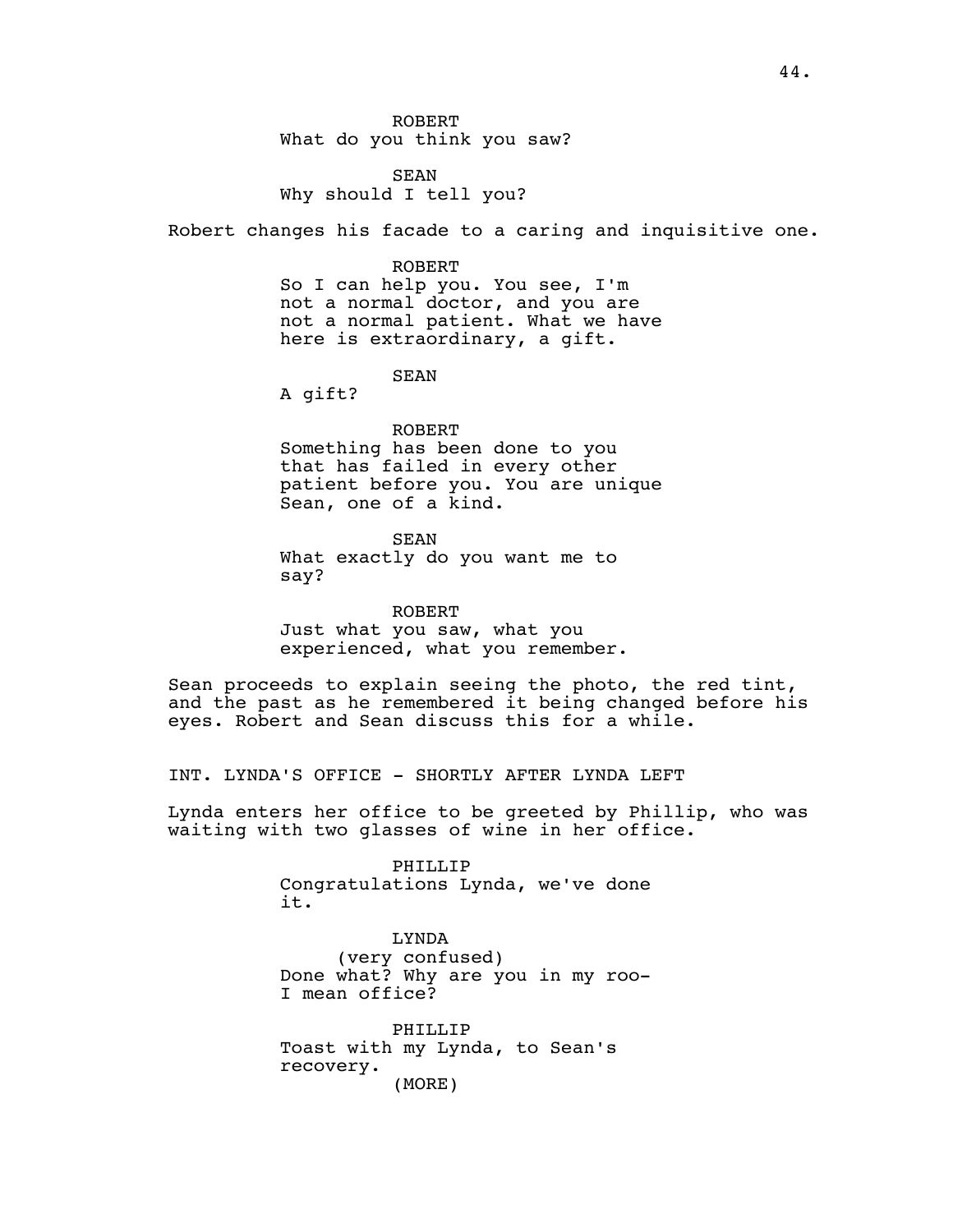PHILLIP (CONT'D) He has shown some great signs of improvement and we have a solid plan for him to be back with his sister in no time.

LYNDA (eyes wide with happiness) Really? He'll be all better soon?

Lynda takes the glass of wine from Phillip's outreached arm.

> PHILLIP Yes my dear, to speedy recovery and safe futures.

The two clink glasses and drink a toast. Phillip finishes off his glass and sits smirking as Lynda drinks hers. She stops halfway through.

> PHILLIP (CONT'D) How's the year my dear? 1986 Zinfandel, as good as the day is long.

LYNDA Oh, it... kinda tastes weird.

PHILLIP What do you mean darling?

LYNDA I think I need to lay down...

Lynda falls over, dropping her glass. Phillip picks her up and begins to drag her out of the room.

> PHILLIP Too bad you got close to him, you weren't that bad of a nurse actually. INT. ASYLUM ROOM - CONTINUED In present

Sean is finishing his story while Robert excitedly writes on his clipboard of papers.

> ROBERT I see, thank you, this is such a pivotal moment for our program. We finally have a success.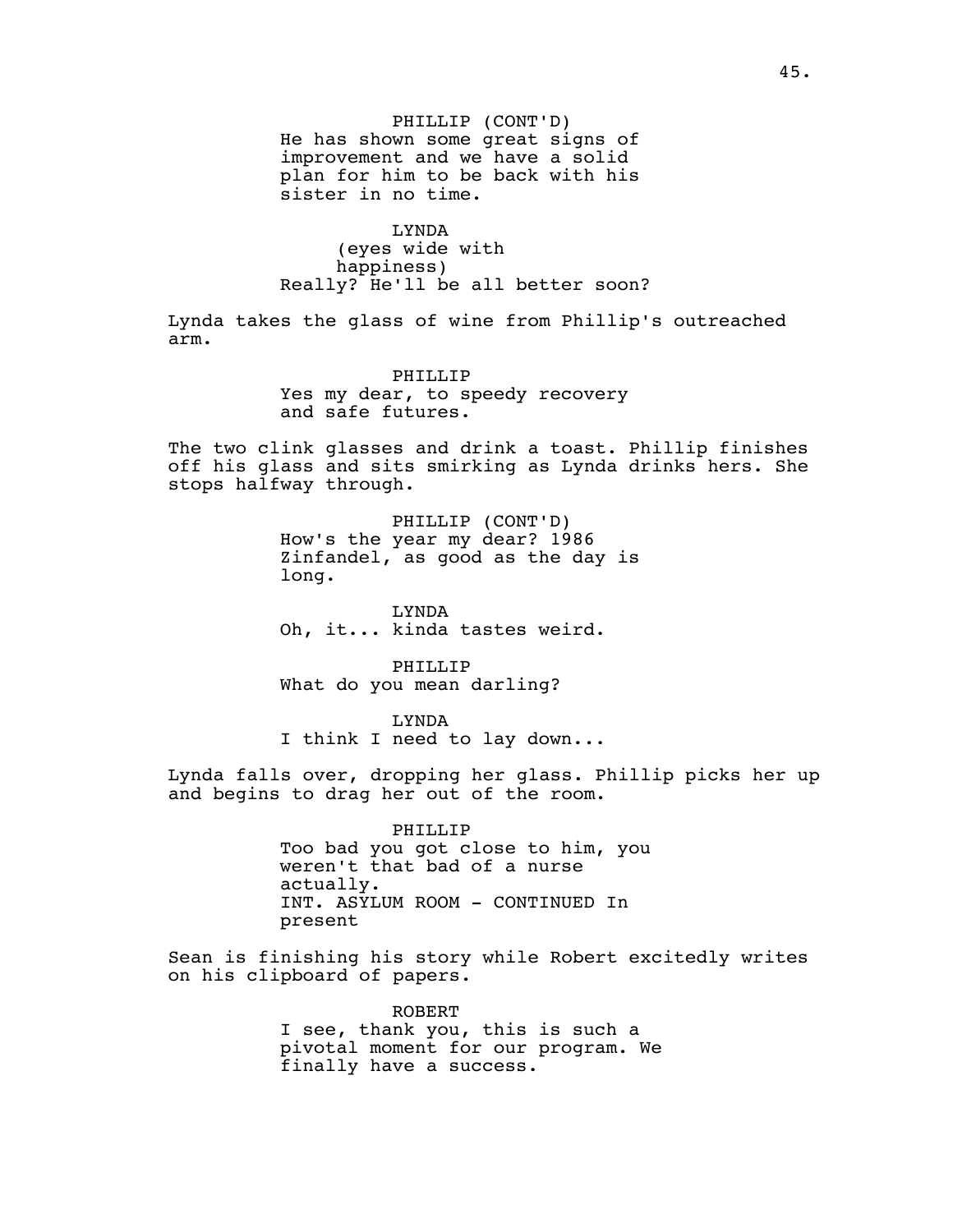SEAN Oh yeah, I meant to ask about that. Who are the other's you keep talking about?

#### ROBERT

Others? Well, they're just like you. Potential lost causes that I work my magic on and bring back from the doorstep of death. If the body is put under enough stress the brain can be opened to wonderfully amazing things with the right care.

#### SEAN

So you've been experimenting on us here? Me and everyone else here?

#### ROBERT

No, not at all! This was all done at the respective hospitals you specimens were collected from.

SEAN

You used us? You did things to us when we were dying, when we didn't have a choice!

#### ROBERT

Calm down Sean, you were the success! You are different!

#### SEAN

What would you do if I wasn't a success huh? What then? What about now since I am? What are you gonna do now dillplunt?

## ROBERT

Now I don't know what that means but you will be the example for a much larger project. It seems your body was able to accept our treatments and recover unharmed. Had you not been so... compatible, then you would have simply died during the recovery from complications during surgery. Nothing anyone could do.

Robert has begun to pace around the room, seemingly to mock Sean.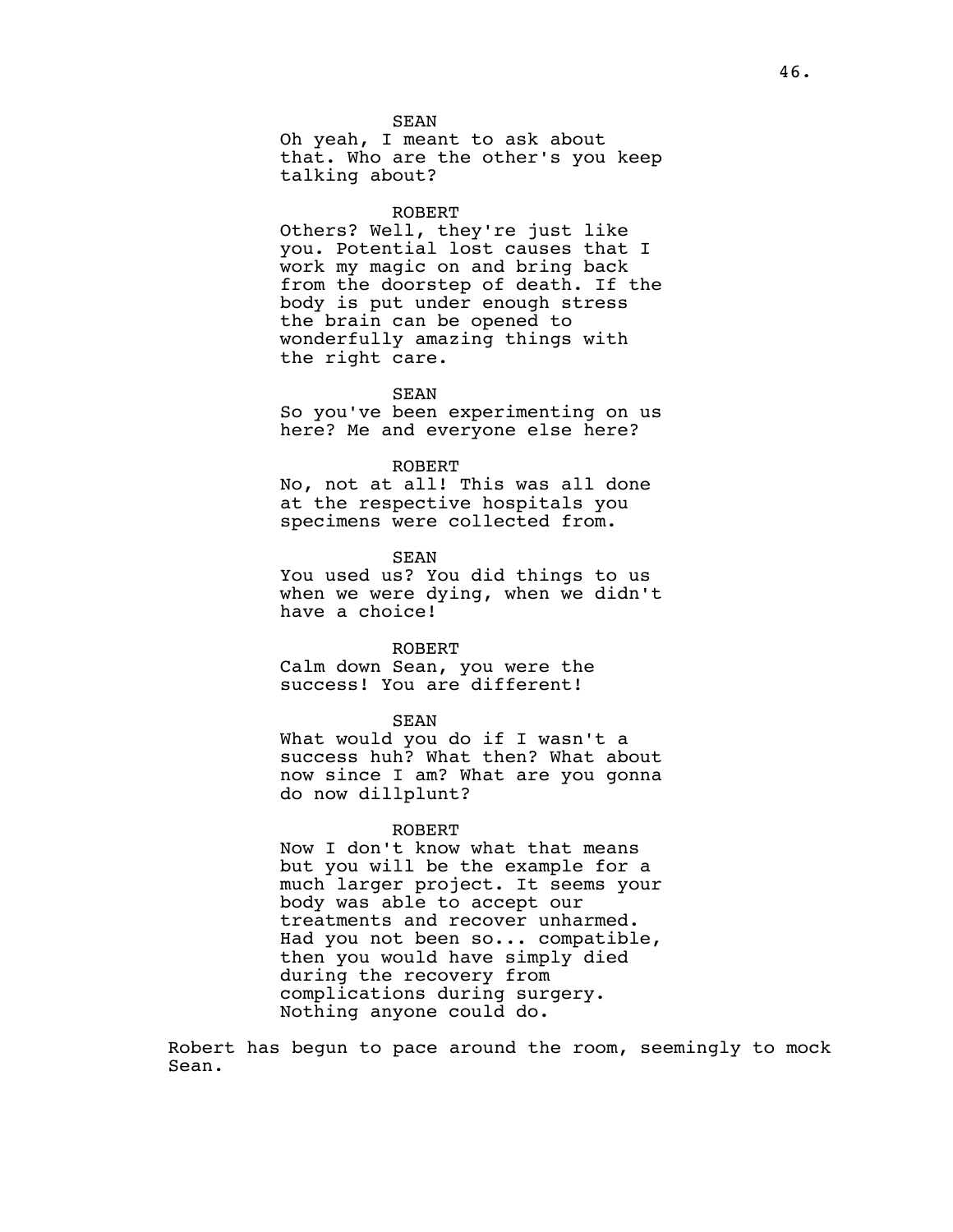SEAN

You won't get away with this, I won't cooperate. I'm going to leave this place and your program is gonna be wasted. All those lives wasted!

ROBERT Now now, not so fast. We have ways of forcing your... cooperation, as you said.

Robert cranks the IV back up and Sean passes out again.

INT. DINER - EARLY AFTERNOON

Elizabeth is hard at work in her diner shift. She is currently waiting on her mother and her friend Karen. She has just brought out their food.

> MOM Oh thank you Lizzy, it looks delicious.

KAREN Don't embarrass her at work Jess.

Karen and Elizabeth exchange smiling look.

ELIZABETH

I'm glad you like it, anything else I can get for you two ladies?

MOM

If you could I'd love to know what time our waitress gets off, she's so cute!

The three laugh together

ELIZABETH I'll be home right after I get off, should be a little after 5.

MOM

I'll see you then honey, I'll have my special meatloaf ready so you better be hungry. You could bring by that Tristan fellow if you wanted, I see the way he looks at you.

She gestures towards a man behind the register who had been looking at Elizabeth but looks away when she points.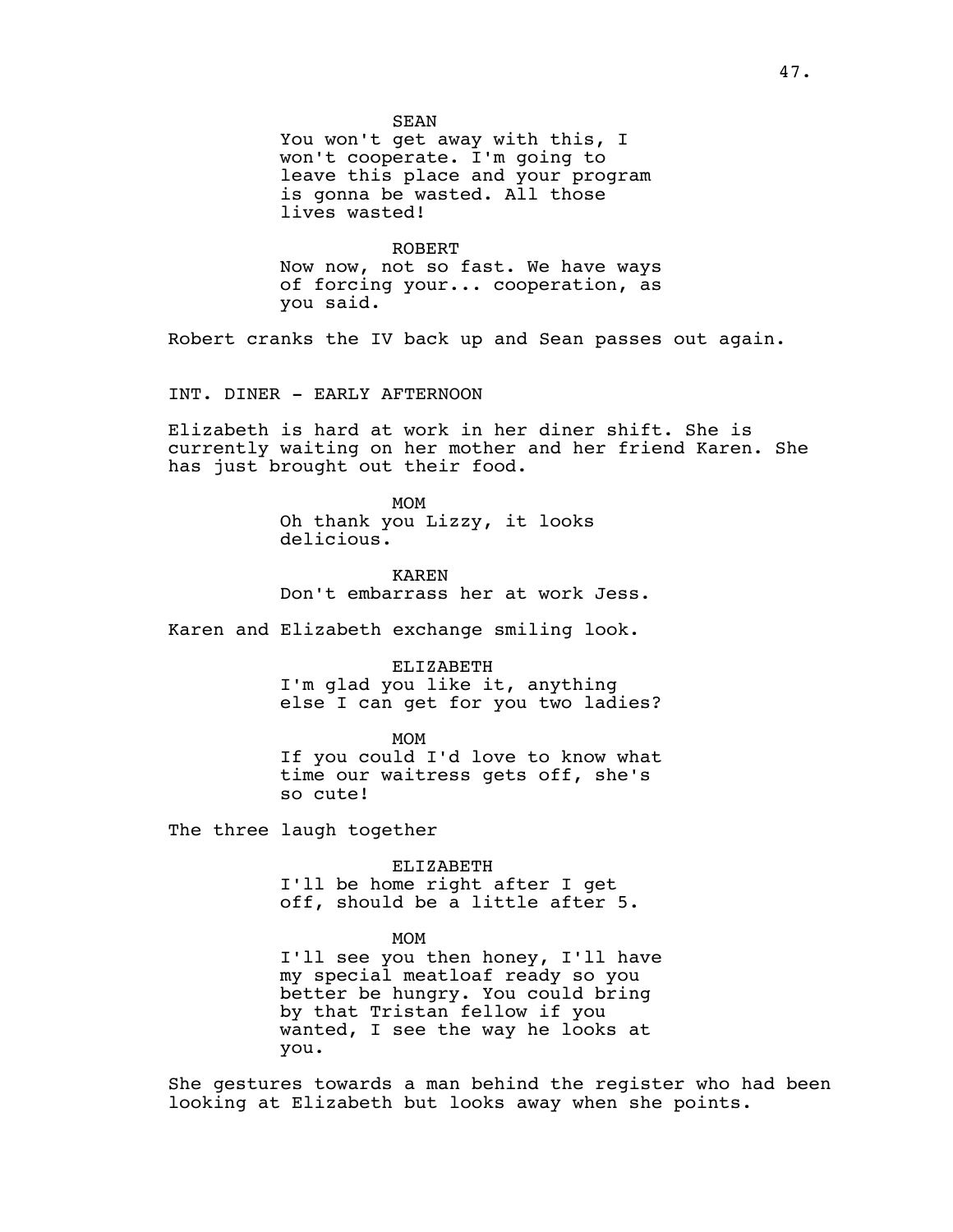ELIZABETH Gosh no, not this again.

Elizabeth goes red in the face and goes back to the kitchen with an awkward smile.

## INT. ASYLUM EXAM ROOM - LATER THAT DAY

Sean has been moved into an exam room where Phillip and Robert prepare various instruments and tools.

## ROBERT

Make sure we get enough blood to last through the tests, a few skin samples from his neck, scalp, and back. We'll also need scans of his eyes and don't forget to seal the containers before you store them this time.

## PHILLIP

Yes sir, I'll begin as soon as his heart rate rises. He seems to be responding well to the experiments, the anesthetic, the whole procedure.

#### ROBERT

We're not out of the woods, yet, we have to tie loose ends and make sure we can replicate this. This is not the time to fuck up.

## PHILLIP

Don't worry, you've been dealing with the people on the outside and Lynda was the only one in here who knew about him. Now that she's gone and you've got the family at bay it's all perfect.

#### ROBERT

I wouldn't say at bay, more like stalled than gone. They expect to talk to him today.

#### PHILLIP

I'm sure you'll come up with something when it comes to it. Besides, they cant do anything while hes in here and they're out there.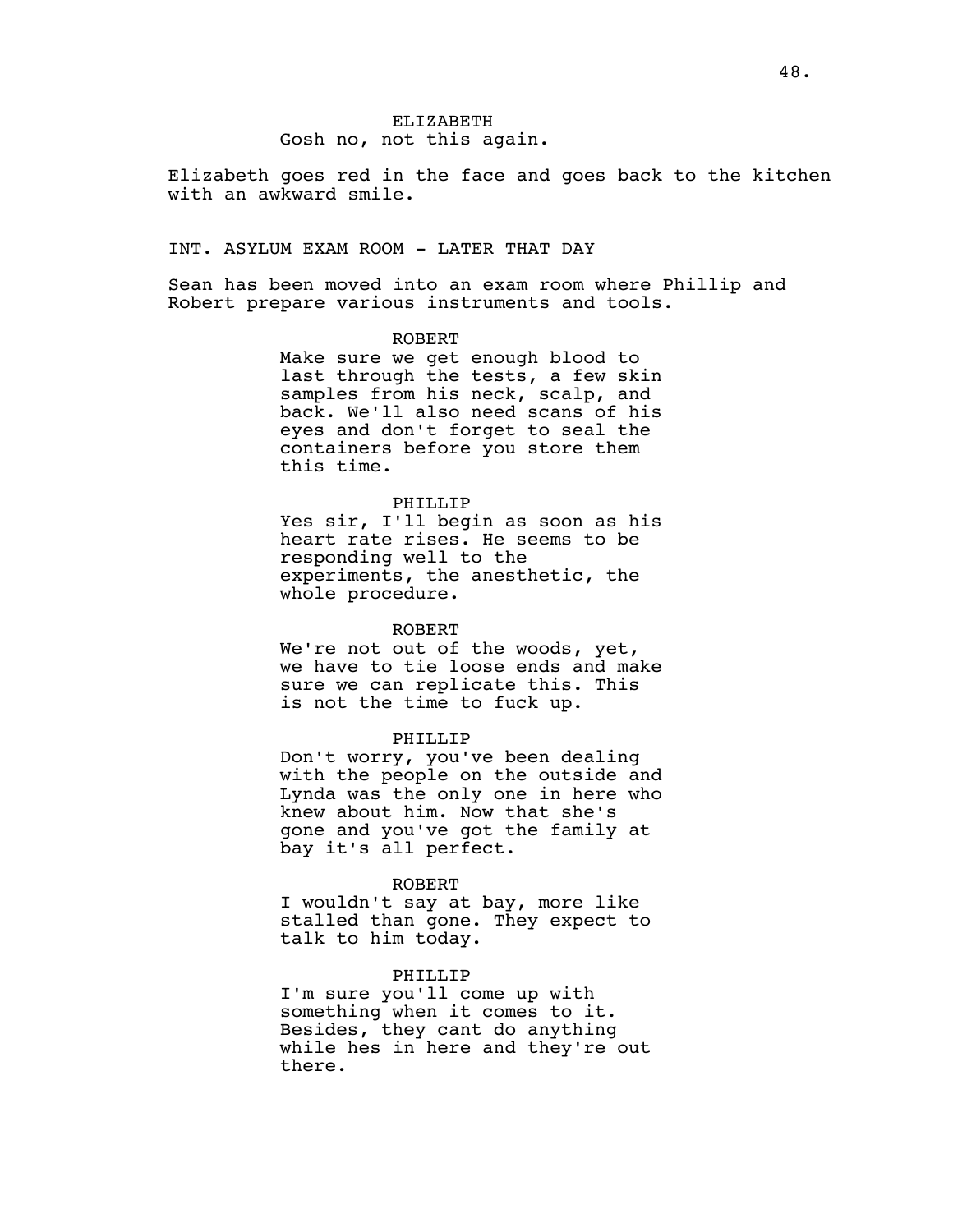ROBERT Anything besides calling the actual hospital and having someone look into why he's here. There's a reason you don't plan these things.

Robert and Phillip continue working while Sean sleeps strapped to the table.

INT. DREAM SEQUENCE - ???

Sean has a flashback of his new past with his mother no longer sick and his sister not having two jobs and Karen no longer having to work as their home nurse and Lynda being hurt from his flashback.

## INT. ASYLUM ROOM - THE NEXT DAY

Sean wakes up, no restraints, no iv, and no sign of anyone. The door to his room has been left open. Sean gets out of bed and walks to the door. Voices can be heard from down the hall.

Sean shows no signs he remembers the night before.

Elizabeth and Jessica, his mother, can be heard. The footsteps sound as if they are coming towards his room. Sean rushes back into his bed, as if he was a kid caught up late at night.

Elizabeth and Jessica enter the room, with flowers and balloons.

> MOM Sean! Oh my baby I'm so glad to see you!

Sean is speechless that his mom is here and out of bed.

ELIZABETH Wow, hows it feel to be a certified bad ass. Did it scar? Does it hurt?

The two rush over and hug Sean after sitting down their gifts.

> MOM Oh I'm so glad I get to see you again, it feels like its been forever!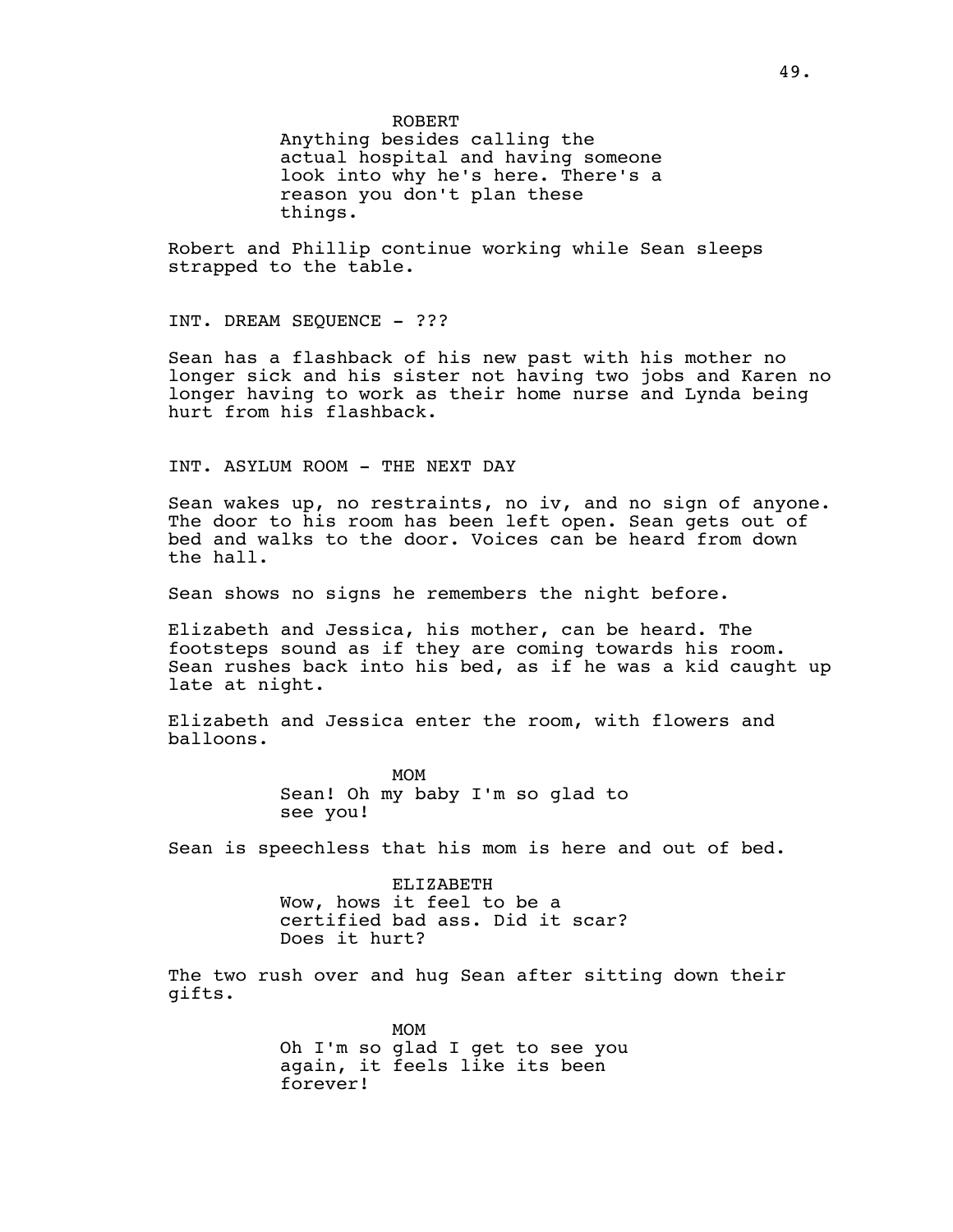Sean's eyes are welling up with tears as he hugs his mother.

# ELIZABETH

Sean? Whats wrong?

Jessica leans back and sees that Sean is crying.

## MOM

Whats wrong honey? Did I hug you too tight?

SEAN It just... its been so long... I... Are you okay?

## MOM

Am I okay? Sean I'm fine, you're the one who's been in the hospital. You just saw me not too long ago before they moved you here.

## SEAN

(sobbing) Mom. You're supposed to be on your death bed. You haven't walked in the last 10 years and now your fine? Yo... your tumor... the brain tumor... it was supposed...

MOM

Sean, its okay, they said you were having memory problems but remember, when you were a kid? When I first went to the hospital? You said something that made them want check me out and they caught my tumor early on. Have you been having bad dreams?

## ELIZABETH

Are you sure that your alright? You seem... different. You haven't cried like this since back then.

Sean, wiping the tears from his face, is now realizing the truth.

> SEAN I love you guys. Thanks for visiting me, it means so much.

The three hug and talk more.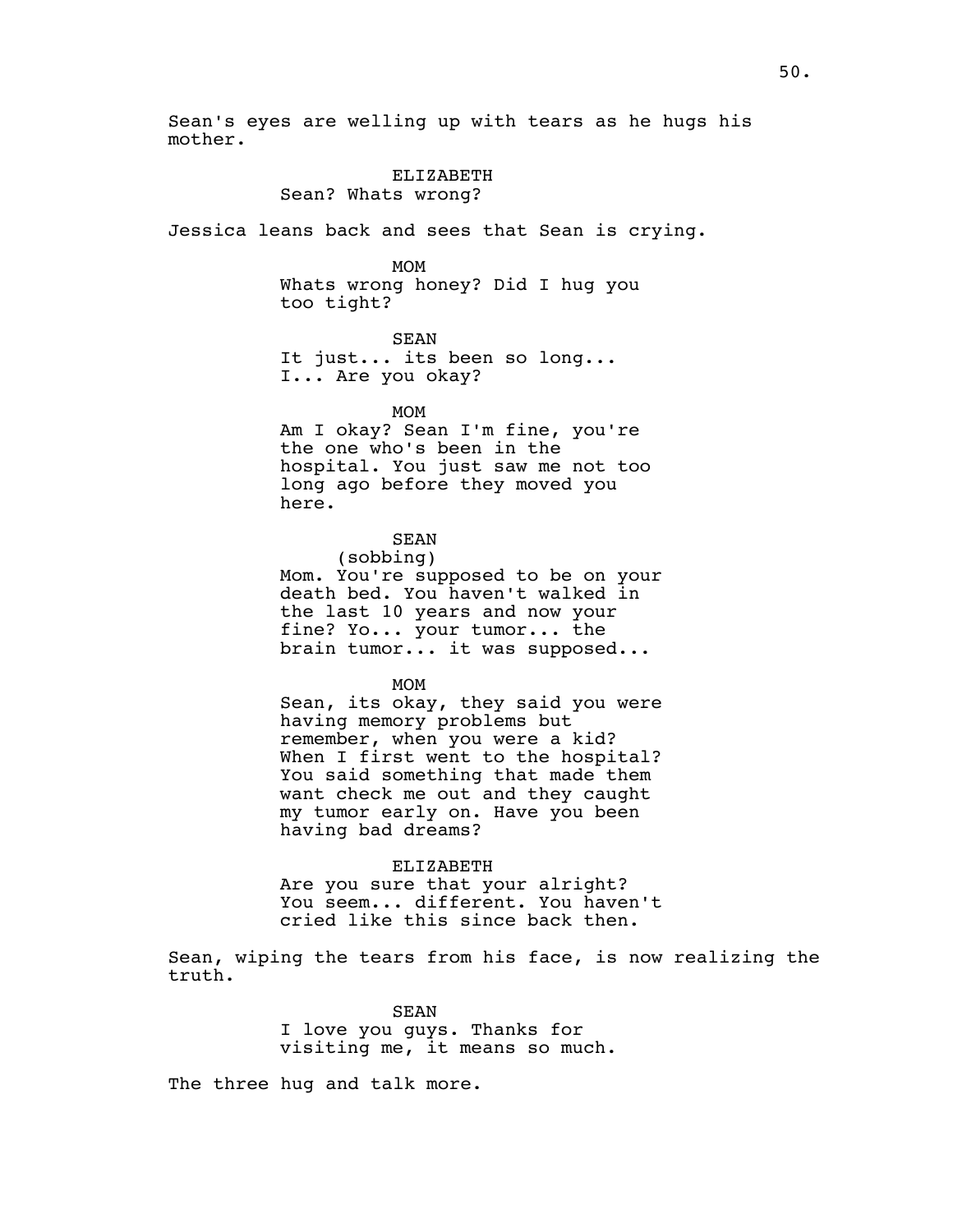Phillip and Robert and explaining their recent finding to a group of well dressed business men.

## ROBERT

You see, from everything he has told us, from the tapes we've captured, something has happened. He changes as a person in an instant as if he had gone somewhere in the blink of an eye. He described an event in such vivid detail and the activity on his brain when we have him sedated, its like he's reliving his entire life all while he sleeps. His brain has to re-index his entire life. This is the result we have been waiting for. BUsinessman 1 What about the other patients? What will become of them?

#### BUSINESSMAN 2

And the legal repercussions? Why should I risk my money on such a risky endeavor?

#### BUSINESSMAN 3

There's no way I can invest in such a thing.

#### PHILLIP

Look, it's s great opportunity and we have promising results. We can replicate this, all we need is the funds to hire more... preferable subjects. We can provide return on investment. Just think of the possibilities!

#### BUSINESSMAN 4

You mean you really can replicate this?

#### ROBERT

Yes, my colleague and I do have the ability to complete this.

## BUSINESSMAN 1

Your not actually considering this are you?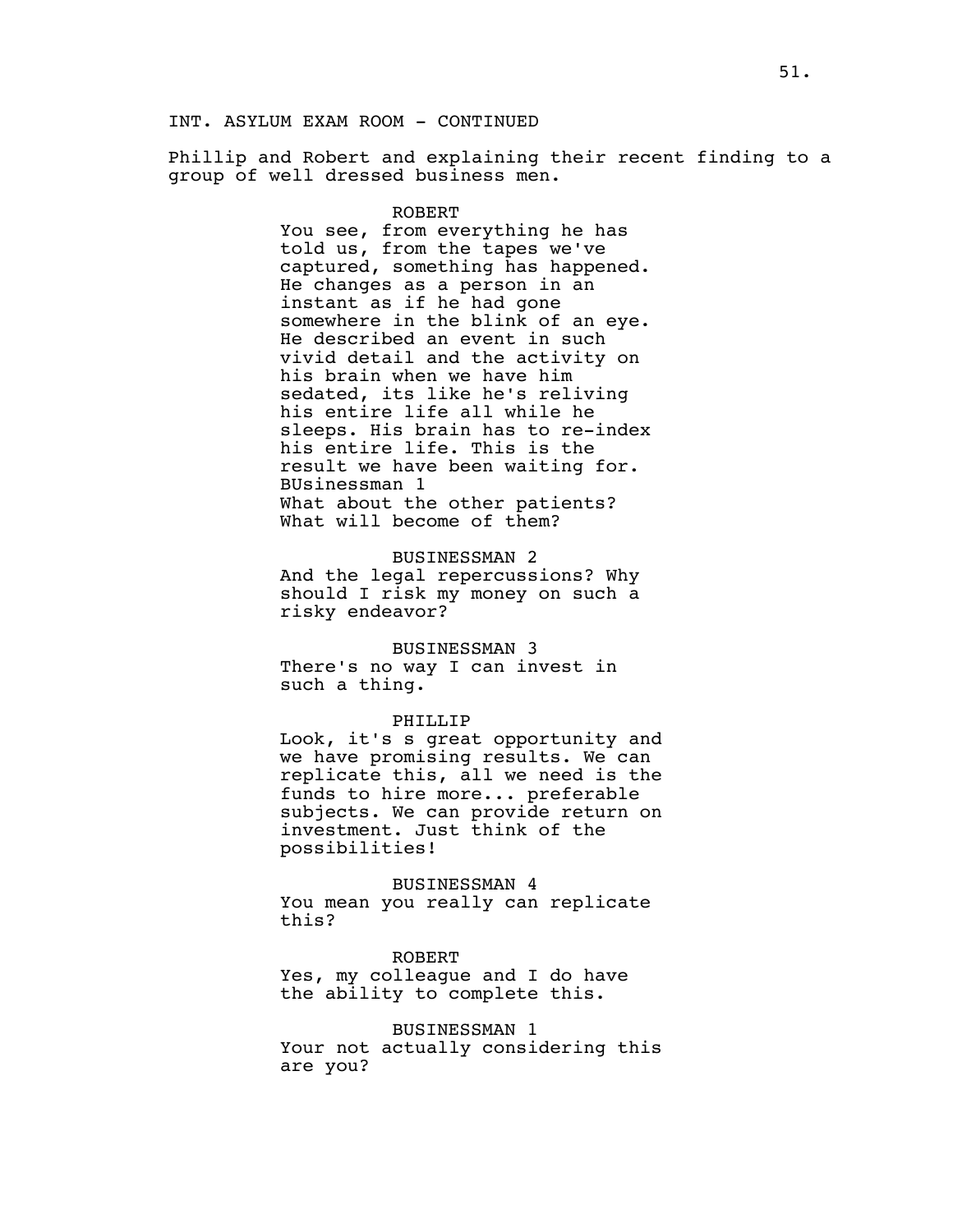BUSINESSMAN 4 If you don't take their offer then I sure will.

The other 3 businessmen turn and begin to leave.

BUSINESSMAN 4 (CONT'D) I'll invest three mill and if you need more then you'll have to show me some... results first. I'll have my lawyer write up a contract.

ROBERT Certainly, thank you. We will wait for your call.

Phillip shakes the mans hand with both hands.

PHILLIP Thank you sir, you'll be more than pleased with the results. Think of the advances in-

The mans demeanor changes from friendly and confident to serious and threatening.

#### BUSINESSMAN 4

Yes, I'm sure it will be great and all. Just don't waste my money, or my time. People don't live long when they fuck around with their thumb up their ass.

The man leaves and Robert turns to Phillip.

ROBERT Make sure to secure out samples and make sure the Sean does not spoil this. We cannot afford any fuck ups from here on out.

## PHILLIP

I know I know, you don't have to keep reminding me. We've got this. INT. ASYLUM ROOM - Shortly after

Sean, Jessica, and Elizabeth are wrapping up their conversation.

> MOM It's been good seeing you honey. We'll be back as soon as we can.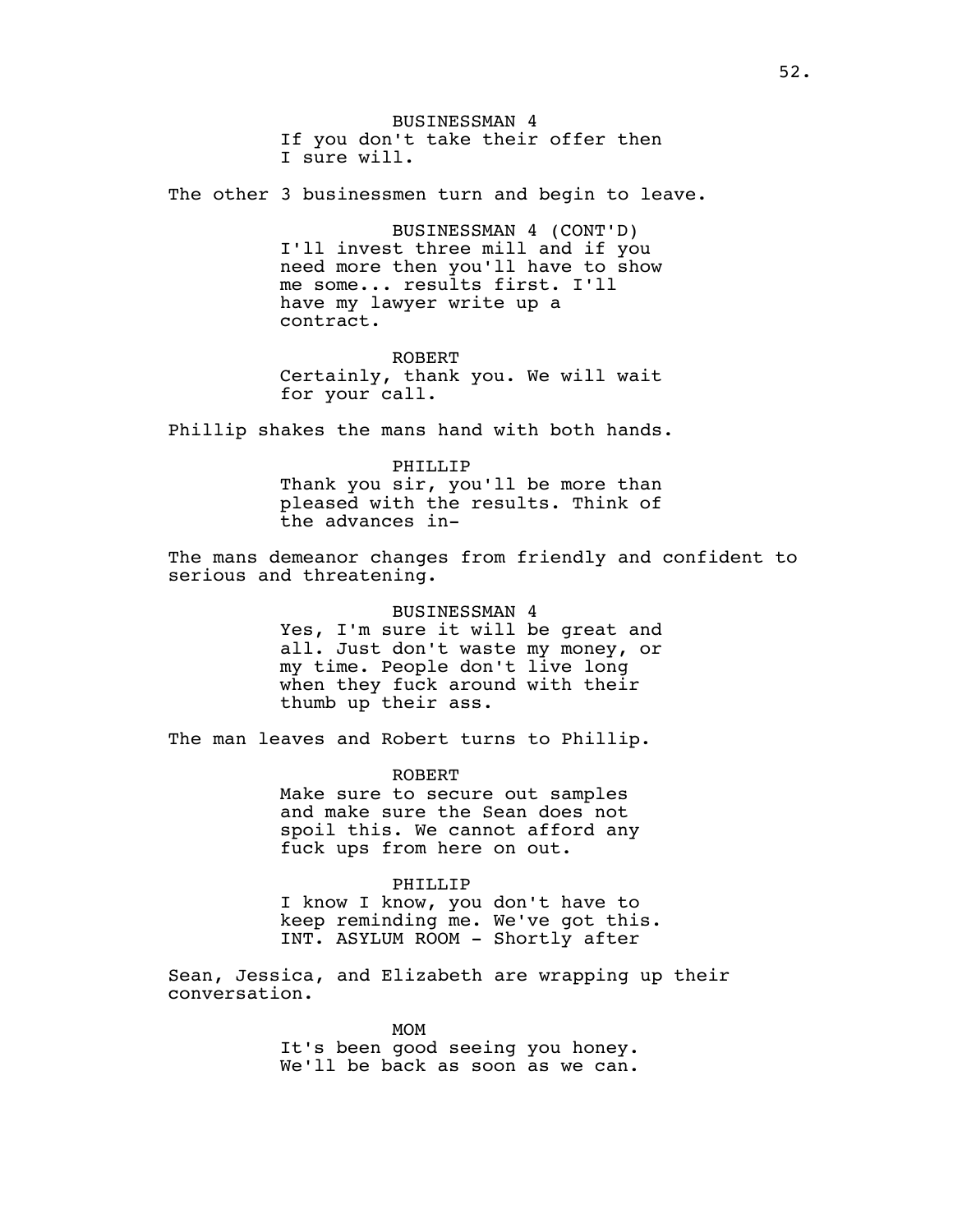ELIZABETH Take it easy, don't stress too much. It'll only be a couple weeks and we'll be right back here.

SEAN

Two weeks? Why so long?

Elizabeth and Jessica share a look of concern.

MOM The doctors said they already told you remember? You're going to start a treatment that lowers your immune system. Don't you remember?

Sean stares at the two, a worried look on his face.

MOM (CONT'D) Lizz I think we should let the doctors know he's having issues with his memory still.

SEAN

No, I'm not! They never told me anything about that. Whats going on here?

Sean starts mouthing something as if he was thinking through something in his head.

> ELIZABETH We're gonna go on and head out, let you get-

SEAN (interrupting Elizabeth) No! I need to... I mean... You need to know...

MOM What is it Sean?

SEAN Ever since I've been here, I...

Sean seems to have something important to tell the two but can't bring himself to do it.

> ELIZABETH What is is?

SEAN I... It's nothing. I just thought how much I miss you guys.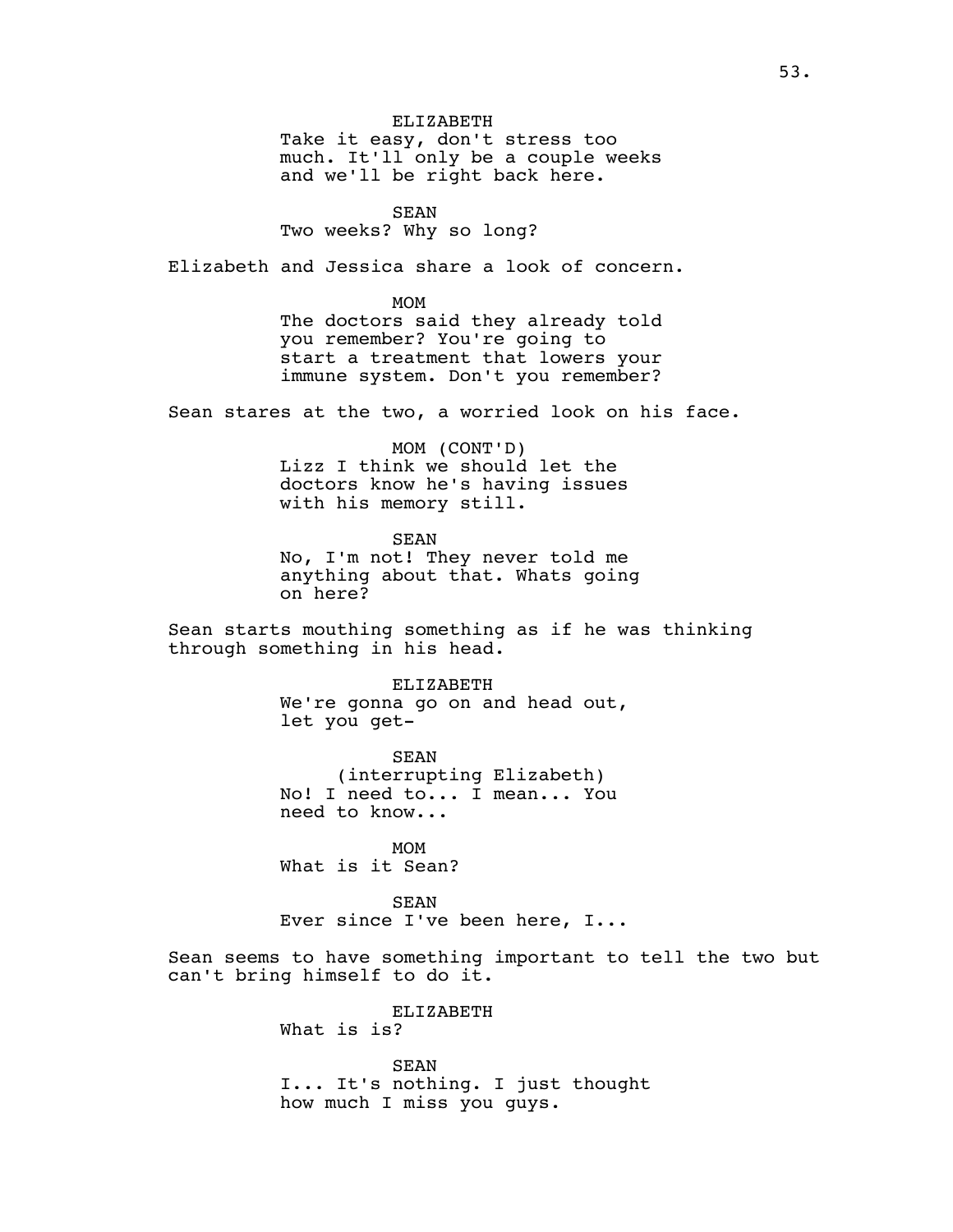The look of concern leaves the faces of Jessica and Elizabeth.

> MOM We miss you too baby. We'll be back the day two weeks is up.

Elizabeth and Jessica hug Sean and make their way to the door. The two look back as they leave the room while Sean sits still on his bed. The second they leave sight his face goes from longing to very serious.

> SEAN They can't find out, I have to deal with this on my own. Something definitely is wrong with this place.

Sean looks around, realizing he said that out loud with no one to hear, startled by the stark realization he is on his own.

INT. ASYLUM LOBBY - SHORTLY AFTER

Jessica walks up to the counter and sees no one at the front desk.

> MOM (Calling over the counter) Hello? I need to see one of the doctors in charge of my son, could I see one of them, or maybe leave a note?

No one can be heard in the small, dark office behind the desk.

> ELIZABETH You really think they'd have someone on duty up here while they have people wandering around. For all they know we could never leave.

MOM It is a little weird, I wonder where the lady went that was here before.

ELIZABETH Lady? There wasn't anyone here earlier either, remember? Or anytime we've visited actually.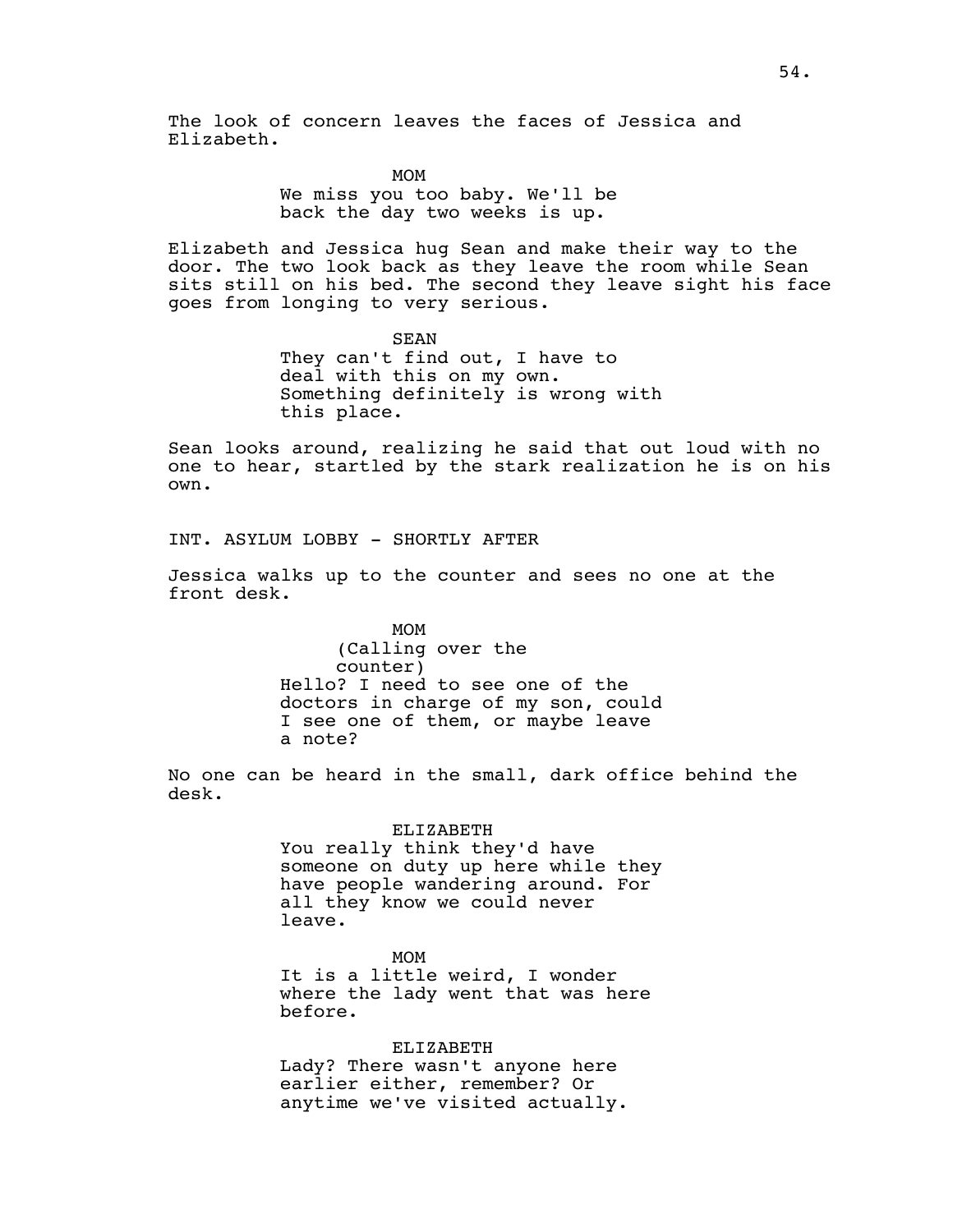MOM

Now that you mention it I don't think I've seen anyone since we've been here besides that one nurse and the two doctors. What were their names?

ELIZABETH

I don't know, Robert and Paul or somethin? We haven't even seen another patient.

MOM Well I know Robert, I meant the other two. I think the nurse was Lidia or Lauren maybe?

The two are interrupted by the sound of dress shoes clanking down the hallway. Three men appear from another hallway and exit the building completely ignoring Jessica and Elizabeth as they pass by.

> MOM (CONT'D) Well, maybe we just have't really paid attention to the other people here is all. I'll just call the them later and talk to them about it.

Another paid of footsteps can be heard coming from the same direction as the last three. The fourth businessman is on the phone with is lawyer.

> BUSINESSMAN 4 Yes, three million to continue their research. Move it from the account we have through the sweeds.

He pauses in the lobby as if he is waiting for someone. He continues talking in the background as Jessica and Elizabeth whisper about him as they stand at the front desk.

> BUSINESSMAN 4 (CONT'D) (in the background) For the reason just put RND... Medical Department but for our private records label RND Time Technology. Yes. The investment amount is not public record. (MORE)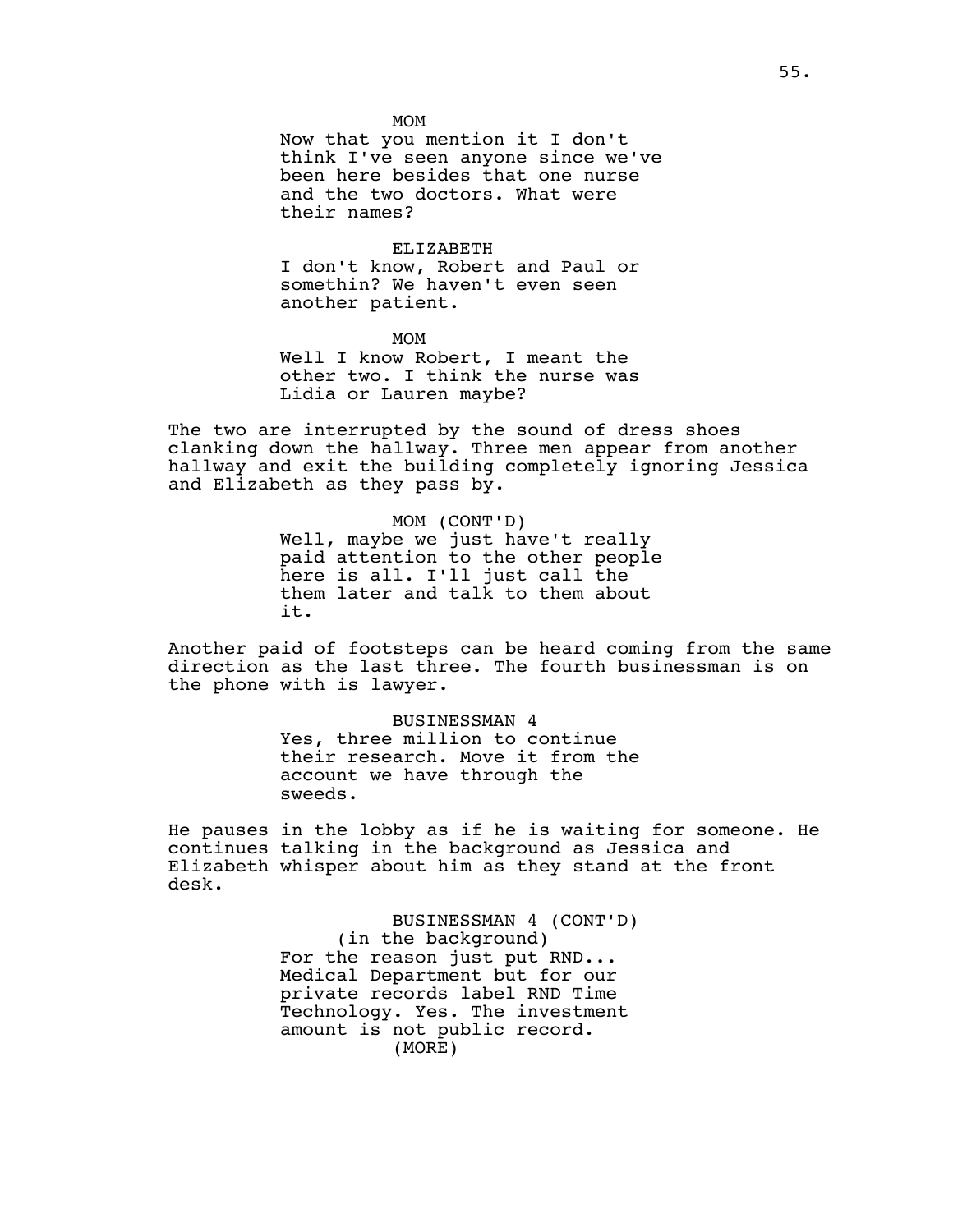BUSINESSMAN 4 (CONT'D) Feed our contact at Missou something along the lines "Johanssen donates an undisclosed amount of money to further medical research. The amount doesn't matter, just making a difference." Nothing get published without my approval understood?

#### MOM

Wow, someone has a lot of money.

ELIZABETH I wonder what sort of research their doing and why he wants they to label it two different things?

MOM And RND, whats that about?

The two begin to leave.

ELIZABETH People with their egos, I'm sure all he cares about is "making a difference."

## INT. PARKING LOT OF ASSYLUM - CONTINUED

Once the two are a little ways from the door they chuckle to themselves. The look up and see the other three men standing around a line of 4 black sedans and the three men stop their conversation and watch Jessica and Elizabeth go to their car.

Once the two girls have left, the three men continue to talk.

#### BUSINESSMAN 1

There's no way we can simply give up on something with this much potential. I've got people who can get the information we need.

## BUSINESSMAN 3

If you need a tech specialist, I have the best in the field at my disposal. They can make cameras turn a blind eye and coded locks turn to butter.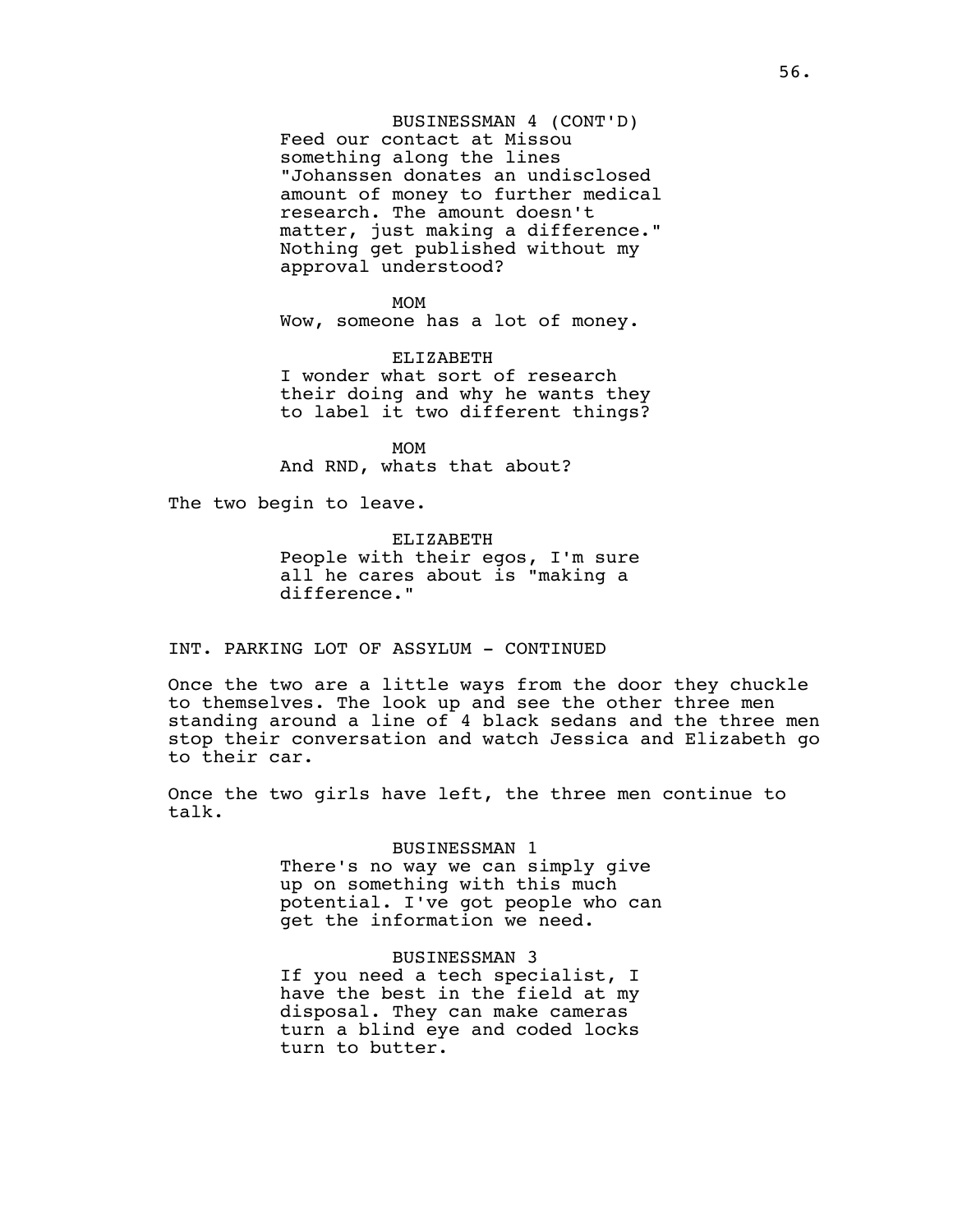## BUSINESSMAN 2

There's no way Johanssen will go public with how much hes investing or where its going to so he'll keep quiet for his own sake. I'll provide the transport for our people and can extract the product to a safe location. When do we move?

BUSINESSMAN 1 Two days. Thursday night by 10 PM there should be no one in the building besides the patients and any nursing staff they have. Tranquilizers will suffice for them both.

The three say their parting words, climb into their cars, and depart.

INT. ASYLUM ROOM - NIGHT

Lynda and Sean are talking about general medical things as per the usual. Sean interrupts his questioning with a question for Lynda

.

## SEAN

Lynda, why haven't you shown me any pictures today?

LYNDA What do you mean?

SEAN Well, you've done it before. You know, to see how much I remember and stuff.

LYNDA I'm not allowed to do that anymore.

SEAN

How come?

LYNDA I'm not sure, Doctor Roberto Just told be not to.

SEAN They didn't give a reason?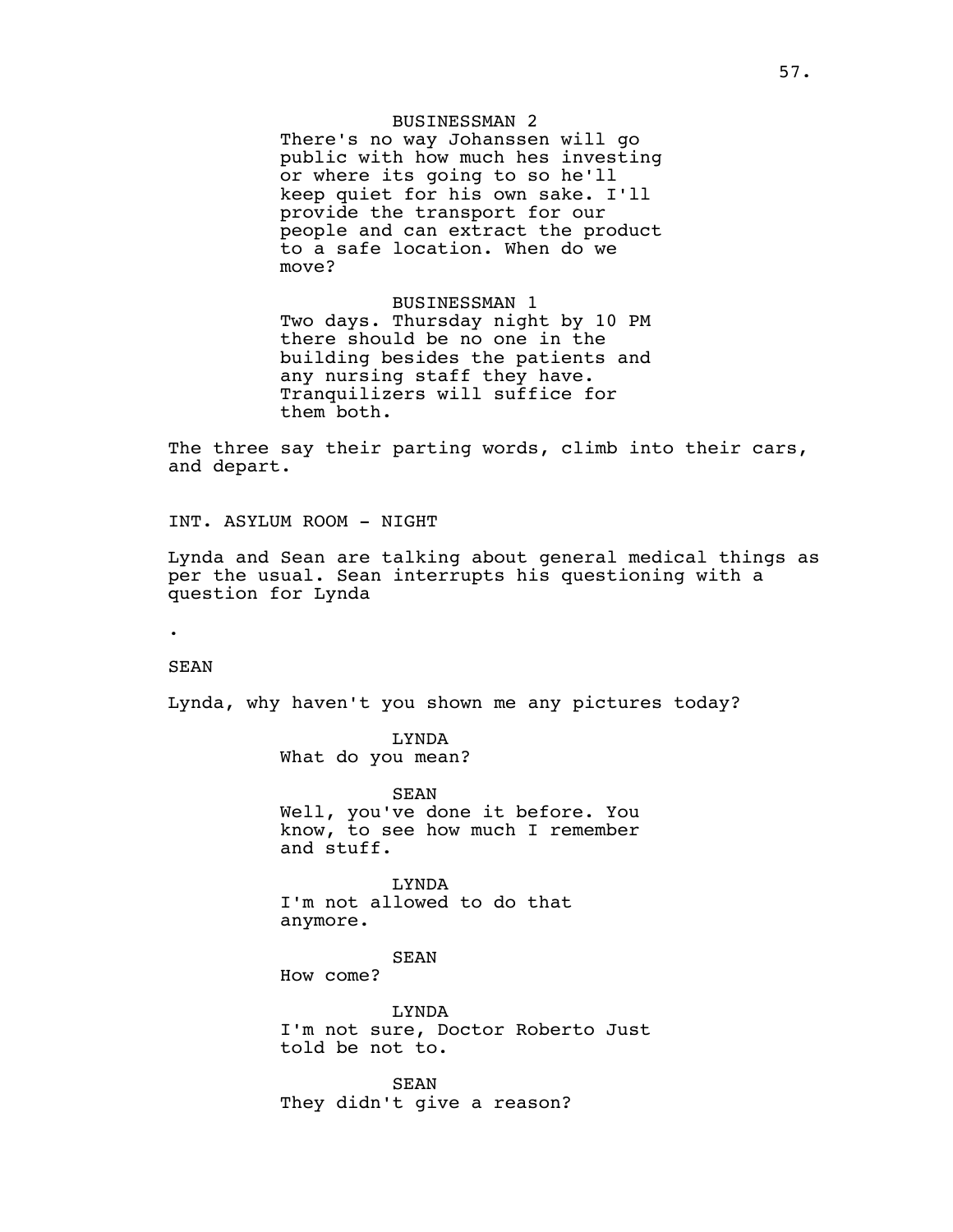LYNDA Nope, just said to remove it from the checklist. SEAN And are you gonna listen to them? LYNDA They said to remove it from my check list, they didn't technically say I couldn't do it. The two chuckle together. LYNDA (CONT'D) Let me go get a few pictures and I'll see what all you remember, okay? Lynda leaves the room and comes back with a cardboard box full of 8" x 12" photos and a laptop. SEAN Wow, all those are of me? LYNDA Well you, your friends, your family, and various places around town. SEAN Damn, you guys are thorough. Lynda pulls out a small stack of pictures. LYNDA Lets start with places. Just let me know if you know whats in the picture and the last thing you did there. Lynda begins to show Sean pictures and he names them off. SEAN That's the courthouse. LYNDA And? SEAN And that's where I failed my parking test... Twice.

Lynda switches pictures.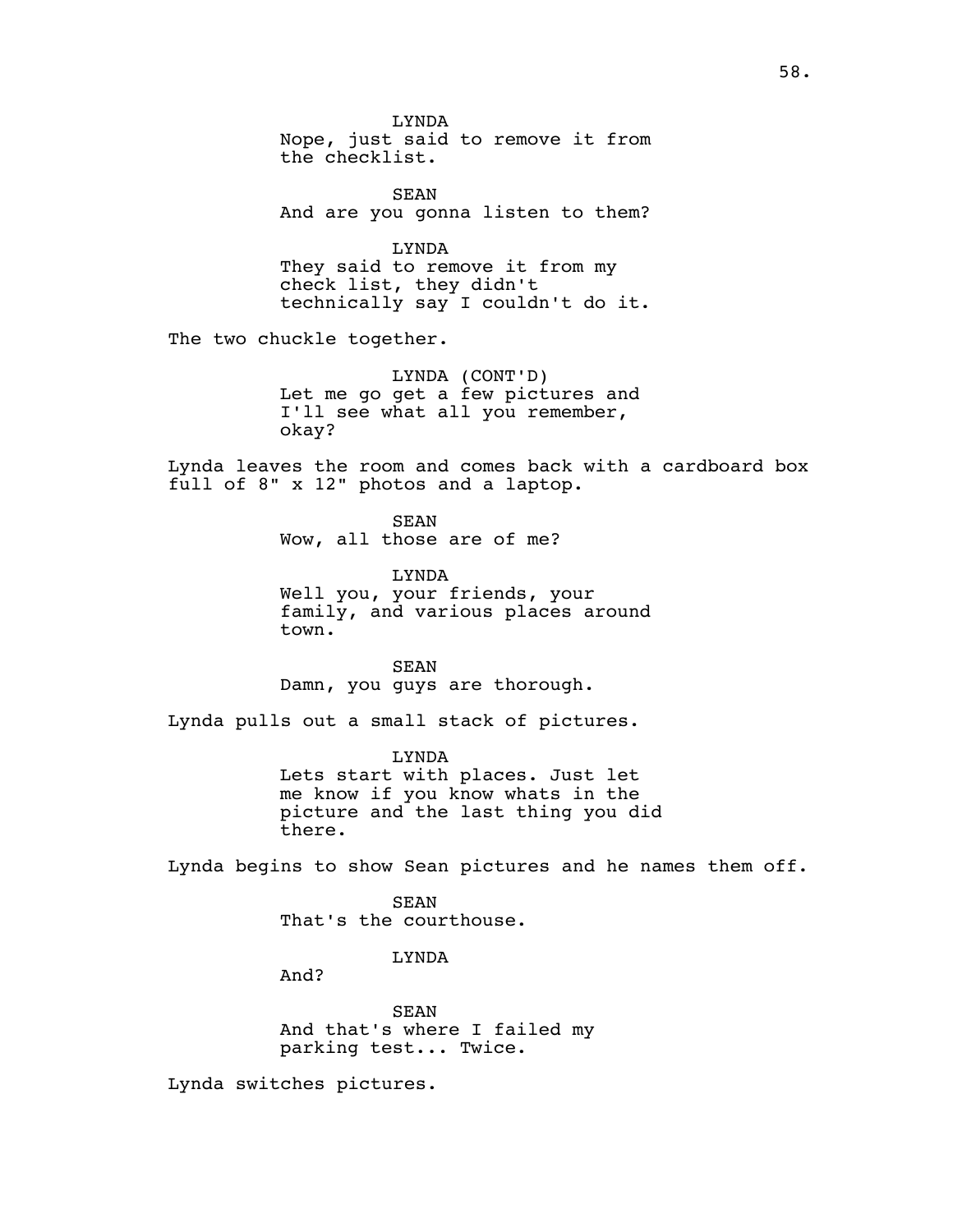LYNDA What about this?

SEAN That's the hospital I was in before here, wherever here is.

Lynda nods and switches pictures.

SEAN (CONT'D) That's Big Zam's Comics. Me and Donny went there and he got the last copy of this comic I wanted. I was gonna borrow it when we got home...

Lynda flips through a few and pulls a picture to the front.

LYNDA Do you remember the last thing you did here?

SEAN That's the movie theater. Last time I was there I saw Logan with some friends.

LYNDA Nope. Try again.

SEAN What? Yeah that's the last time... wasn't it?

LYNDA Well, I can't show you but, there's a video that says otherwise. How much do you

remember from the accident?

SEAN Well, I remember going to the comic book store...

Sean passes out.

EXT. SMALL MISSISSIPPI TOWN - DAY

All of the sudden Sean is leaving the comic book shop with Donny.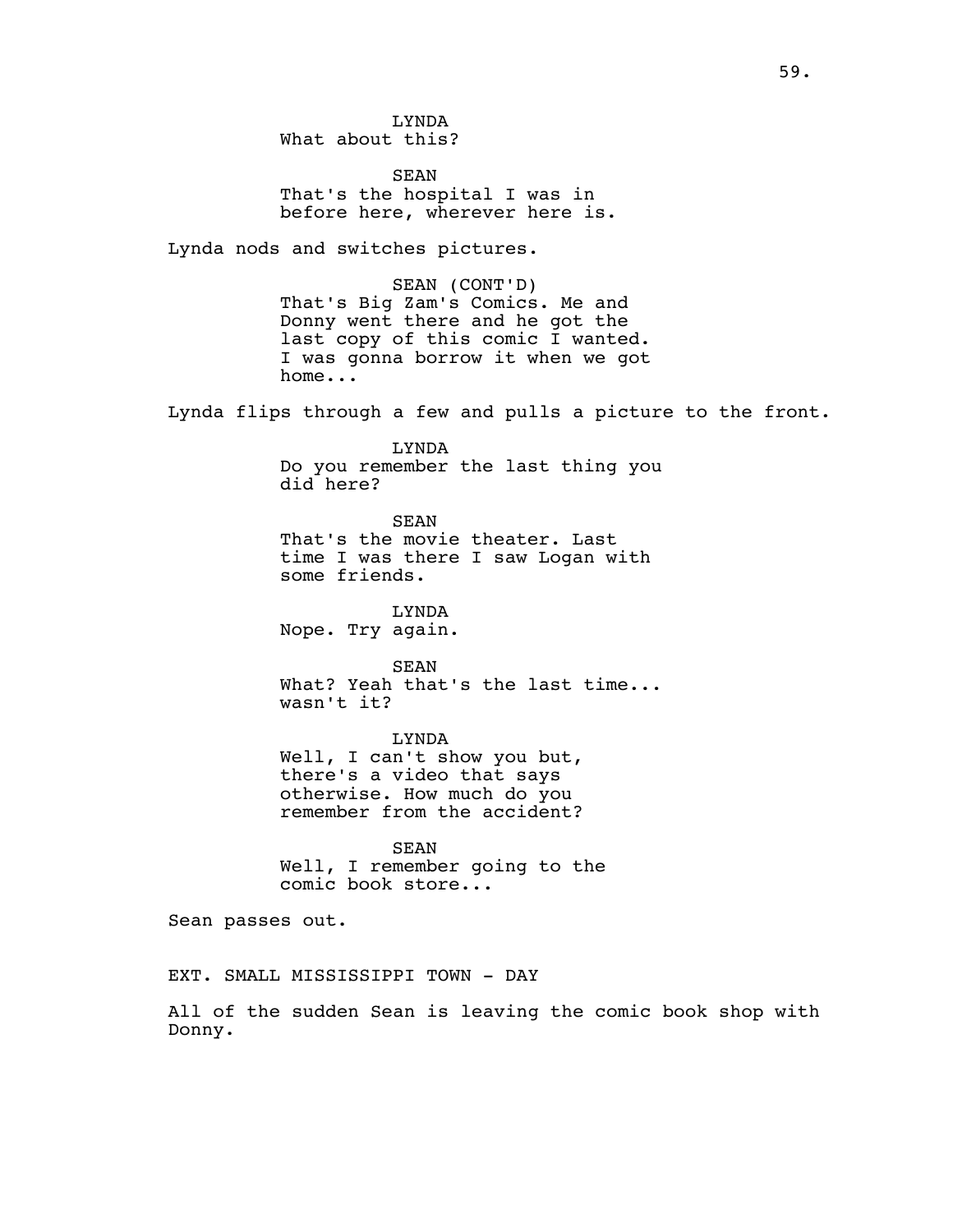DONNY

(tauntingly) No way man, I'm not opening this baby. Its going right in my series collection. You'll just have to wait 'till they get more I guess.

Sean stops walking for a second and Donny takes a few more steps before turning back to see Sean stood still with a strange look on his face.

> DONNY (CONT'D) Hey man, its okay, they'll get more in. Don't cry over it damn.

Sean realizes what he is doing and looks back up and snatches the comics bag from Donny.

SEAN

Why would I cry when I've got it right here?

DONNY Hey! Give that back man! I can't have it opened 'cause then it'd be used! It has to be mint or it's useless!

SEAN (jokingly) Yeah yeah, I know all about your 'tarded ways.

Sean gives the bag back to Donny.

DONNY Hey your the one that invited me remember?

SEAN

Doesn't make you any less retarded. Besides you don't even like Deadpool that much man.

DONNY

But I like money, and these are gonna be worth a shit ton once this arc wraps up 'cause of addicts like you.

SEAN You'd never sell your collection. You're a damn hoarder.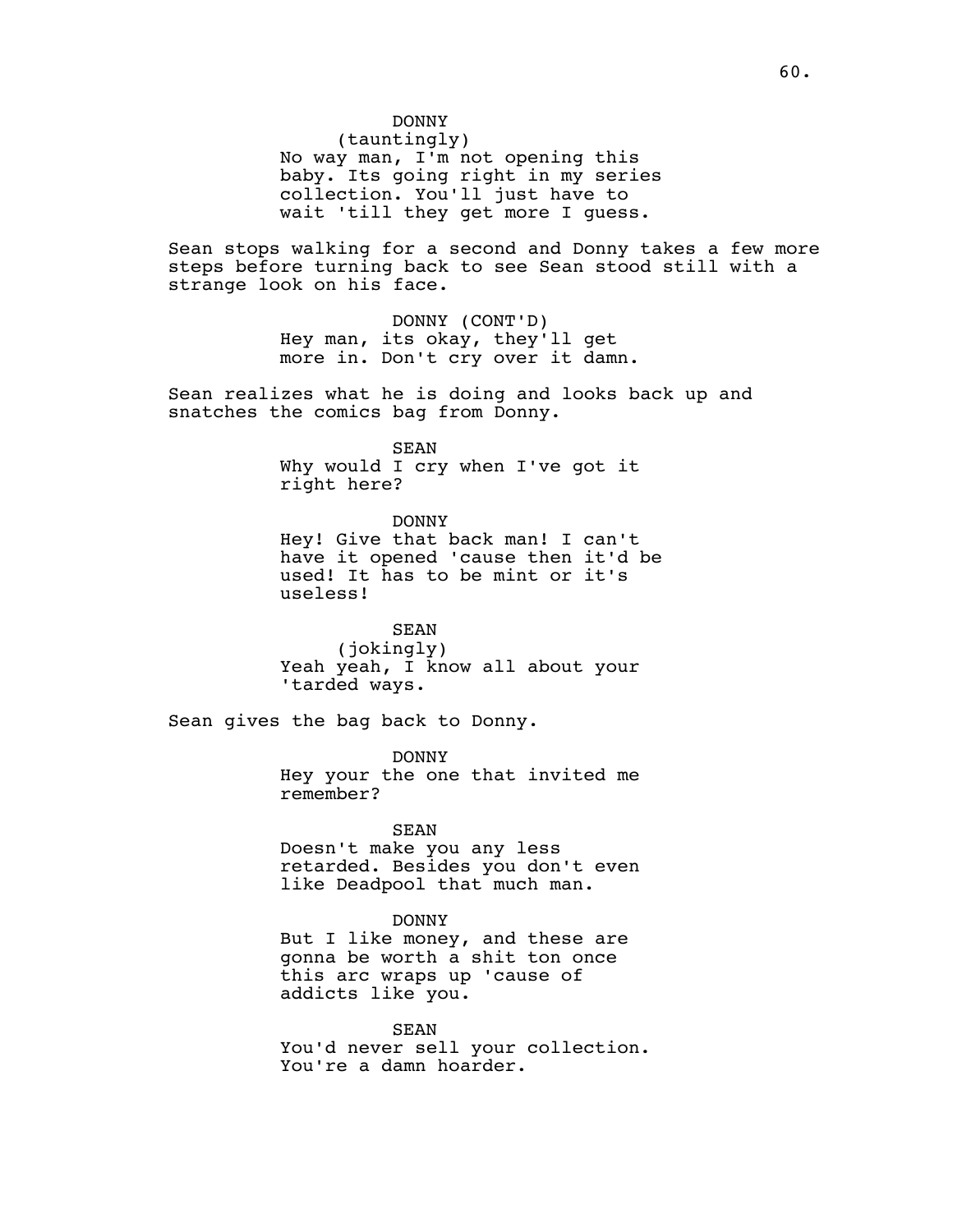SEAN You really are a dumb ass. Cassettes will be worth way more someday.

DONNY So I've heard, is that why they stopped making them?

As he says this he raises his eye brows with a smirk on his face.

> SEAN What ever man, why dont you go back to playing WOW or did your clan members finally OD?

DONNY Says the only person who still likes COD.

SEAN Implying they're bad games.

DONNY Implying they're good. I bet you play Watchdogs unironically. cut to view of sirens on top of police car then back to the boys.

EXT. SMALL MISSISSIPPI TOWN HIGHWAY- DAY

A police car is traveling at a high rate of speed. Gunshots can be heard.

EXT. SMALL MISSISSIPPI TOWN - DAY

SEAN And WOW is supposed to be a good game? Next thing I know your gonna be telling me is League (of Legends) isn't cancer.

Donny stares at Sean with a smirk of approval.

SEAN (CONT'D) Gosh, I don't understand you at all.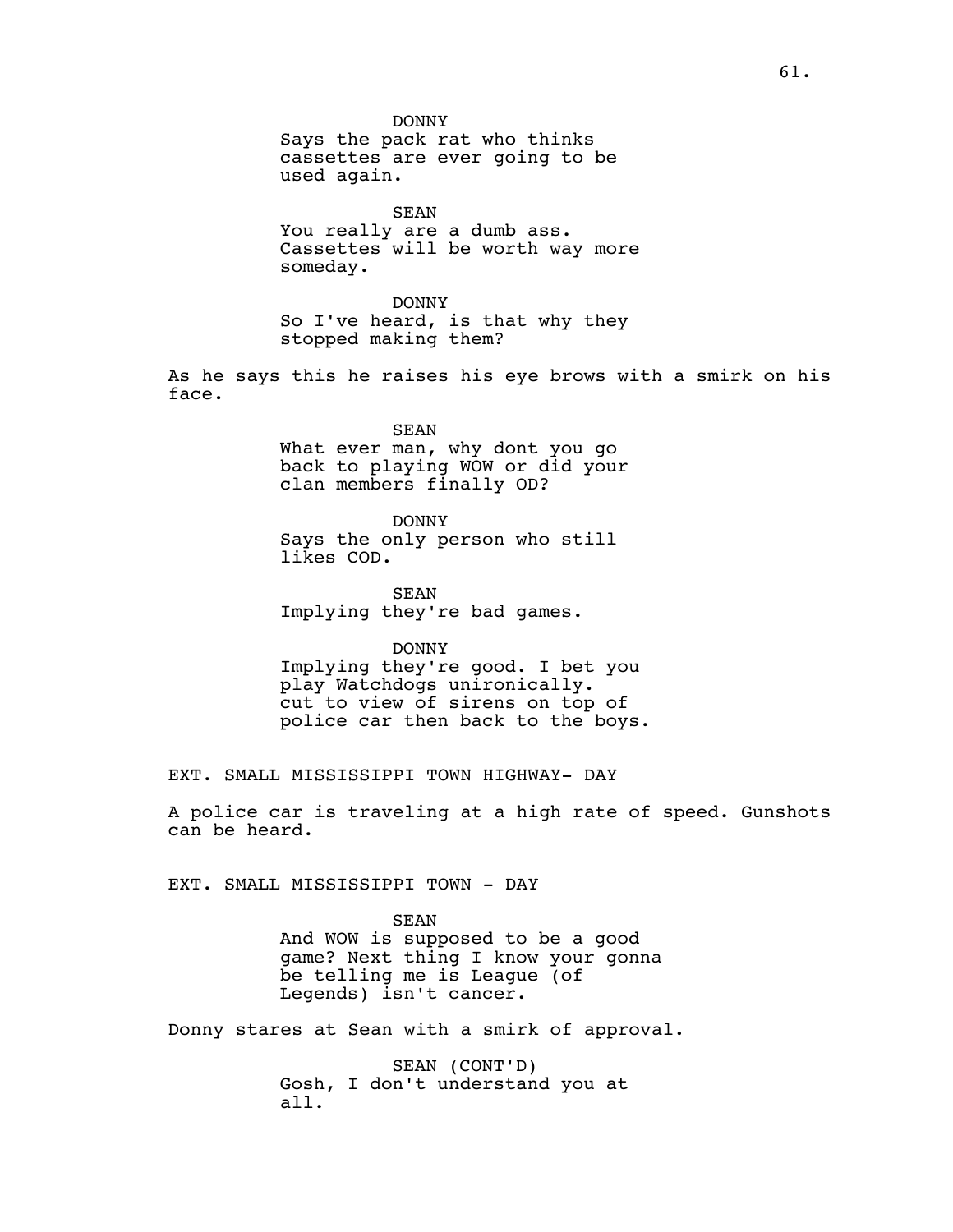DONNY

And yet we've had this same walk of toxicity every Saturday for how long now?

cut to Front of the car with the shooter speeding down the road then back to boys.

EXT. SMALL MISSISSIPPI TOWN HIGHWAY- DAY

The car is still being chased by police and the man fires an Uzi loaded with a beta mag. They are headed towards town at a high rate of speed.

EXT. SMALL MISSISSIPPI TOWN - DAY

Sean pulls his phone out and begins to order Papa John's Pizza as they pass by the movie theater. He stops for a second before dialing.

> SEAN (questioningly) Least we can agree on food though. Same as last time?

DONNY Yeah same as last time I guess. Why'd you say it like...

Donny stops as the sirens get louder and come into view down the street. The police car can now be seen chasing another car down the street and the car being chased is firing at the police car.

> SEAN Holy shit dude, they're coming this way!

Sean's words slow to a hault and time freezes. Everything rewinds backwards to the comic shop.

INT. DREAM SEQUENCE - ???

Sean relives the conversation with Robert when he found out the doctors secret plans. Muffled voices and flashing lights and blurred images of the past.

INT. ASYLUM ROOM - THE NEXT DAY Sean wakes up in his bed.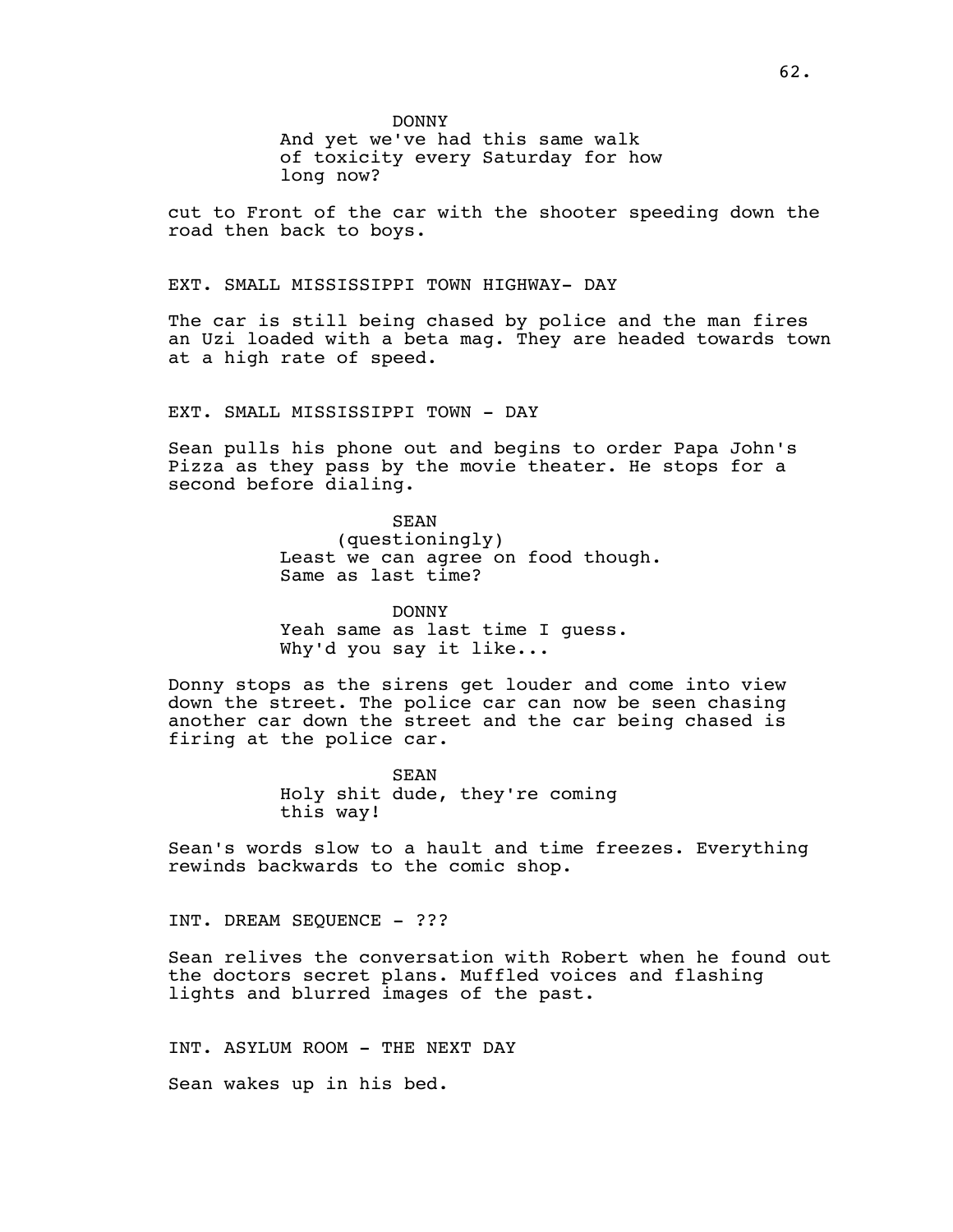SEAN (groaning) What the hell just happened?

LYNDA You passed out again. You seem to do that a lot.

Sean is clearly startled by Lynda's voice.

SEAN

Yeah. It seems to happen a lot...

LYNDA

Well, your vitals have all been normal, you don't have a concussion or any head injury, and you aren't having any adverse reaction to any of the medication so as far as I can tell, you're just stressed.

SEAN Is that an official diagnosis? Gee, thanks doc.

LYNDA You're welcome princess. Shall I go fetch the court jesters?

SEAN Ouch, so much spite in such a small package.

LYNDA Well, if you'll excuse me I have to go get your Lunch ready sleeping beauty, you've slept past noon.

Sean gestures as if he is tipping his hat as Lynda leaves. As soon as she's gone, he takes a deep breath and begins to think.

> SEAN (talking to himself) Okay, so it happened again, that's fine. Did I change anything?

Sean gets out of bed and begins to pace around the room.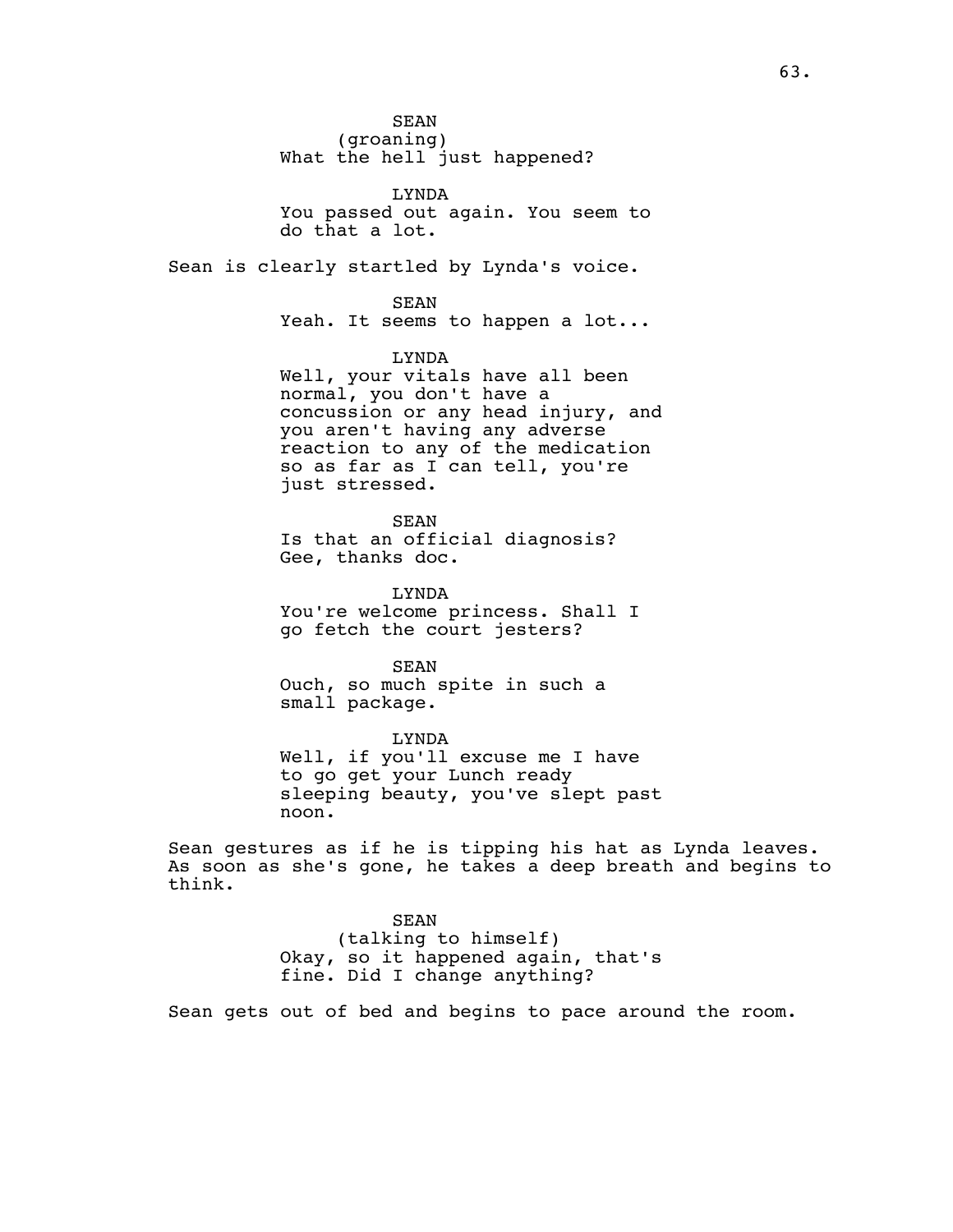SEAN (CONT'D) We left the comic book shop, we walked back towards my house, and once that police car got near us, that's it. Then I was here in bed. Nothing's changed. But I wasn't in the picture this time. So if I concentrate I can revisit places but I'm not allowed to change them? But if I am in the picture I actually get to go back.

Sean expression changes to one of joy and shouts.

SEAN (CONT'D) If I can see myself right before the accident then I can stop it!

Lynda walks back in the room as Sean is standing there mid step.

> LYNDA What ARE you doing?

Sean quickly jumps back into bed.

SEAN Nothing. Nothing at all, just wondering why the service is so slow here.

Lynda scoffs.

LYNDA You may not have a head injury now but keep it up and that'll change.

SEAN If I have my way a lot will change.

LYNDA Whats that supposed to mean?

Lynda hands Sean his tray of food.

SEAN It means you won't have to wait on me any more and I won't have to be in here.

LYNDA You aren't even scheduled for release yet, how do you think you're gonna speed that up?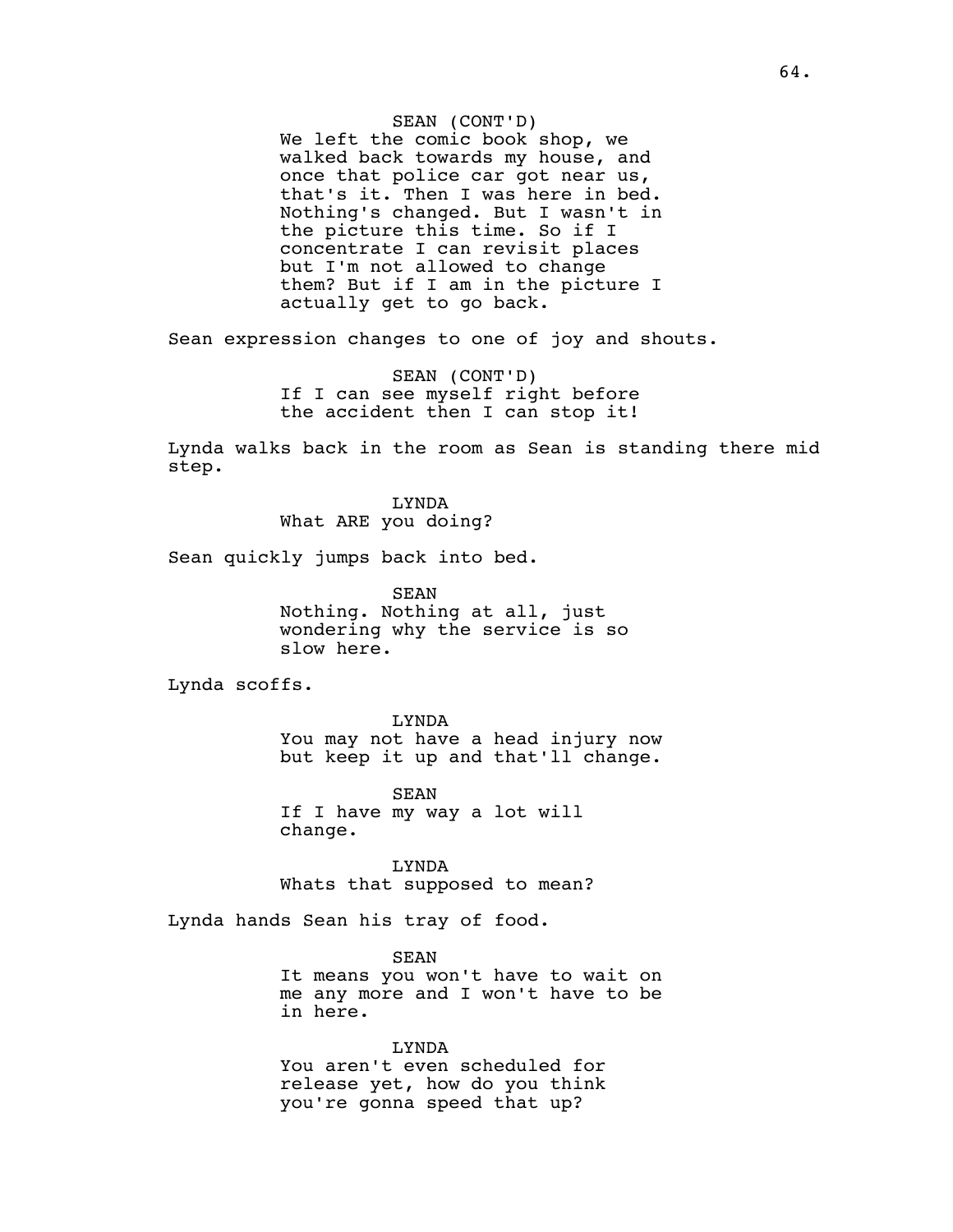SEAN Not speed it up, but stop it from happening. LYNDA I think I might need to check your head again. Lynda reaches over to see if Sean has a fever but he pushes her hand away. SEAN I assure you, I'm fine, but I don't think your employers have been honest with either of us. LYNDA What do you mean by that? SEAN Well, I had forgotten until I woke up this morning but I had a little talk with Robert Monday night. LYNDA And? Why did you forget it if it just happened? SEAN Because he pumped me full of drugs. but if you'd let me explain... LYNDA I'm sorry, go on. Sean gives Lynda an annoyed stare. SEAN Anyways, what I remembered was something that I just realized I cannot say in this room. LYNDA Why not? SEAN I feel we are being listened in on. LYNDA Oh, well then what about if you whisper it to me?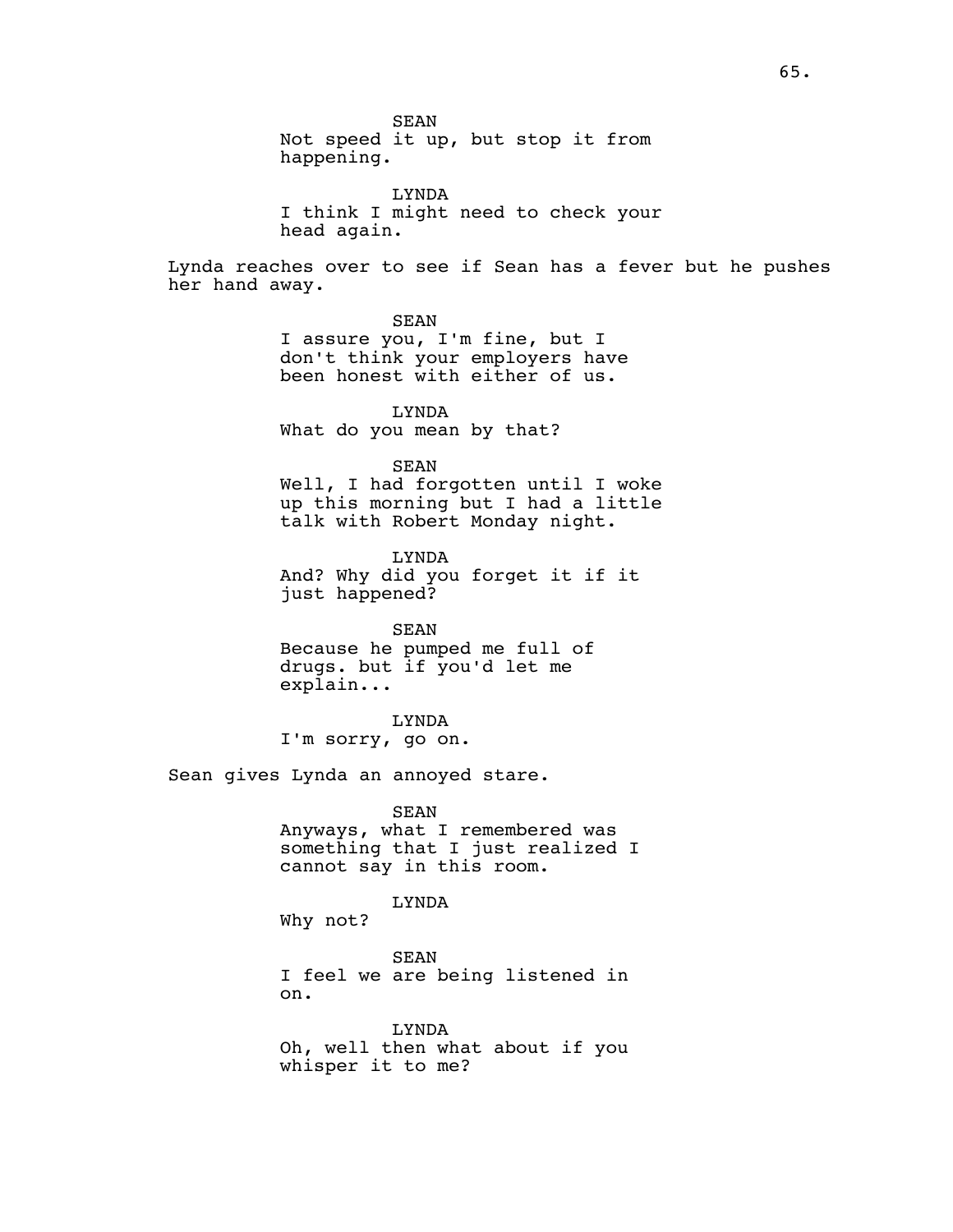SEAN That, I can do.

Sean leans in to Lynda's ear as she sits on his bed and he whispers to her. As he talks her face turns to one of concern and confusion.

## LYNDA That's horrible!

Sean puts his finger up to his lips.

SEAN SHHHH! Quiet remember.

LYNDA Oh yeah, but that's horrible! What are you going to do? What am I going to do?

SEAN

Absolutely nothing. I need you to pretend like you don't know. I just need to find out if there is any footage or pictures or anything from the accident, but I HAVE to be in them, okay?

LYNDA Sean what does that have to do with you getting out of here?

SEAN Just trust me, that's all you have to do is find me those pictures and I will be able to fix all of this.

LYNDA I don't see how. I mean, even if you were to go to the police what evidence would you have?

SEAN Lynda. Just trust me. Okay?

Lynda nods and Sean begins to eat his breakfast. Lynda leaves the room with a determined look on her face.

## INT. OFFICE - CONTINUED

Robert is sitting at his desk on the phone with Phillip sitting across from him. The phone is on speaker.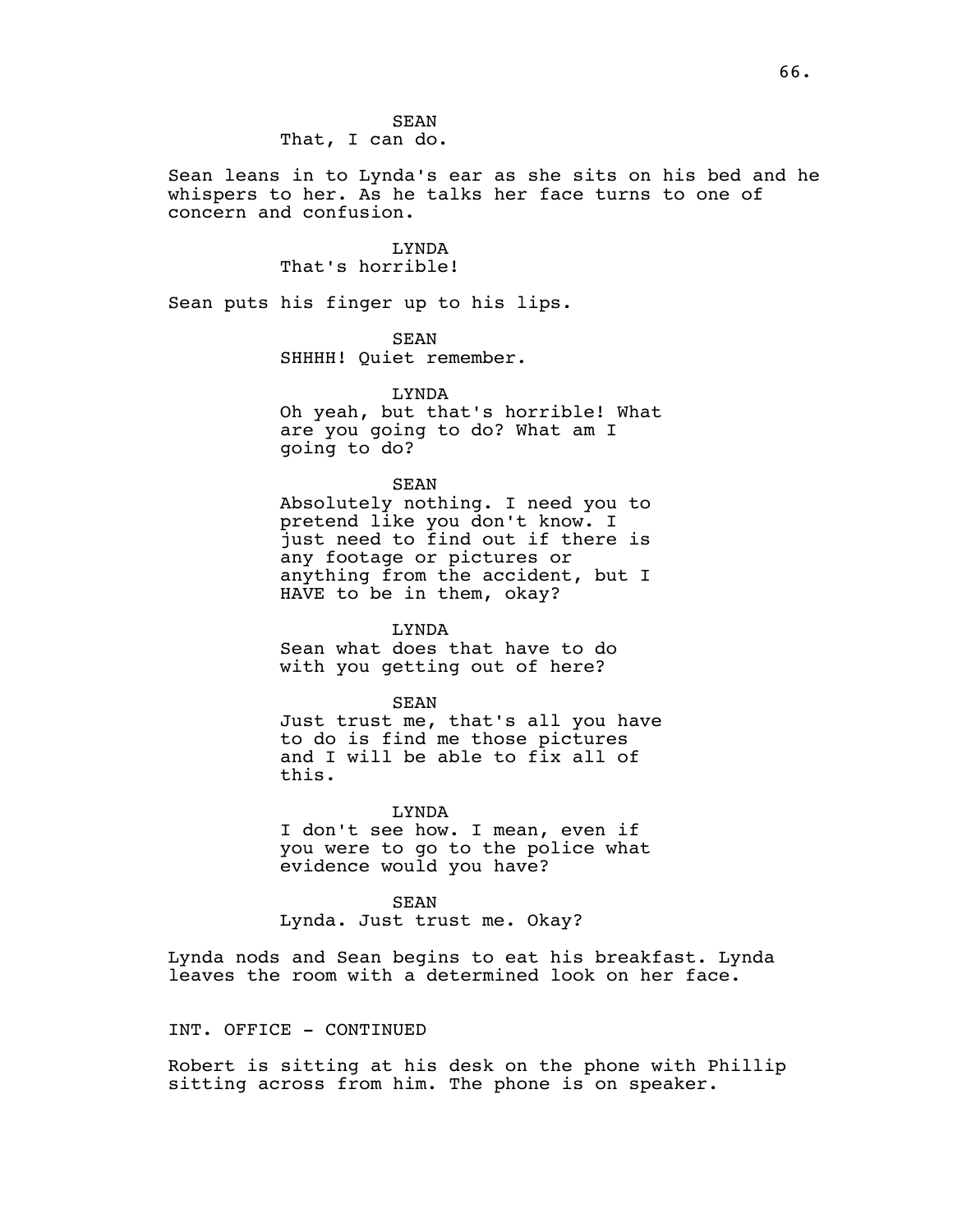## PHONE

Hello, I am the representative in charge of contracting between Mr. Johansen and your organization. I will fax a copy of the contract to you later today once we agree on the terms.

#### ROBERT

Of course.

## PHONE

For insurance on our side we will be recording this call. We suggest you record a copy for yourself as ours will remain in our personal files and you will not receive a copy.

#### ROBERT

Understood.

## PHONE

So the current terms are three million with 100% return and 30% for the first three years. INT. ASylum Hallway outside of office - continued

Lynda approaches the door to Robert's office about to knock but stops as she hears voices.

> PHONE (CONT'D) Information about your organization must remain discrete and any publicizing of information while my client is involved will be treated as a breech of contract and all funds will be recovered by the necessary means.

Lynda realizes she is listening to a business deal and continues listening.

INT. OFFICE - CONTINUED

## PHONE

Only persons directly involved with the RND of this project may be made aware of any information regarding this deal except for my client's name which will remain anonymous.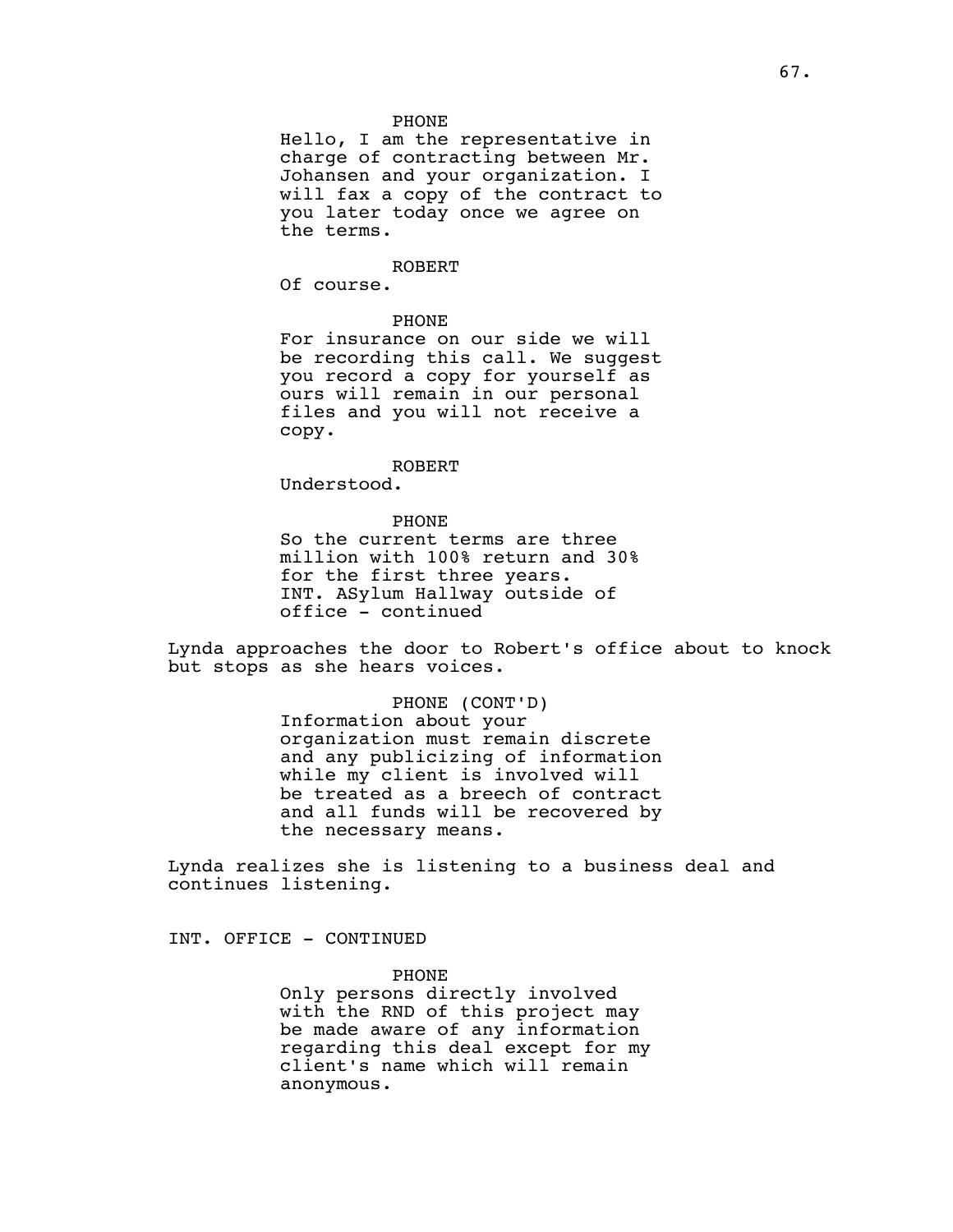## ROBERT

Yes, alright. Now as far as... recruiting for this project will we have your clients resources at our disposal to... ensure the authorities don't get involved?

## PHONE

My client will allow you to use his resources as needed but he must be kept informed of any and all moves made by your organization.

## ROBERT

Understood. As for security and privacy on your end?

## PHONE

My client has stated that he will not outsource any information regarding this project so long as you stick to the terms of this agreement.

## ROBERT

Understood. INT. HALLWAY OUTSIDE OFFICE - Continued

Lynda is still listening and realizes that Sean was on to something. She walks quietly away from the door and heads back to Sean's room.

INT. ASYLUM ROOM - SECONDS LATER

Lynda rushes in.

## LYNDA Okay so you might have not been totally 100% off with whatever you were babbling on about.

Sean shoots up in his bed.

SEAN What? Why the sudden interest?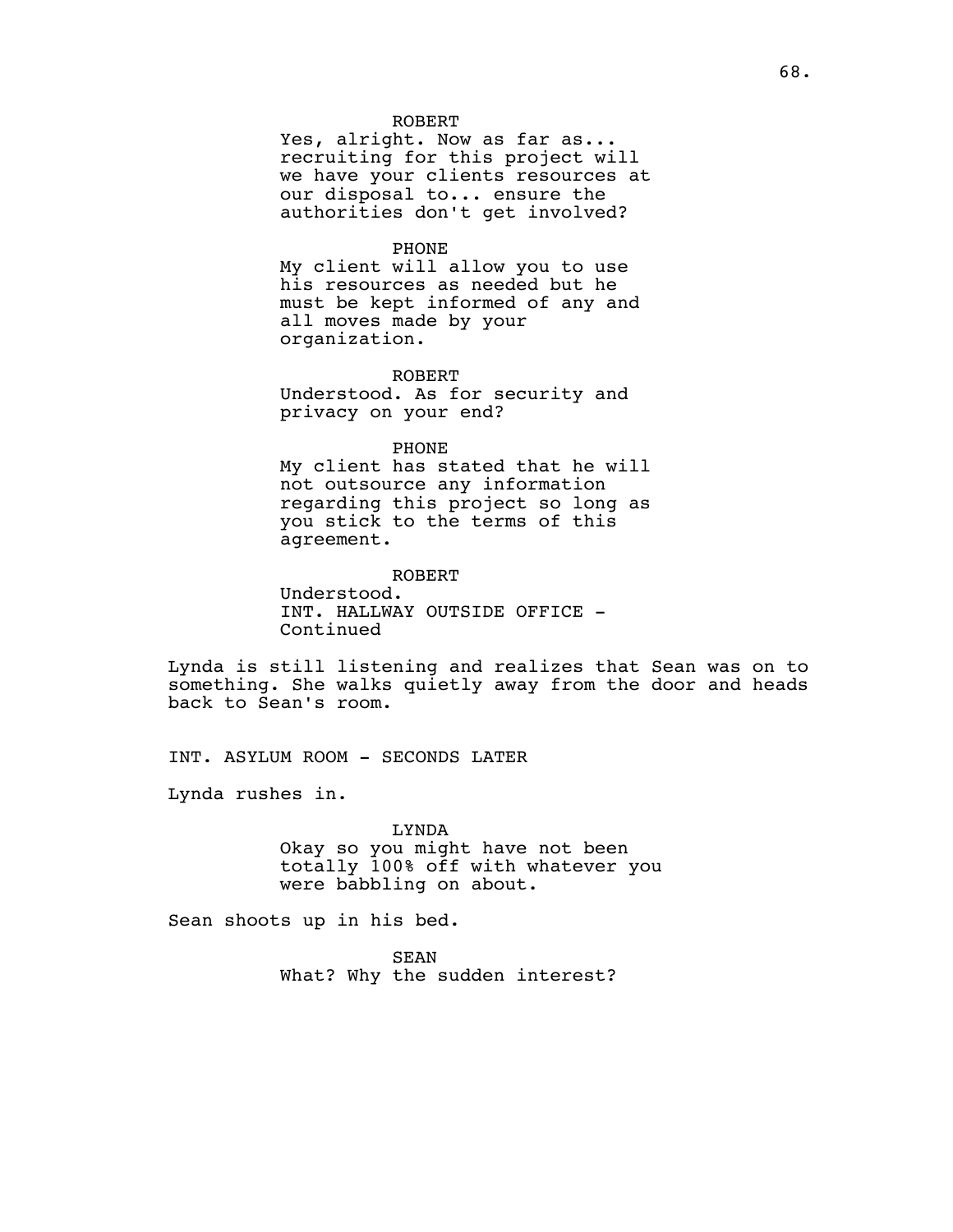Well I was gonna go ask Robert of Phill where we keep information on our patients and see if what you asked for was in there but I heard voices in Robert's office and there was a guy on the phone and they were talking about a secret deal and I think you were right.

SEAN Wait. So they're in a meeting right now?

LYNDA Well yeah, they were towards the beginning from how it sounded.

SEAN That's fantastic! Look that means no one is watching us right now, no one is listening, and we can do whatever we want.

Lynda takes a step back and covers herself as if to say she didn't want to be intimate with Sean.

> SEAN (CONT'D) What are you?.. Oh no! No no no I was meaning we can explore around and find where they keep the files. Jesus this isn't the time to joke around lets go!

Sean jumps up and grabs Lynda's hand and the two run into the hallway.

INT. ASYLUM HALLWAY - CONTINUED

Sean and Lynda are quietly running down the hallway, away from the office, reading all of the door labels and peaking into the tiny windows. They are constantly checking over their shoulders as if expecting to be followed.

> SEAN Think Lynda. Where have you never been or've been told to avoid?

LYNDA I don't know, they never really said not to go anywhere.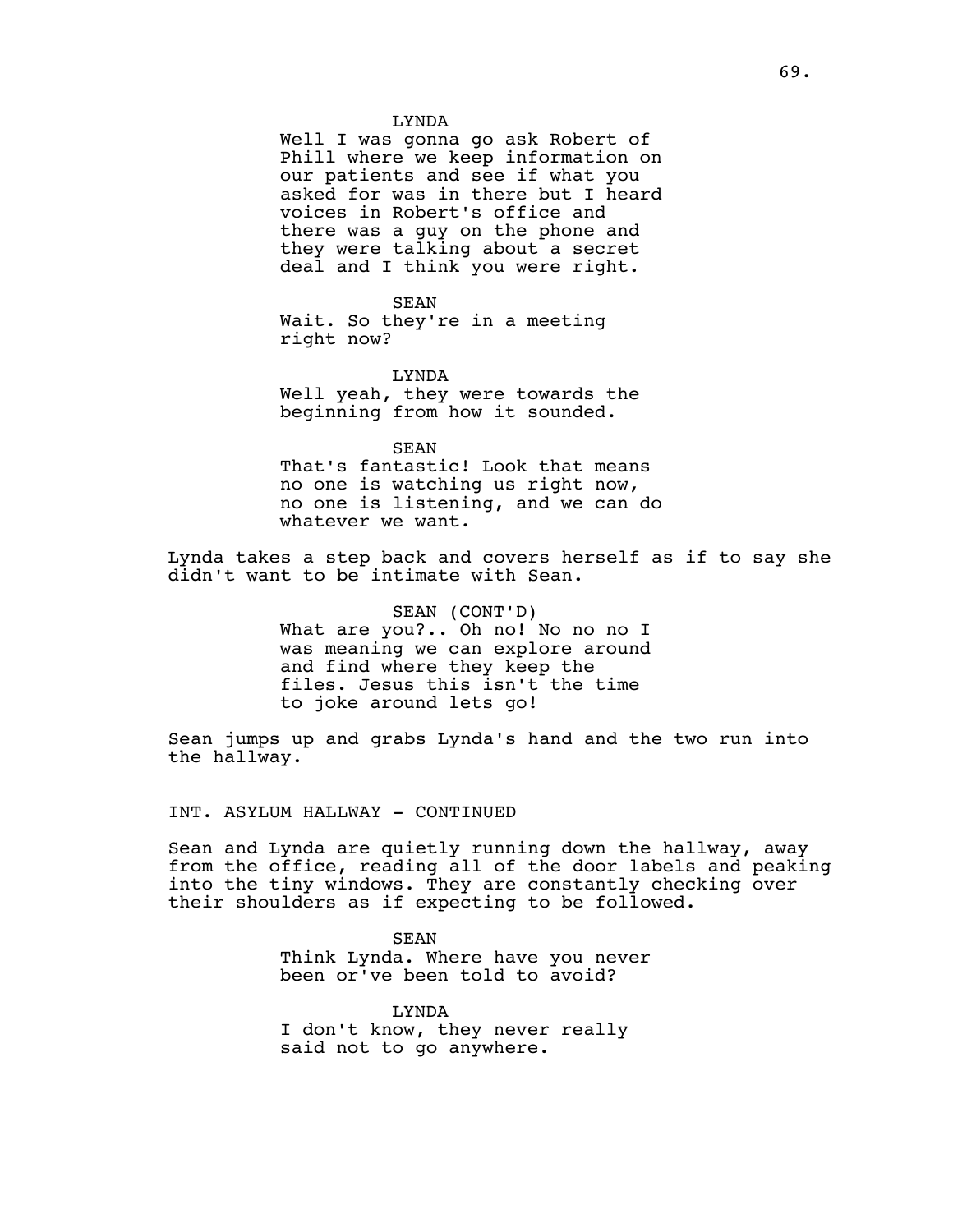## SEAN

There has to be somewhere. Somewhere where they avoided showing you or overly described to make you not want to go there.

LYNDA

I can't really think of anything.

SEAN

Haven't you ever seen a movie? They always hide stuff like this in plain sight. You know like in the sewers under the city or a building at the center of Gotham!

LYNDA

They?

SEAN

The bad guys, bond villians, the joker, this right here is our super hero movie and we're about to foil the evil plan set to keep us here!

LYNDA You're slowly losing your mind aren't you?

Sean stops to consider it for a brief second then shrugs it off.

> SEAN Eh, people thought Professor X was crazy too when he first got his powers.

LYNDA And you've lost me.

SEAN Look it's not important, what is important is finding where... they...

Sean slows to a halt as they round a corner and see a single door at the end of the hallway. The door has a keypad lock on the handle and is labeled "

*Server Room*" with a keep out sign posted on the door.

SEAN

You're kidding me right?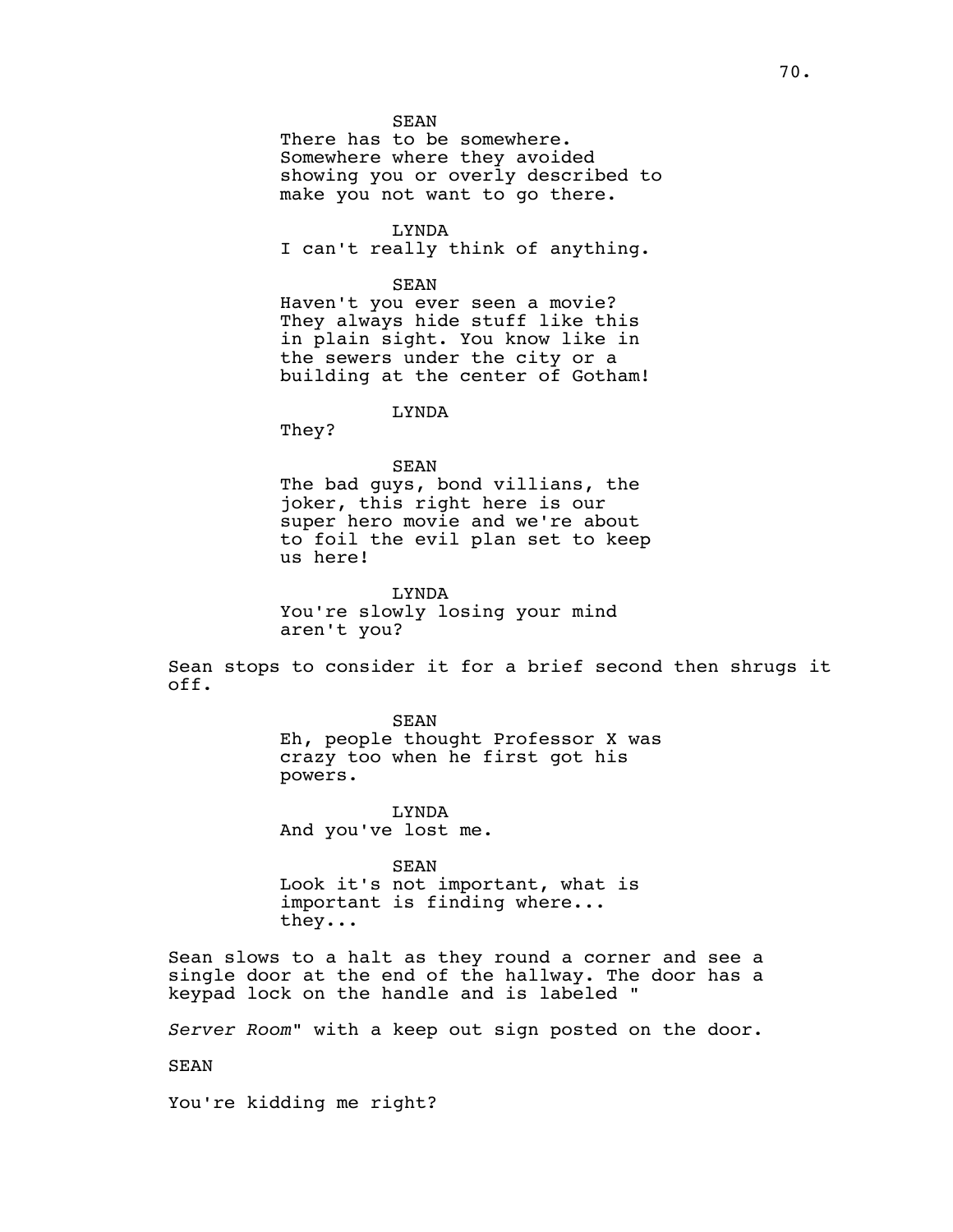Sean looks at Lynda like she's stupid.

LYNDA What? They never told me to stay out or anything it just had a sign.

Sean shakes his head at the defensive nurse and goes over to the door, trying the handle unsuccessfully.

> SEAN Shit. Do you have the code? Or let me rephrase; Do you have ANY code to ANY door, lock, or other code accepting device?

Lynda starts to shake her head no, then as Sean rephrases his words she stops and gives him an annoyed look.

> LYNDA Try 73265.

Sean looks at her with a wide smirk and types in the code followed by a long beep and the door popping open. Sean pushes it open the rest of the way and steps into the room.

INT. CAMERA ROOM - CONTINUED

Sean and Lynda look around at the wall of monitors. They see various rooms, all labeled with different names. Little activity can be seen as most the rooms are marked vacant or the patients are asleep. Sean points to his camera.

> SEAN That's... us. I was right!

Sean gets an excited look on his face then shift to one of concern.

> SEAN (CONT'D) I was right... They've been watching us... They've been watching me.

Lynda walks off to another computer with a single monitor and allows the door to close silently behind her except for a

**click**.

LYNDA

Sean, come look at this.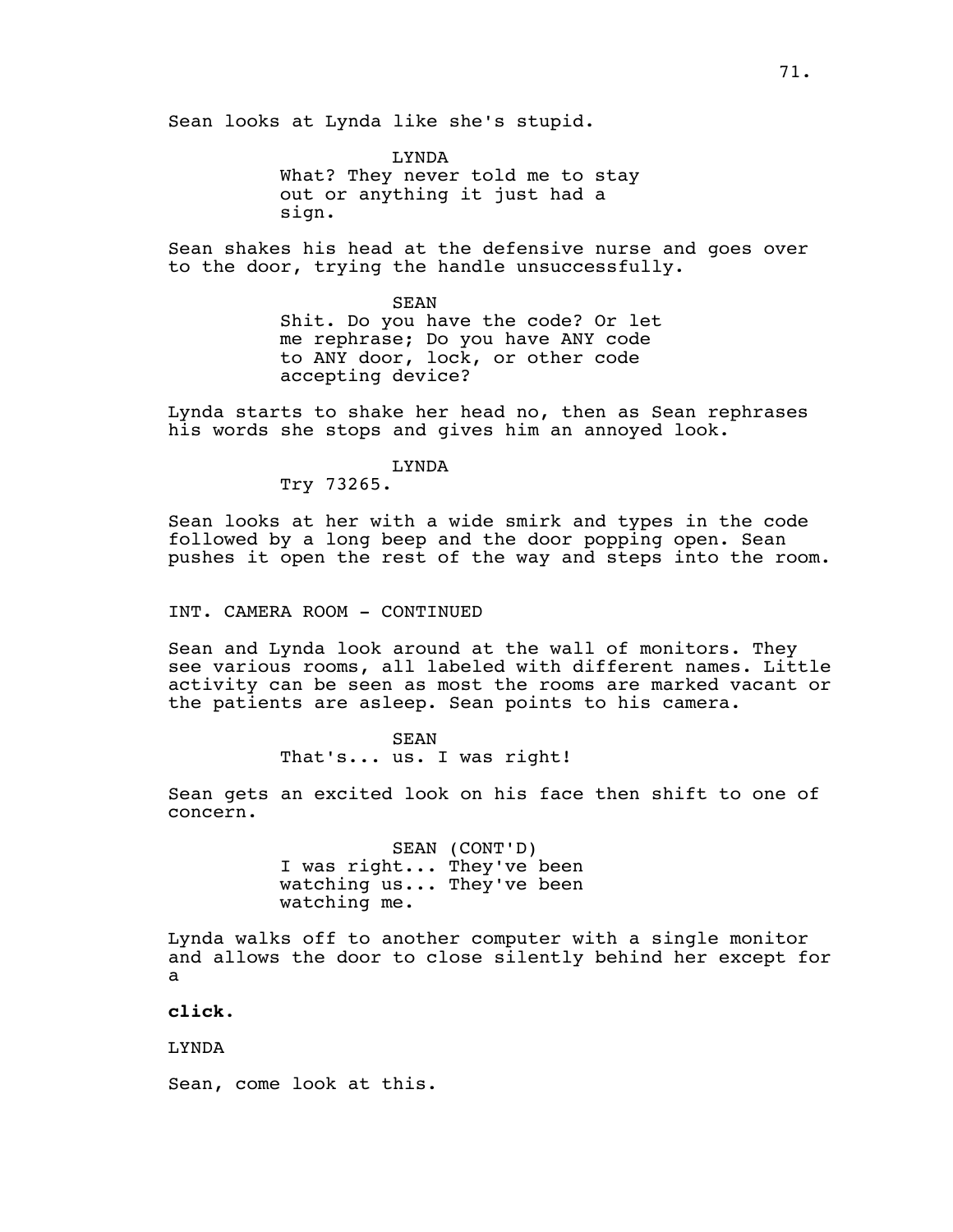Lynda is clicking through filed labeled with dates and times and Sean slowly turns his gaze from the wall of monitors to the screen perplexing Lynda.

> SEAN (CONT'D) Is that..?

LYNDA It's all the files. Everything. This goes back to the day you came here and then some. They said this facility had just been opened a few months ago when I came here but this... This goes back years!..

Lynda steps back and lets Sean explore the files. She walks back over to the wall of monitors and hits a few buttons on the switch board in front of them, changing a few camera views. As she clicks them she sees the office pop into view.

> **SEAN** This will take forever to find what we need.

Lynda watches as Robert clicks a button on the phone then gets up from his chair. Phillip stands and follows Robert to the door.

> LYNDA We don't have forever, we're out of time!

Sean looks up and sees Lynda pointing at the monitor she has been watching just in time to see the two doctors finishing their meeting and leaving the office.

> SEAN Quick! Make sure everything is back like it was, nothing that says we're here!

Lynda mashes up some other cameras to move the office off the screen. Sean clicks out of the computer and grabs Lynda.

> SEAN (CONT'D) Lets go. Now! INT. ASYLUM HALLWAY - CONTINUED

The two begin to run back the way they came. the soft click of the door closing ring behind them as they round the corner.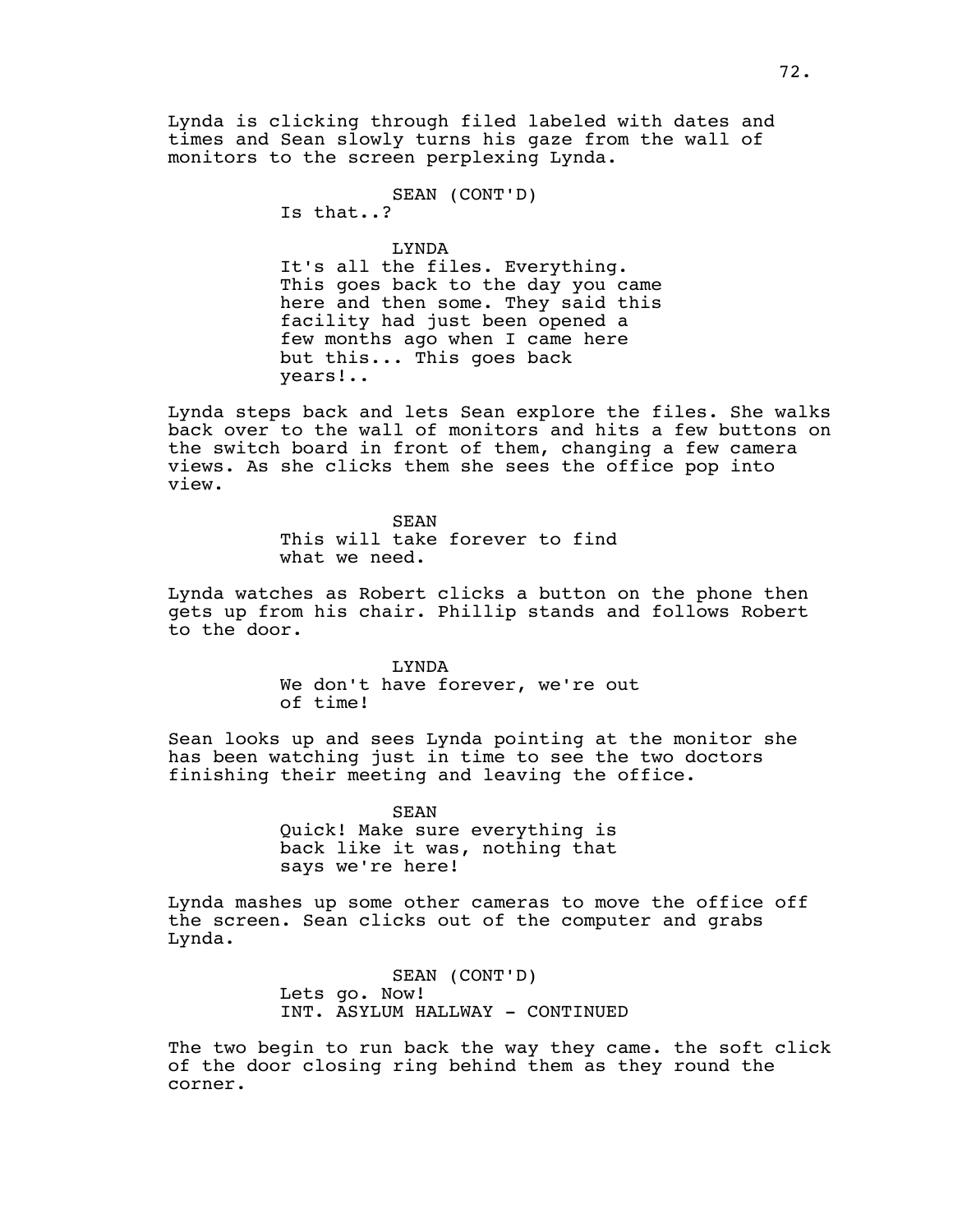As the reach the last turn before Sean's room's hallway they hear footsteps coming their way. Without hesitation Sean, still holding Lynda's hand, pulls her into a room just before the footsteps reach their corner.

### INT. ASYLUM ROOM - CONTINUED

Sean gently closes the door making no sound as the footsteps turn the corner and pass them. Once their sound has drifted away he lets out a sigh of relief.

> SEAN (breathing heavily) Phew, that was close. You okay Lynda...

Sean looks up as he says this to see Lynda standing by the bed of the person who's room this was. He slowly leans back up and walks to the bedside.

> LYNDA (Calmly) He's not dead.

She pauses between each sentence.

LYNDA (CONT'D) He's just like you. Or sort of like you. He was a failure.

She shows Sean the papers she is holding.

LYNDA (CONT'D) Due for disposal. His status is marked as due...

She looks away in anger and sadness.

SEAN

This is fucked up, seriously fucked up, but don't you see? This is what they're doing.

## LYNDA

(fighting back tears) How the hell is getting you that horrible video of the day you almost died... How is that supposed to help them. How is it supposed to help you? How is any of this supposed to mean anything?

Sean contemplates the idea of explaining everything to her.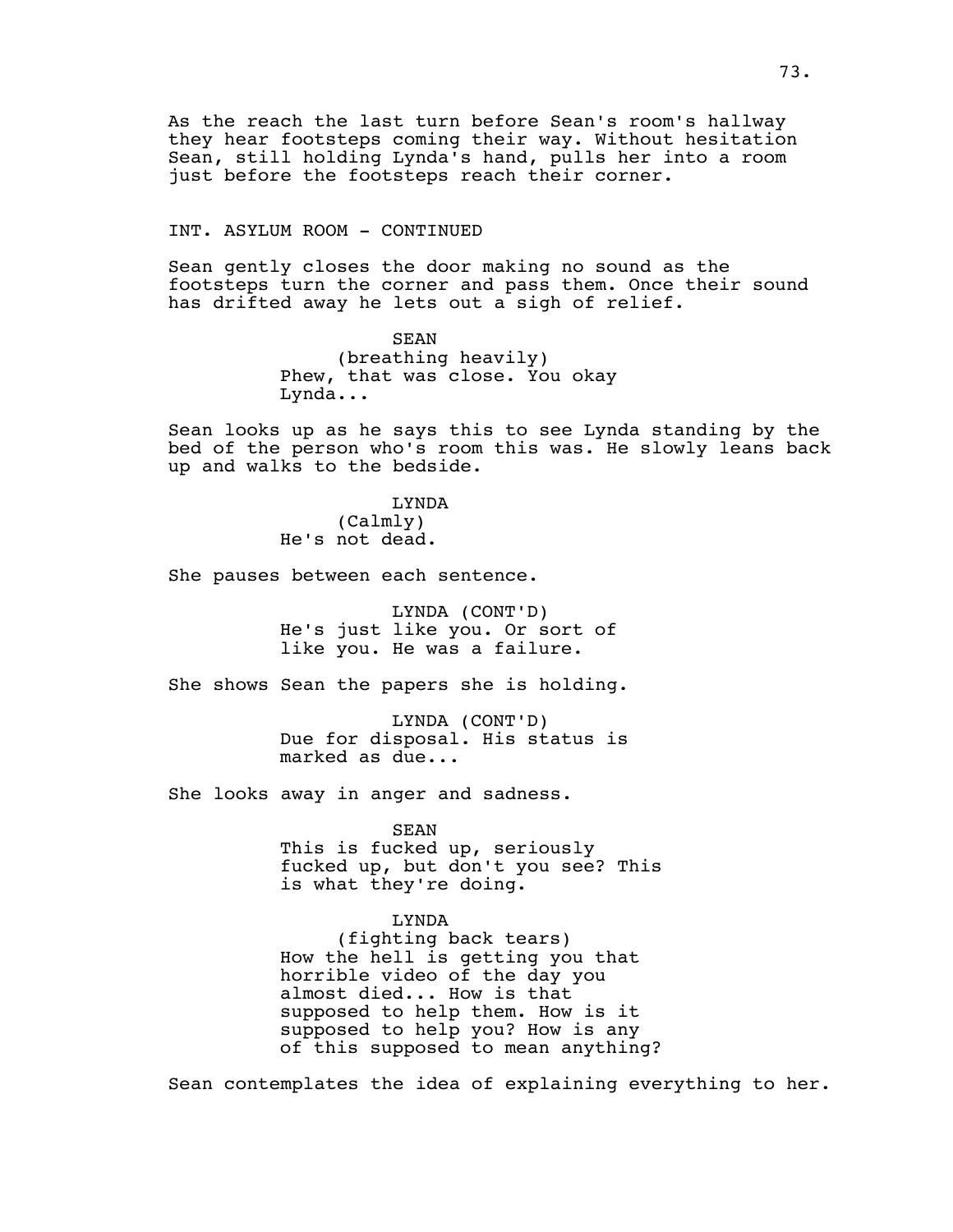SEAN Okay. Okay okay okay. **sigh** Let me explain. They won't think to check on this room to hear what I'm about to say so... here goes nothing. Sean puts on a serious face.

## SEAN (CONT'D)

Ever since I've been brought to this place something's been off. I've had weird dreams and I've been told things that didn't make sense. Whenever I was shown a picture, at first anyways, I was told I just passed out. That's not all that happened.

#### LYNDA

What else could have happened? I've been with you this whole time, every time and nothing else happened.

SEAN

You wouldn't see it. It's like... Think about a time in your past, think about it as vividly as you can and picture it like a dream. Now imagine if you could actually go back to that time.

LYNDA How so? Like relive it?

SEAN Not just relive it, but to change it. That scar, the one on your cheek.

Lynda rubs her cheek.

LYNDA What about it.

SEAN I caused it.

LYNDA Well... yeah. You knocked over your IV and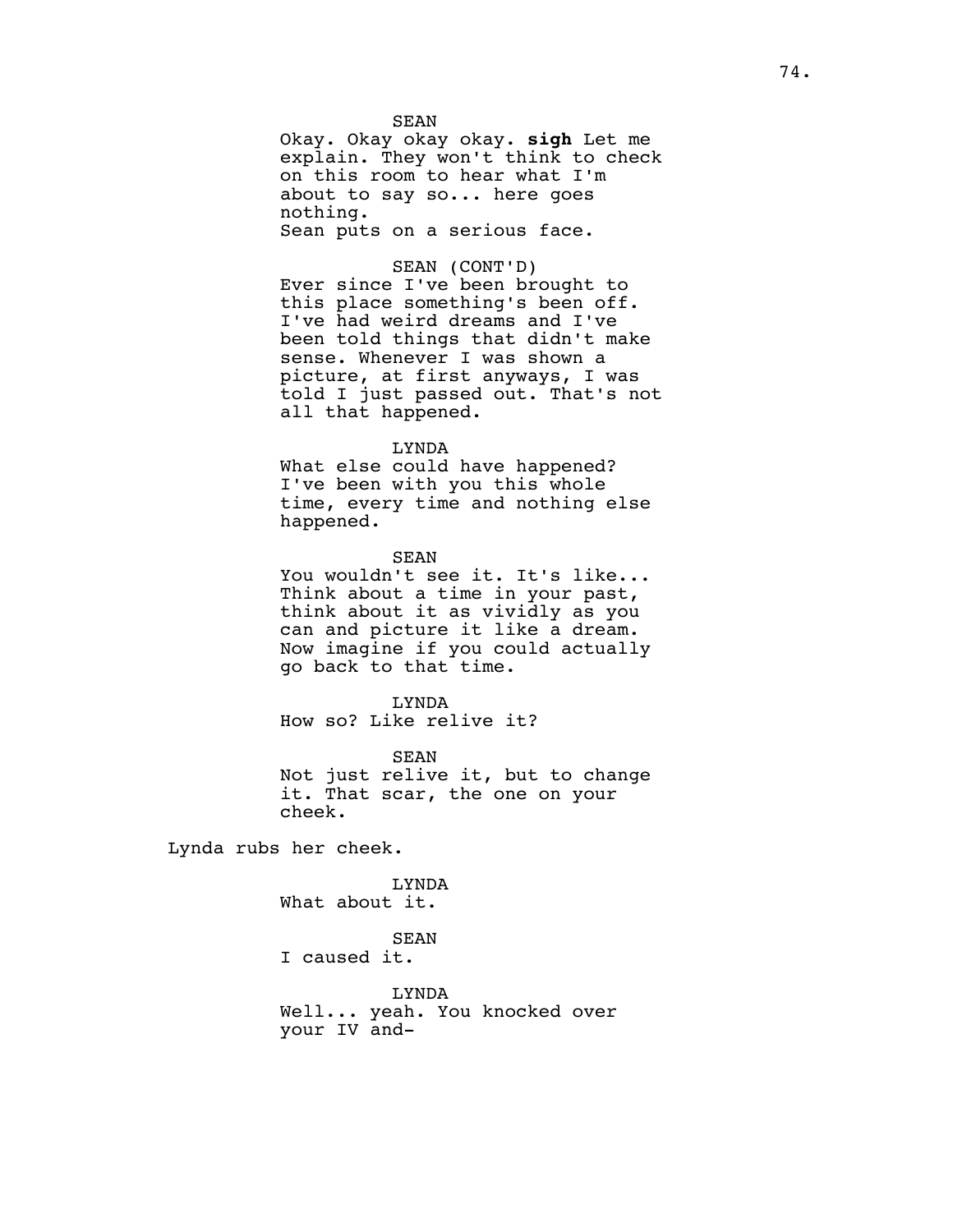But I didn't always do that. See the first time we went through that I just freaked out a little and then I blacked out. The second time, or the one you remember, the current reality, that's what happened after I first went back. When you showed me the picture of the security camera it allowed me to go back.

LYNDA That's an interesting thought but I can't just say I don't believe you after tonight.

SEAN And my mom, you showed me a picture from my childhood before she got really sick.

Sean stifles a sniffle.

SEAN (CONT'D) She used to not be able to leave her bed because of a brain tumor.

Sean changes back to serious.

SEAN (CONT'D) I went back and didn't realize what I was even doing but I changed the past.

LYNDA Your kidding...

Lynda begins to look stunned.

SEAN

And most recently... I didn't even need a picture. When you told me about getting shot in front of the movie theater... the thought alone was enough for me to go back but I was so stunned... I just said a few things different but still... I can go into the past.

LYNDA So how does your plan work, how does it all come together?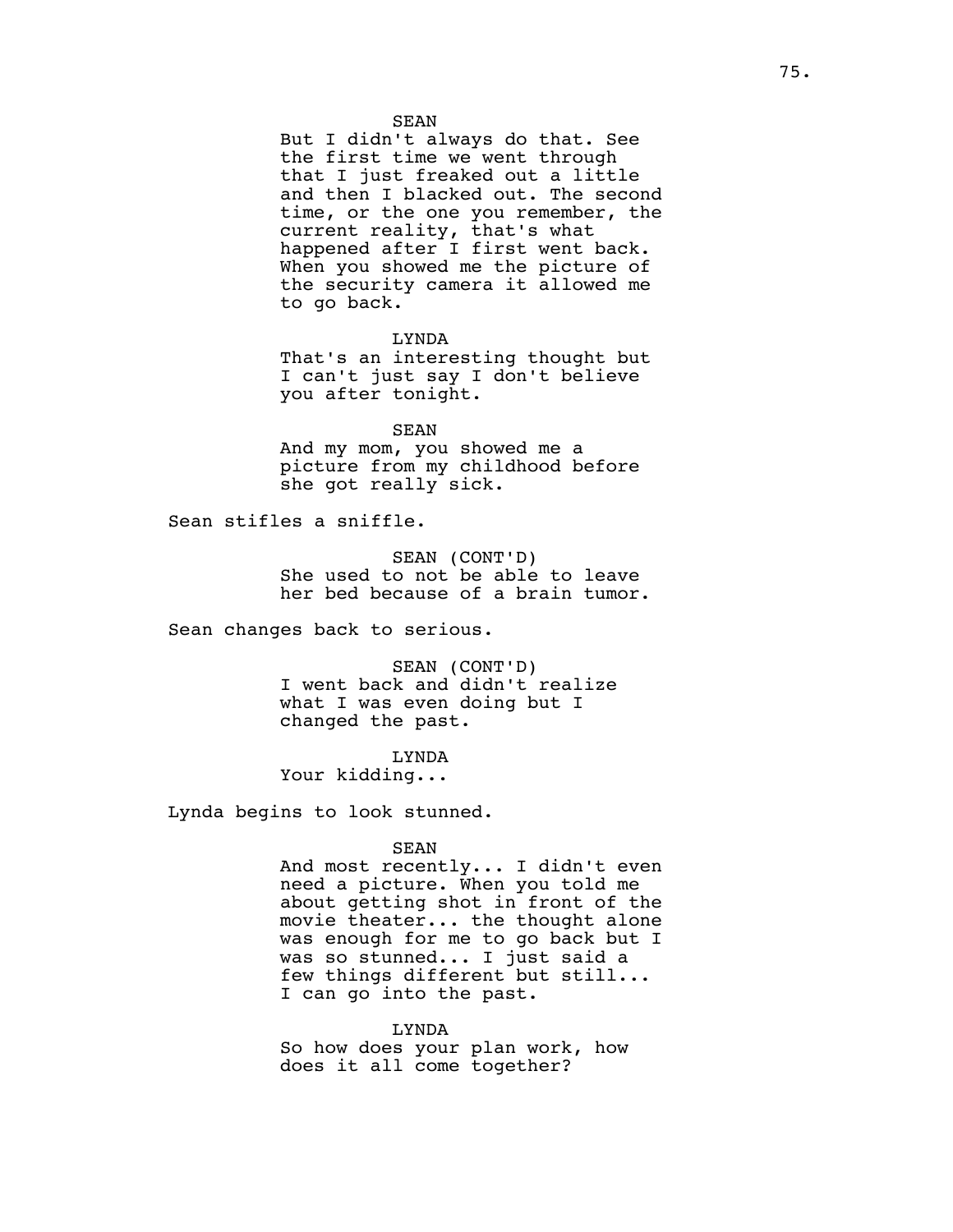76.

SEAN

Okay so I want to see myself at the theater. I don't know why but I can't control it unless I'm looking at myself in that time. No matter how much I've tried to think about it I lost that chance to change how it happened before, but this is my second chance.

LYNDA

So if you go back, what will you do?..

SEAN If I stop myself from getting shot, from being brought to the hospital-

LYNDA Then none of this will have ever happened!

SEAN

Exact-

Sean stop to think as he stares at the body laying in the bed.

> LYNDA What is it?

SEAN These people... They were already here... Whether I stop myself from coming or not, they'll still be here...

Sean and Lynda share a moment of silence.

LYNDA So... What do we do?.. What can we do?

Sean walks over and opens the door.

SEAN Well, the first step is to get back before they notice I'm gone. After that, I stop myself from being brought here and go visit you at the hospital.

The two exit the room and begin towards Sean's room.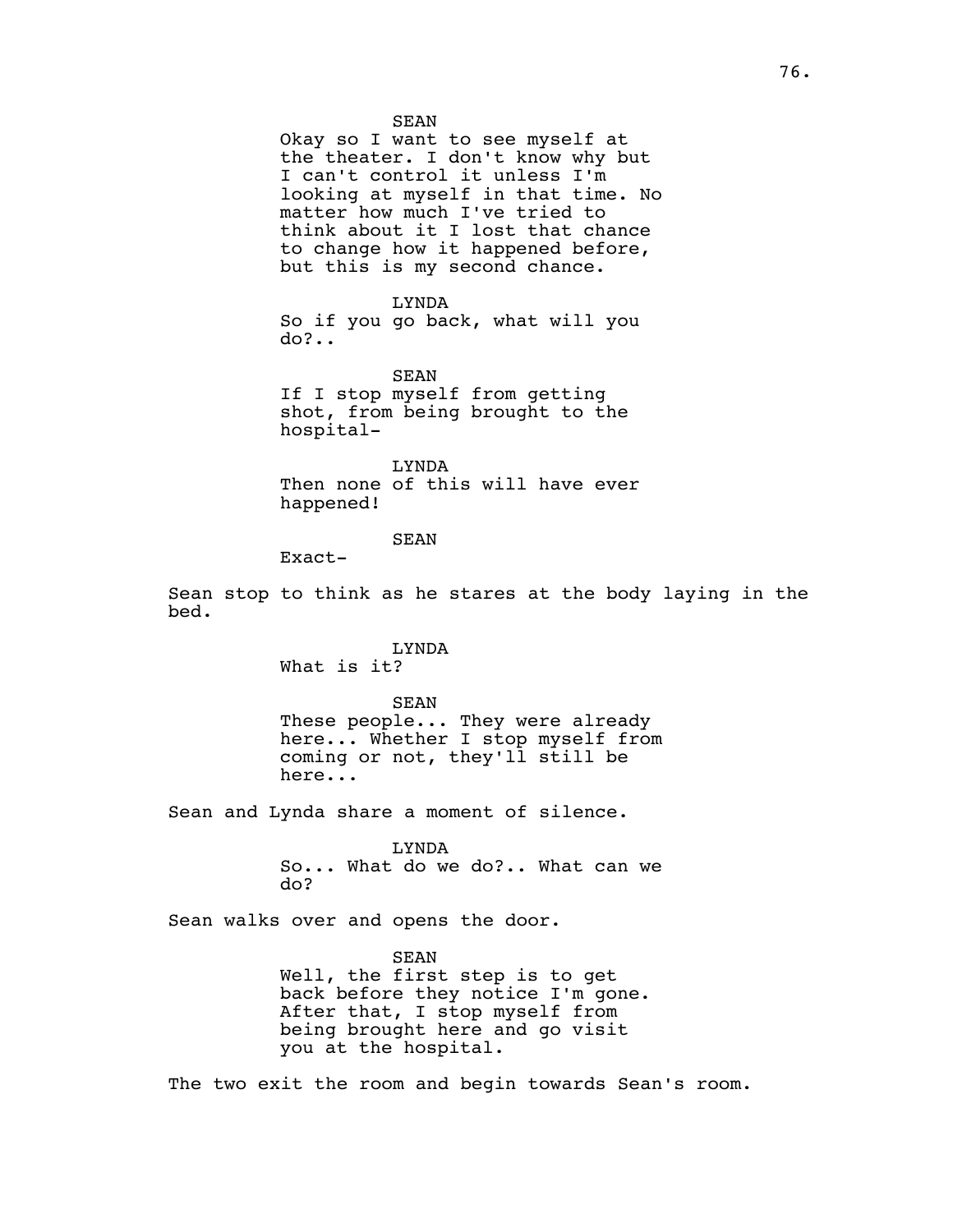Sean thinks for a second.

SEAN

What something you haven't told anyone else, or something that if I said it to you you would know to just trust me no matter what?

LYNDA I...I don't know if there's anything that would help me believe.

They reach Sean's room and he steps inside but she stops at the doorway.

INT. ASYLUM ROOM - CONTINUED

LYNDA We'll talk more tomorrow, at breakfast.

SEAN Okay, sounds good. Be thinking about what I asked okay?

Lynda nods and closes the door. Sean jumps in his bed and closes his eyes and passes out.

INT. DREAM SEQUENCE - ???

Muffed voices and a dull siren can be heard. Images of thugs kicking open doors, the doctors being tied up, and Lynda being held off the ground by her hair are blurred and faint.

INT. ASYLUM ROOM - THE NEXT DAY

Sean slept until late afternoon. He slowly wakes up as a faint siren can be heard. Sean sits up and looks around then rushes to the door and slowly opens it, siren growing louder as he does.

> SEAN What the... INT. ASYLUM HALLWAY - CONTINUED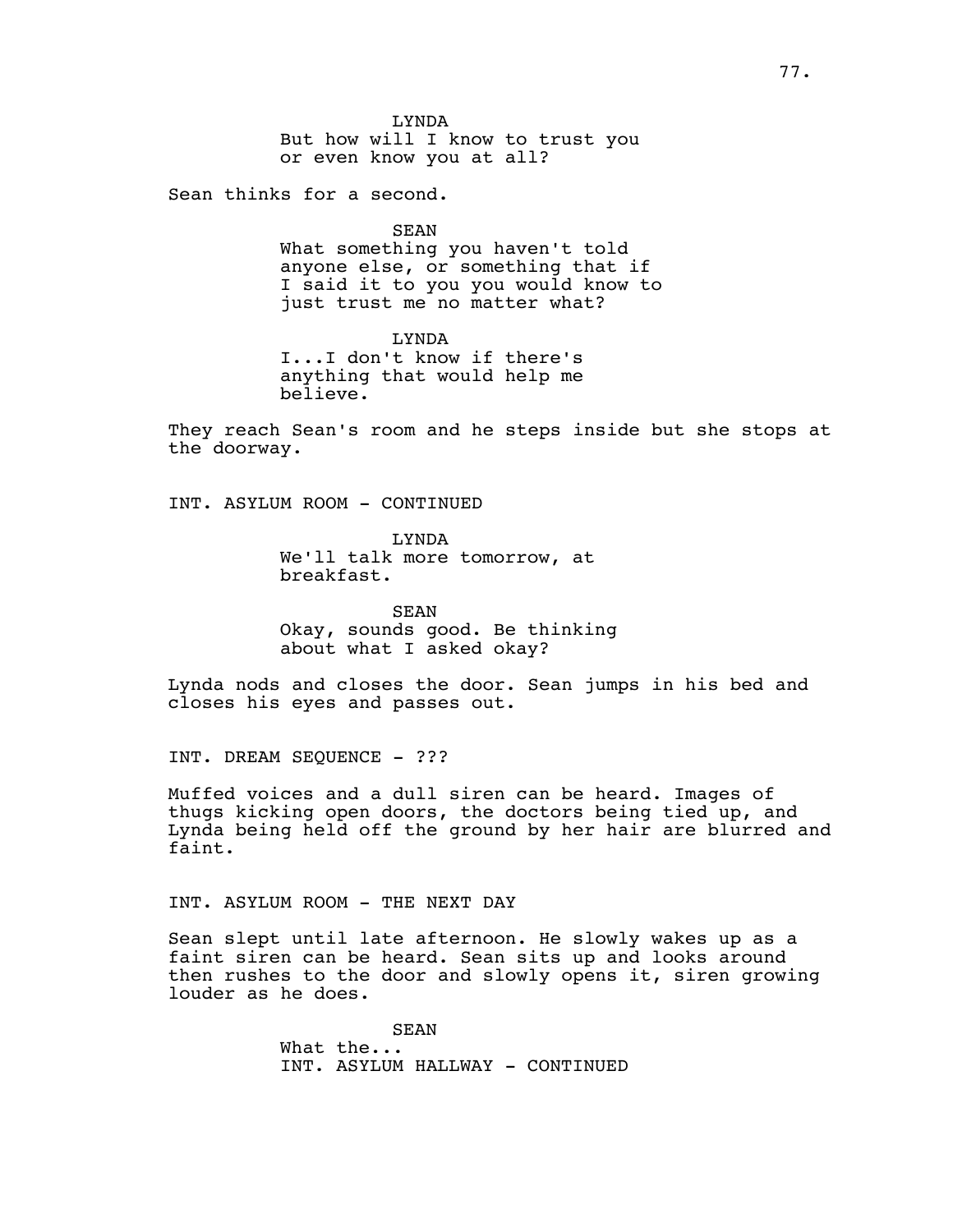Sean steps outside of his room. A few doors are open down the hall. The room across from his is open and the person in the bed is laying on the floor, bed flipped, gunshot to his head.

Sean panics and runs down the hallway towards the doctors office. On his way he is grabbed by someone and pulled into a room.

INT. LYNDA'S OFFICE - CONTINUED

Lynda's hand is over his mouth and she shushes him with her other hand. She begins to whisper to him.

> LYNDA There are people here. They have been going room to room killing patients. I don't know how many there are but they have guns and have been using them. They have the doctors and I...

> > SEAN

It's okay, I just have to get to the computer room again. Where did they go?

LYNDA

They went towards the doctors office, or at least one of them did. Two others were going room to room the opposite direction. I just stayed in here with the door locked hoping they wouldn't check and I guess since this is labeled as a closet...

SEAN I'm glad they didn't check my room either, the guy next to me wasn't so lucky.

LYNDA But you can fix this right? Make it all go away?

SEAN I can. I just have to-

Lynda jumps forward and hugs Sean.

SEAN (CONT'D) I just have to get to the computer room again.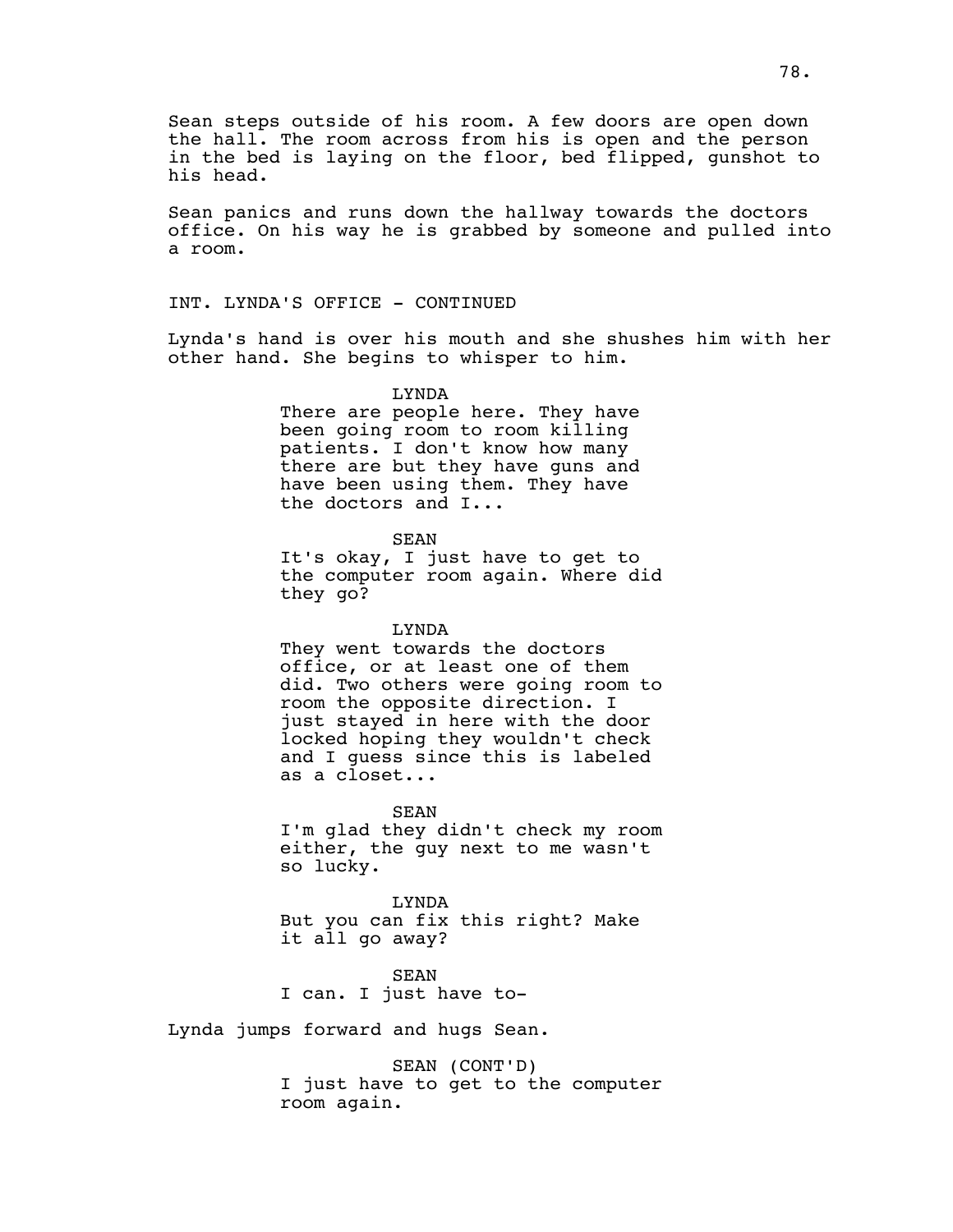Lynda nods and begins to stand up.

SEAN (CONT'D) No. You stay here. I may be able to undo all of this but I don't want you to have to suffer in the mean time.

Lynda sits back down and hides under her desk.

SEAN (CONT'D) Here goes nothing.

Sean steps out into the hall.

INT. ASYLUM HALLWAY - CONTINUED

Sean looks both ways down the hallway then heads to the office. As he approaches he can see the door ajar and hears the sound of one of the doctors getting the shit beat out of them.

> MUSCLE 1 Where are the files!

The doctor doesn't say anything. It isn't recognizable which one he is holding until Sean sees Phillip laying motionless on the ground next to the desk. Sean looks back to see the man now looking his way through the crack in the door.

> MUSCLE 1 (CONT'D) Well well, what do we have here? A little rat?

Sean backs away as the man approaches the door. He steps into the hallway where Sean was standing seconds ago.

> MUSCLE 1 (CONT'D) And who might you be? From the attire I don't think your staff of this facility, and from what I hear... all of the patients are supposed to be dead...all except for one.

Sean is backing further down the hallway and the man marches closer.

> MUSCLE 1 (CONT'D) You must be him. The one patient left alive. The that we've been hired to take with us.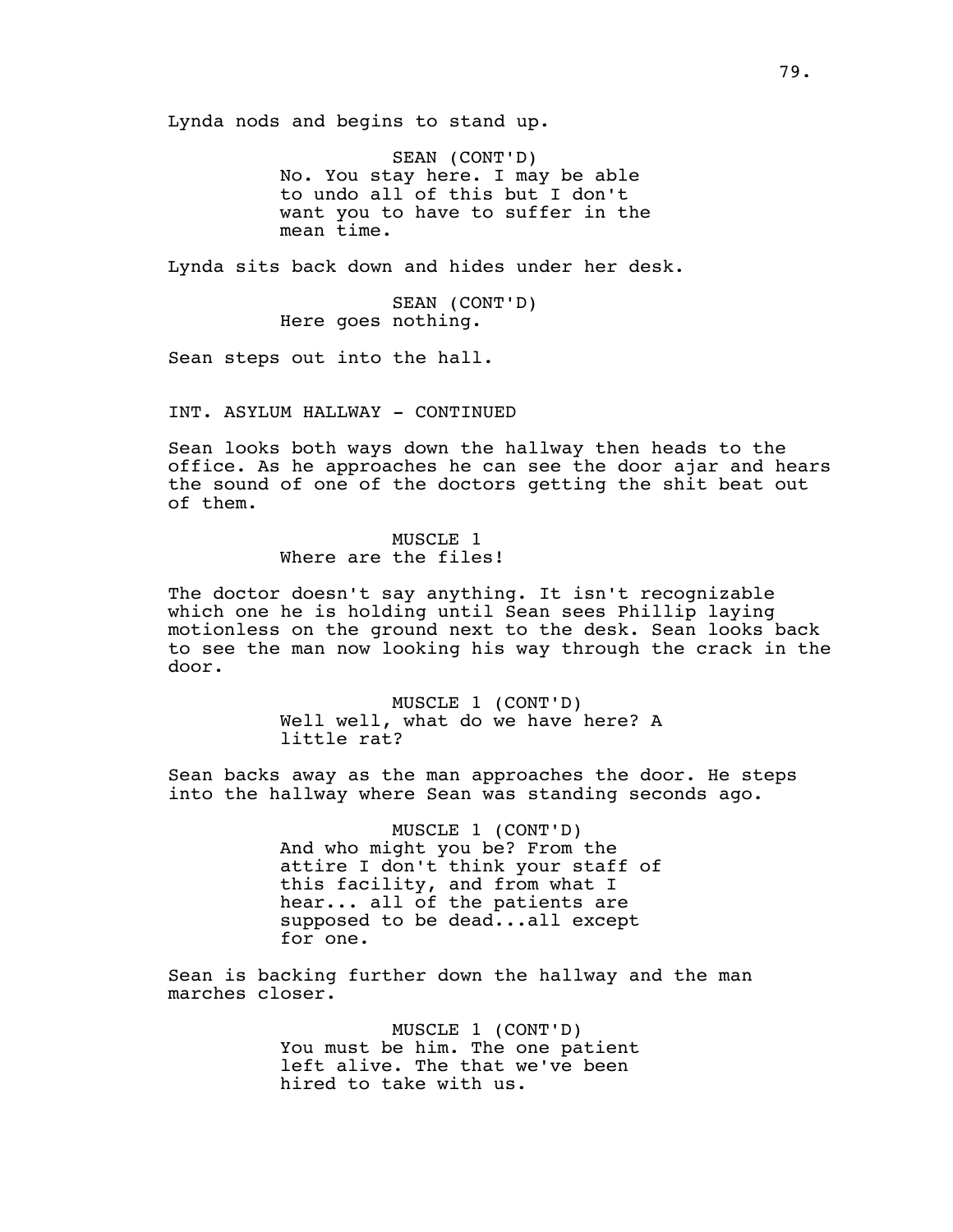Their pace speeds up.

MUSCLE 1 (CONT'D) Sean right? Sean Roberts?

Sean looks terrified.

MUSCLE 1 (CONT'D) No need to run. It'll be easier if you just... come here!

Sean's back touches a wall and he takes off running.

MUSCLE 1 (CONT'D) BRAVO, CHARLIE! I found our boy!

Men peak their heads out of a room Sean has just passed. They all pursue. Sean is headed towards the camera room.

He rounds a corner and flips over a cart sitting in the hallway. Rounding another corner he stops as he sees the room at the end of the hallway. The noise of the men hitting the flipped cart can be heard and sets Sean running again.

He reaches the door and tries the handle. The door doesn't budge without the code.

# SEAN

FUCK!

The men round the corner.

MUSCLE 3 Don't be afraid of us! We're here to take you from this place!

MUSCLE 2 And bring you to our facility!

The three let out an obnoxious chuckle as they near Sean. Sean has forgotten the code.

SEAN

Not now!

The men are closing in, right on top of Sean. Sean ducks down like he's about to be grabbed but nothing happens. Sean stops cowering and peaks upwards.

SEAN (CONT'D)

What the...

Sean sees time has frozen. Instantly snapping back to where he was he is.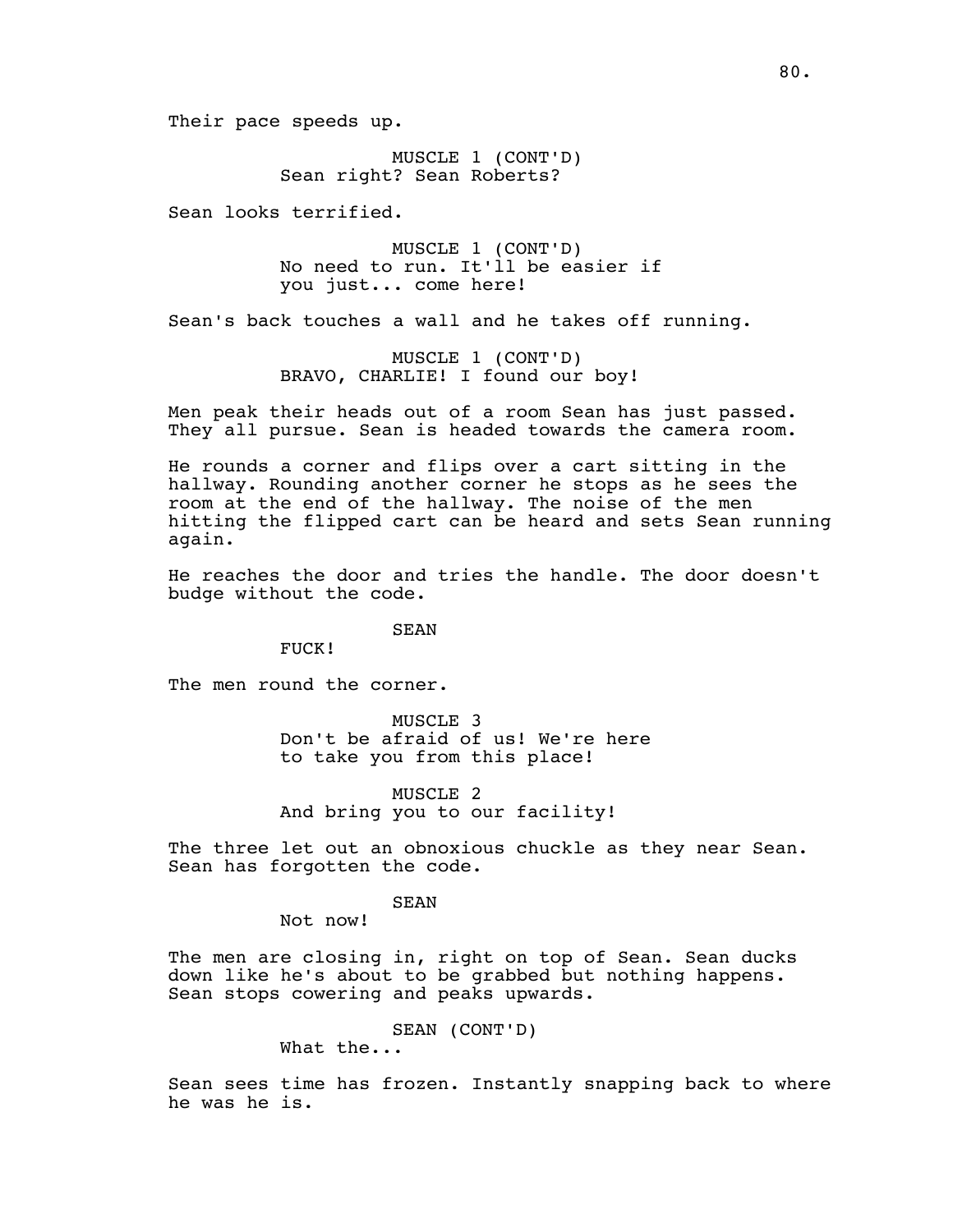Sean looks back at the three frozen men and sees a shadowy image form. Himself and Lynda develop from the shadowy smoke and walk up to the door. Sean steps out of the way as if they we're actually there.

He watches as he reaches up and types in the code.

SEAN (CONT'D) 7-3-2-6-4. 73265. That's it!

Sean types in the code, a long beep, and the door clicks open.

INT. CAMERA ROOM - CONTINUED

Sean runs into the room, slamming the door and smashing the lock behind him with the computer chair. As soon as Sean turns away, there is a beating on the door.

> MUSCLE 1 Open up you little shit! You're gonna come with us and so are those computers!

More beating on the door, slower and harder this time. Sean turns away from the door and begins mashing away at the computer keyboard and mouse.

> SEAN Its got to be here!

Sean is sorting through old footage in search of something.

SEAN (CONT'D) They've been recording us this whole time... No stay focused on-

MUSCLE 2 Sean my boy! We've got that little nurse you tried to hide from us.

LYNDA Don't listen to them Sean! I'll be fine-

Lynda screams and a loud slap can be heard.

MUSCLE 3 We'll kill her! Slowly, painfully, and all you have to do is open this door. You can stop this!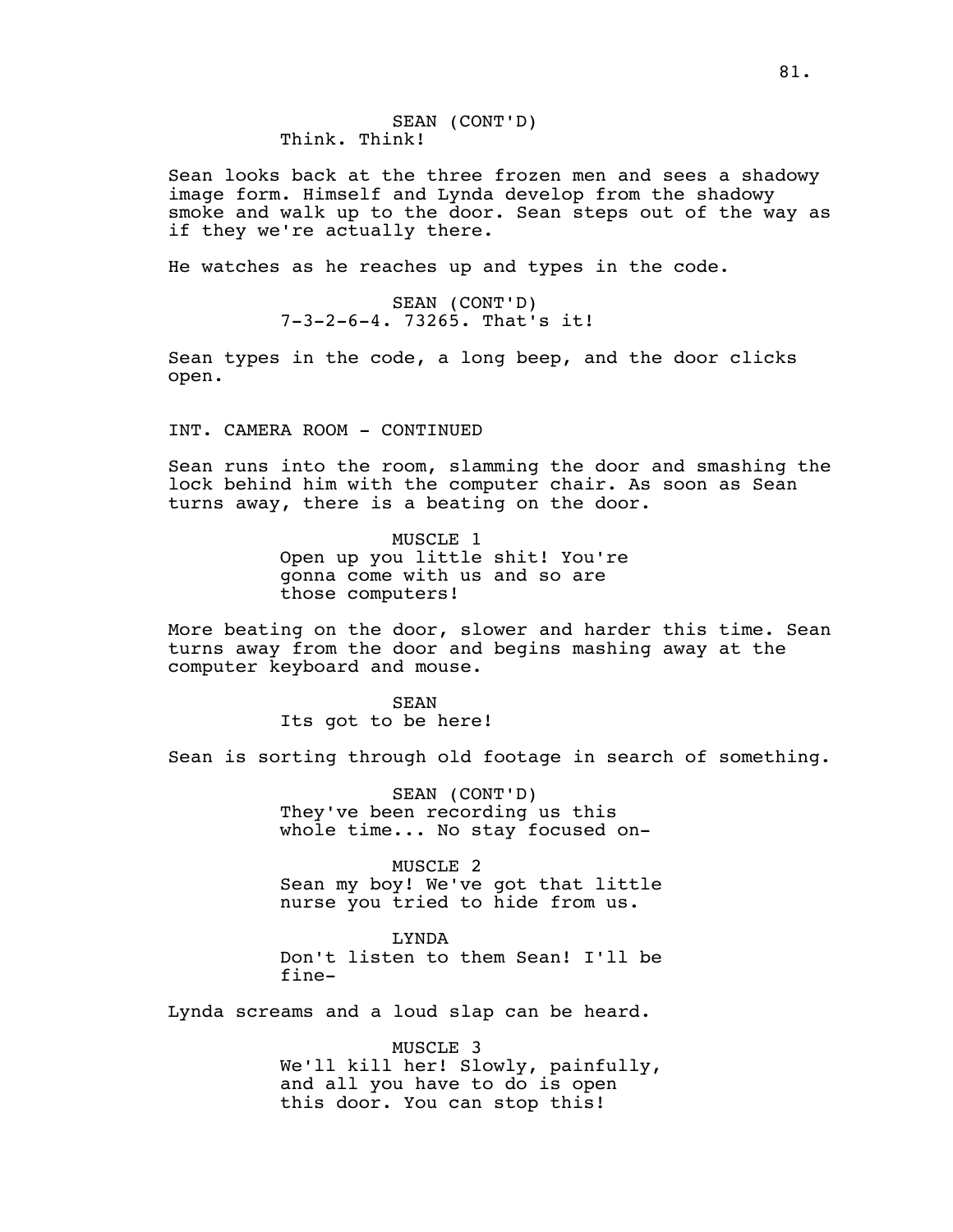SEAN

Lynda...

LYNDA

Sean don't!

SEAN I'm sorry... I'll fix everything!

A gun shot rings out from the door. Sean is frozen, watching the footsteps move away from under the door. A loud thump is heard and a puddle of blood starts to seep under the door.

> MUSCLE 2 Oh well. You could have saved her. Now you'll have to live with that.

The beating on the door starts again.

SEAN

Found it!

Sean finds the video from the day and is trying to rewind just before the accident.

MUSCLE 3

Move!

3 shots are put into the door's lock and Muscle 3 kicks the door open.

> MUSCLE 3 (CONT'D) Come here!

> > SEAN

Got it!

As the man reaches for Sean he focuses on the image of him standing just before the movie theater from the security camera footage.

Sean's eye turns red, the camera zooms in on it, then it fades back to normal and pulls out to reveal sean is back in front of the movie theater just before the incident.

EXT. SMALL MISSISSIPPI TOWN - DAY

Sean is now walking with Donny just before the incident.

SEAN Wait... It worked!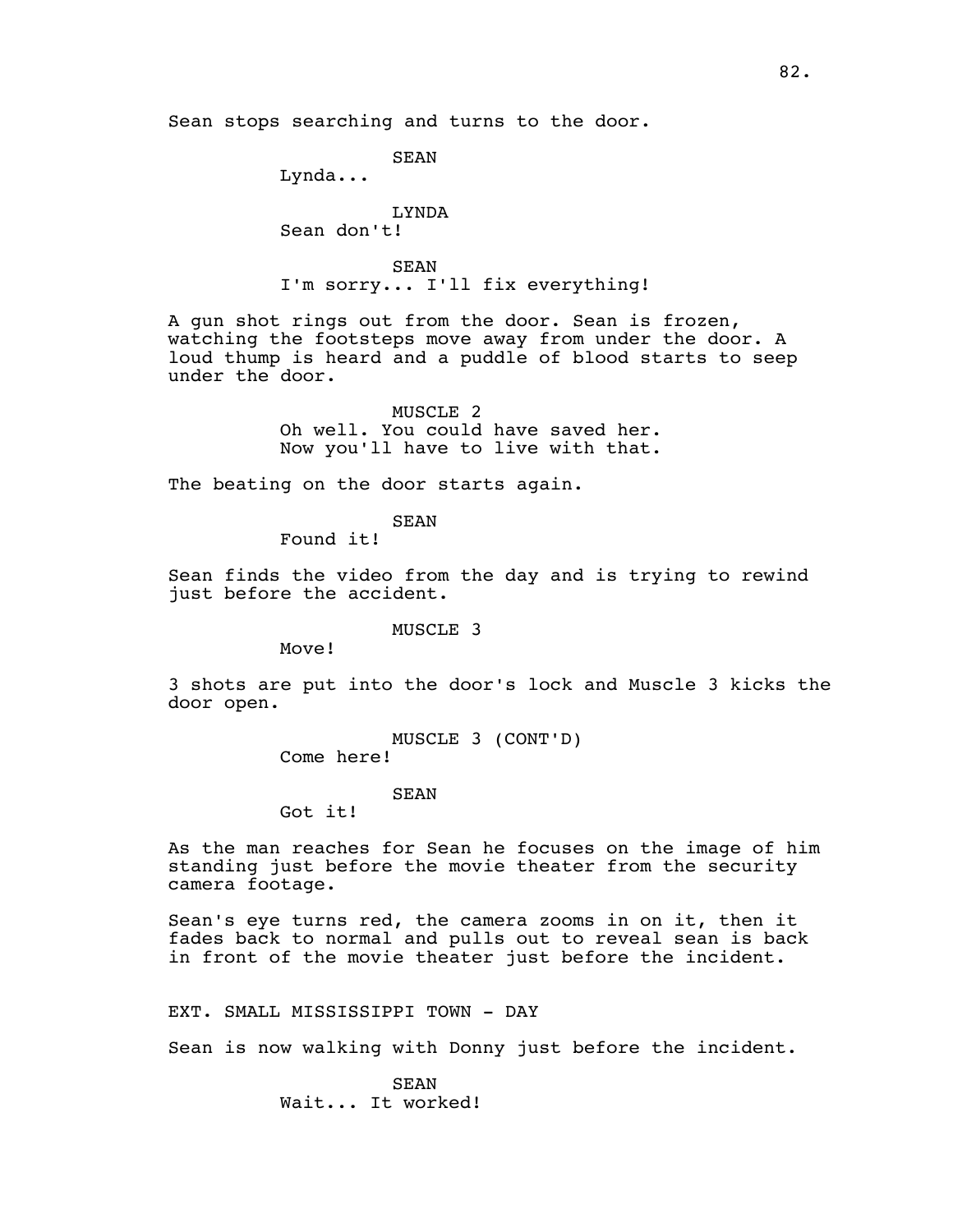DONNY

What are you...

Donny stops as the sirens get louder and come into view down the street. The police car can now be seen chasing another car down the street and the car being chased is firing at the police car.

> SEAN Holy shit dude, they're coming this way!

The passes them by, but the shooter does not notice Sean this time. They drive past still shooting back at the police.

SEAN (CONT'D)

Move!

Sean dives to the side.

The camera focuses on sean curled up on the ground then rack focuses to donny staring at sean on the ground.

Donny is hit by two bullets in the chest and lower back, right through his heart.

The cars are heard driving off and a loud thump can be heard behind Sean. Sean lays there, talking to himself, tears forming in his eyes.

> SEAN (CONT'D) I did it...I changed it. This is different than before. Donny its-

Sean sits up to see Donny laying on his back in a pool of blood, hit in the chest and lower back by stray bullets fired at the police.

> SEAN (CONT'D) No... No No No No No... This isn't whats supposed to happen...

BYSTANDER Are you guys... I'll call 9-1-1!

SEAN

NO!

The bystander backs up, shocked. Others begin to gather as Sean sits Donny up in his arms.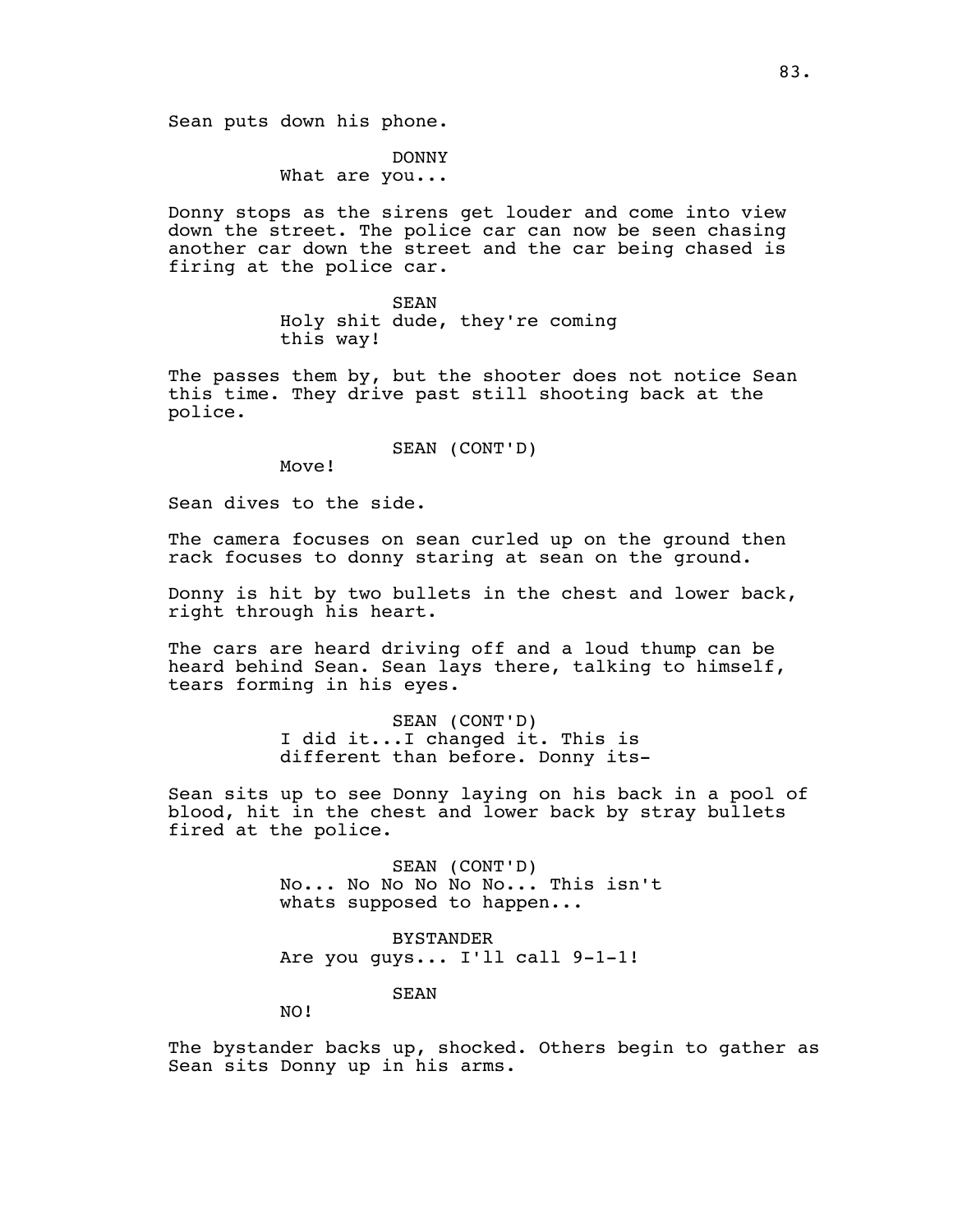Donny is motionless, bleeding through his clothes, his eyes open.

> SEAN (CONT'D) This wasn't supposed to happen. It was supposed to be me!

A siren can be heard in the distance.

BYSTANDER 2 Son, I think you should sit him down, put pressure on his wounds. Paramedics are coming.

Whispers can be heard, someone is crying, a few are screaming, others are running away.

> CROWD MEMBER 1 Poor kid, what the hell happened.

CROWD MEMBER 2 Should have just got out of the way when they had the chance.

CROWD MEMBER 3 He's dead isn't he.

Sean is crying over his friend.

SEAN

SHUT UP!

The crowd quiets, everyone takes a step back, and sirens grow nearer.

> SEAN (CONT'D) This is my fault! This was supposed to be me!

Wheel screech to a halt and the crowd parts, sirens and lights roaring. Paramedics pull Donny from Sean and put him onto a stretcher. Sean remains seated, soaked in blood, crying.

PARAMEDIC

There's no pulse... The other paramedics begin lift Donny onto a stretcher and cover him with a sheet. They help Sean to his feet and take him over to the ambulance and examine him for wounds. PARAMEDIC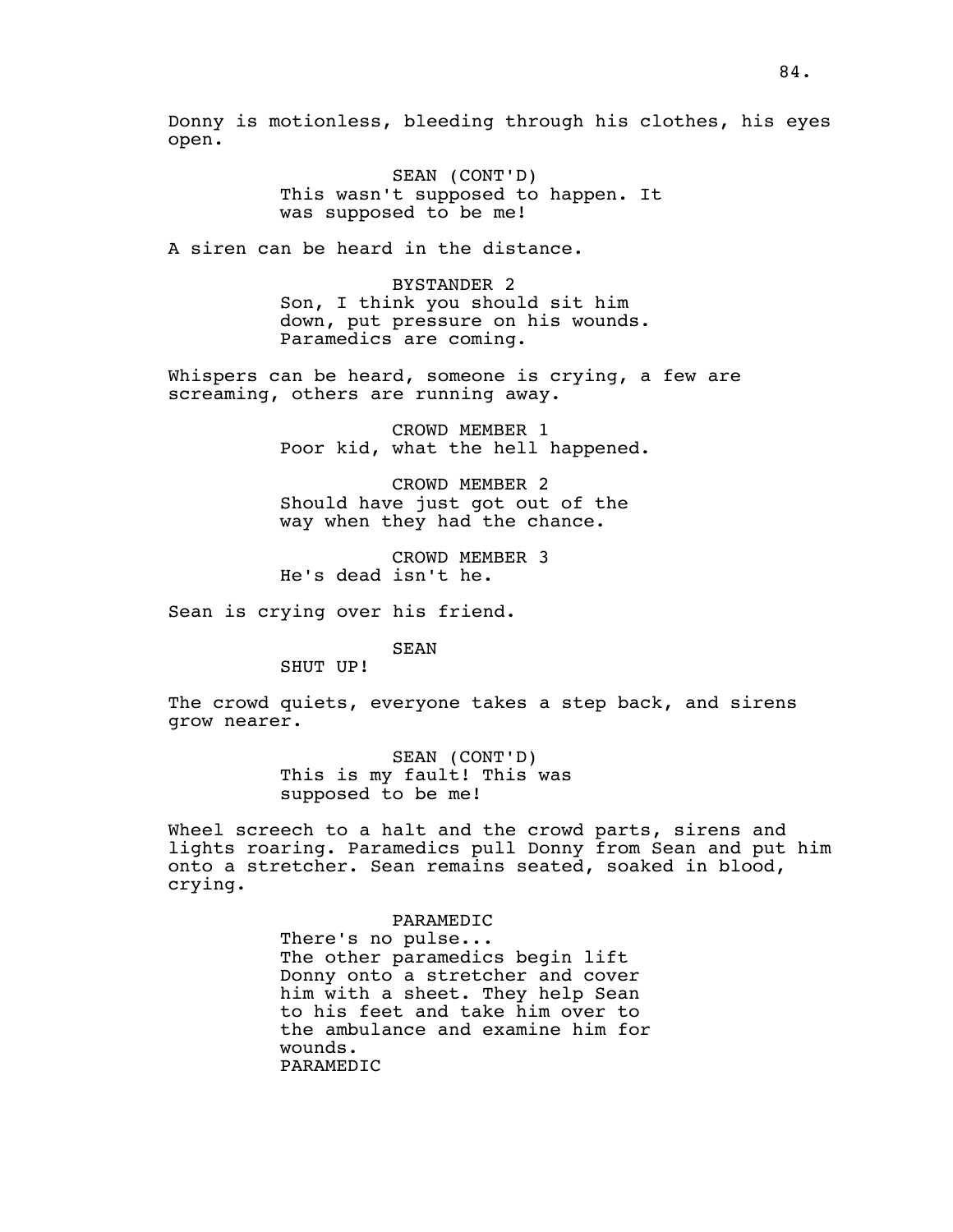Are you hurt? We need to remove your clothes, if anything hurts let us-

SEAN

No...

PARAMEDIC Does it hurt?

SEAN

I'm fine.

PARAMEDIC You could be in shock and not even realize your-

Sean sounds defeated and quiet.

SEAN I'm fine. Nothing touched me. I don't need anything

Sean gets up from the ambulance and begins to walk away. Paramedics call after him as other emergency vehicles begin to arrive on scene and people disperse for the officials.

Sean walks down the road, heading towards home. Nothing in his hands, soaked in blood.

## INT. SEAN'S LIVING ROOM - AFTERNOON

Sean's mom is on the phone frantically talking at someone about where Sean is while Elizabeth waits on the couch, perched up on her knees and leaning over the back watching out the window. The television is on and muted, showing the scene of the accident earlier, a picture of Donny on the screen with the caption "

*Local boy 'Donny Cross' killed in drive by shooting."*

MOM

I don't care what else you are dealing with I need to find my son... No he never came home... Yes he was there earlier, that's his friend he was supposed to be with on the news!..

ELIZABETH

Mom...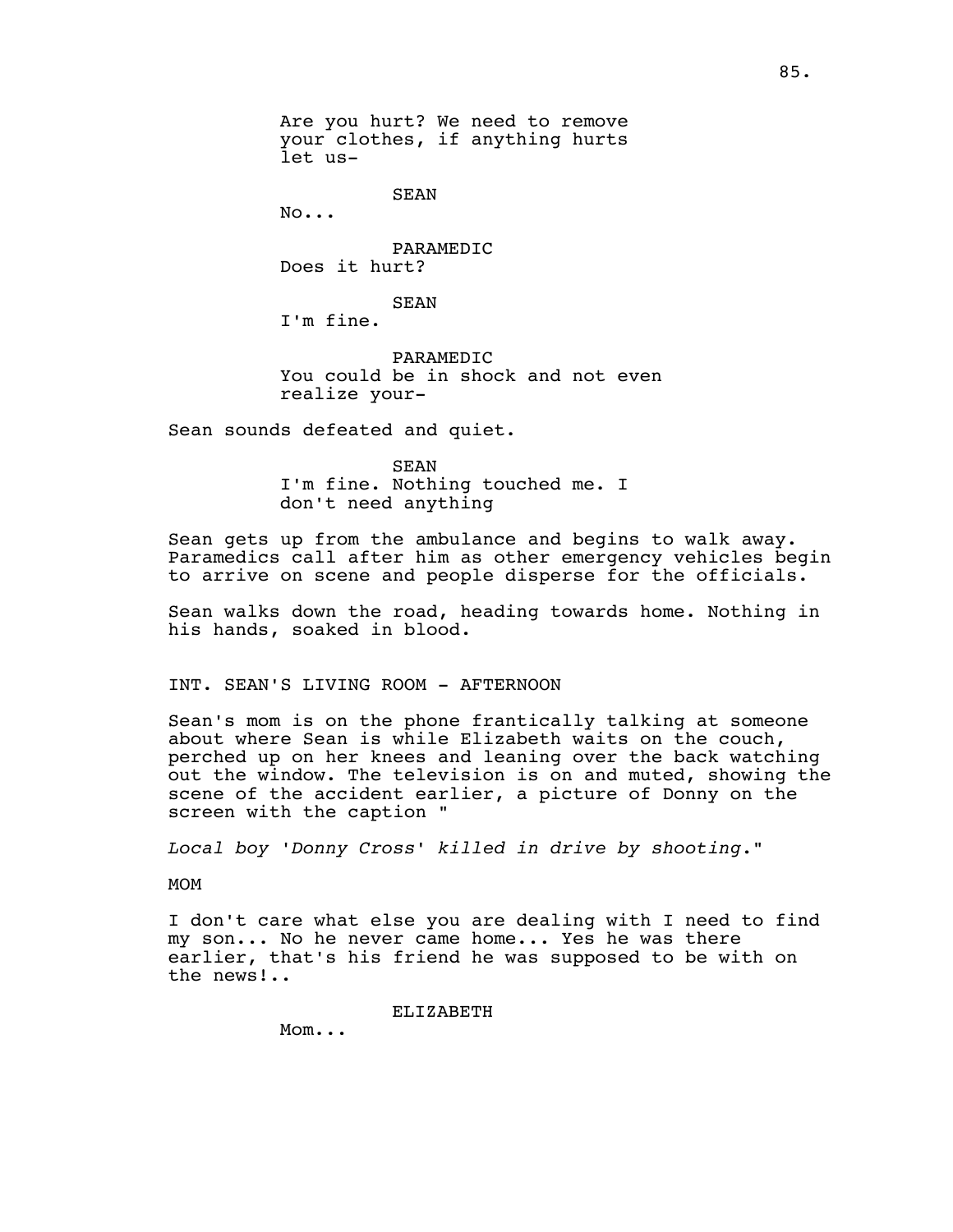MOM

No he didn't have anything to do with the shooting are you insane?!.

ELIZABETH

Mom...

MOM I can't believe you would even-

ELIZABETH

Mom!

# MOM

What?!

Sean's mom is startled and tosses the phone out of frustration.

#### ELIZABETH

It's Sean!

Jessica rushes over to the window, peaks out, and her eyes widen. They two rush over and fling open the door and run towards Sean.

## MOM

Where have you b-

They slow to a halt once they see Sean soaked in blood.

ELIZABETH What the hell? Is that your blood?

MOM Come here lets go inside-

SEAN

No.

The two take a step back as Sean pushes past and walks inside. The two stare puzzled at each other and walk back to the door. Sean closes the door behind him, locking it, and shuts the blinds.

INT. SEAN'S LIVING ROOM - CONTINUED

Sean walks down the hall into his mom's bedroom.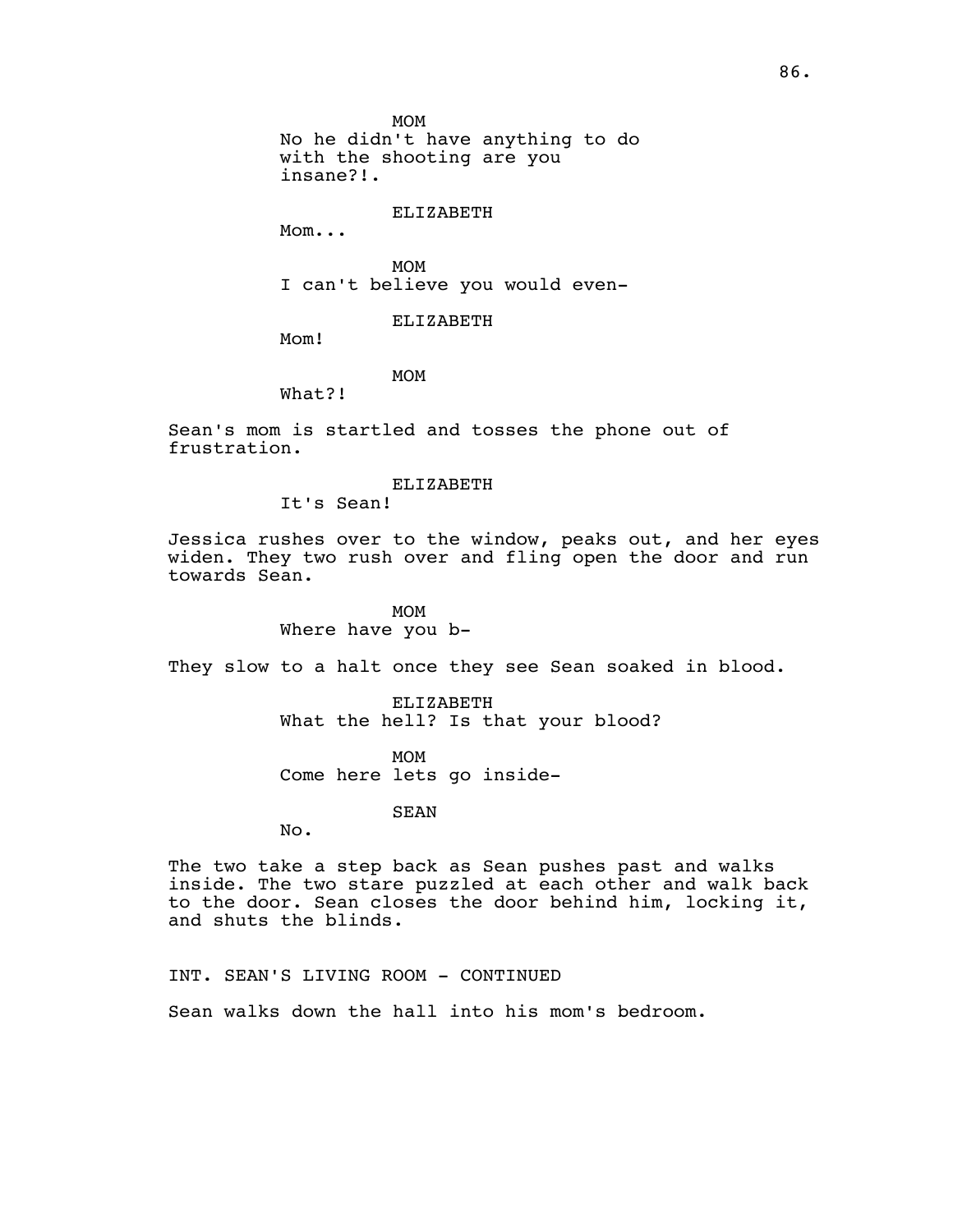INT. JESSICA'S ROOM - CONTINUED

Sean flings open the closet. Beating can be heard from the front door as Jessica and Elizabeth call to Sean. Sean searches through the closet, grabs a box from the top shelf and sets it on the bed.

Sean pulls a revolver from the box and without hesitation loads a single bullet into the gun, puts it deep into his mouth, and cocks back the hammer.

Sean looks up to see himself in the mirror and hesitates. Elizabeth then screams from outside the bedroom window, seeing what Sean is doing and startles Sean into pulling the trigger.

INT. HOSPITAL - ???

Sean slowly wakes up.

ROBERT Take it easy Mr. Roberts. You've been out for almost 48 hours.

An older sounding, scratchy voice responds.

SEAN Huh? Where am I?

Lynda enters the room.

LYNDA

You're in a hospital. It'll all come back in a little bit once the medication wears off don't worry we've been through this many times already.

# SEAN

We have?

#### ROBERT

It's quite alright that you've forgotten, ever since your condition developed this has been a regular occurrence when you wake up.

LYNDA Don't bother explaining it again, it'll come back to him soon. Let's just go through the routine.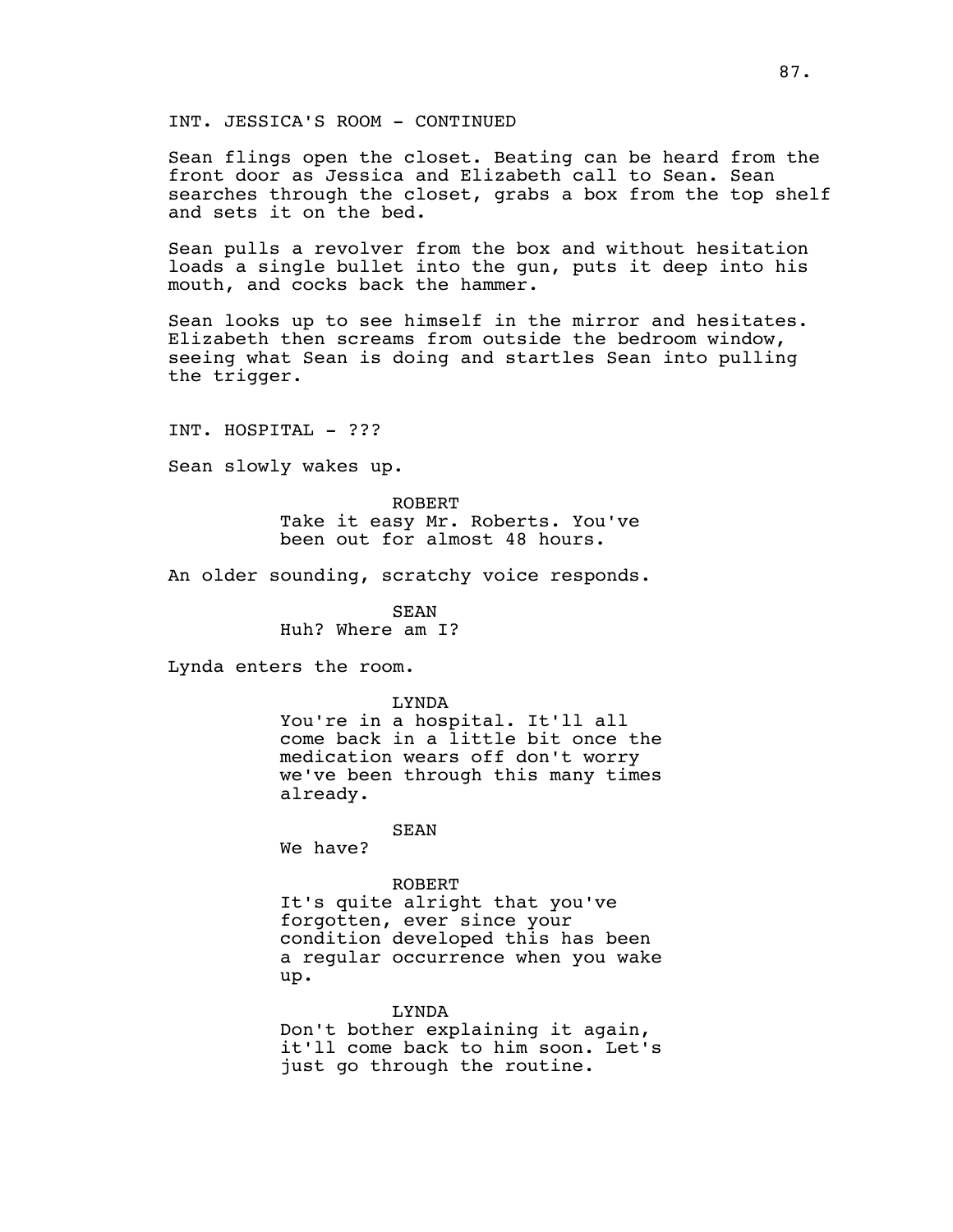ROBERT Alright, lets begin. SEAN Begin? ROBERT Now, just repeat after me. My name is Sean Roberts. SEAN My name is Sean Roberts. ROBERT I am 48 years old. SEAN I'm 48 years old? ROBERT Yes, and I am a patient at White Crest Psychiatric Hospital. SEAN I am a patient where?! ROBERT At White Crest Psychiatric Hospital. SEAN I am a patient at White Crest Psychiatric Hospital... ROBERT And I have been here for the past 17 years. SEAN I have been here for 17 years... ROBERT Ever since I had a stroke when I was 31. SEAN What are you saying?

LYNDA I think we might need to put him back under Robert, his heart rate is rising.